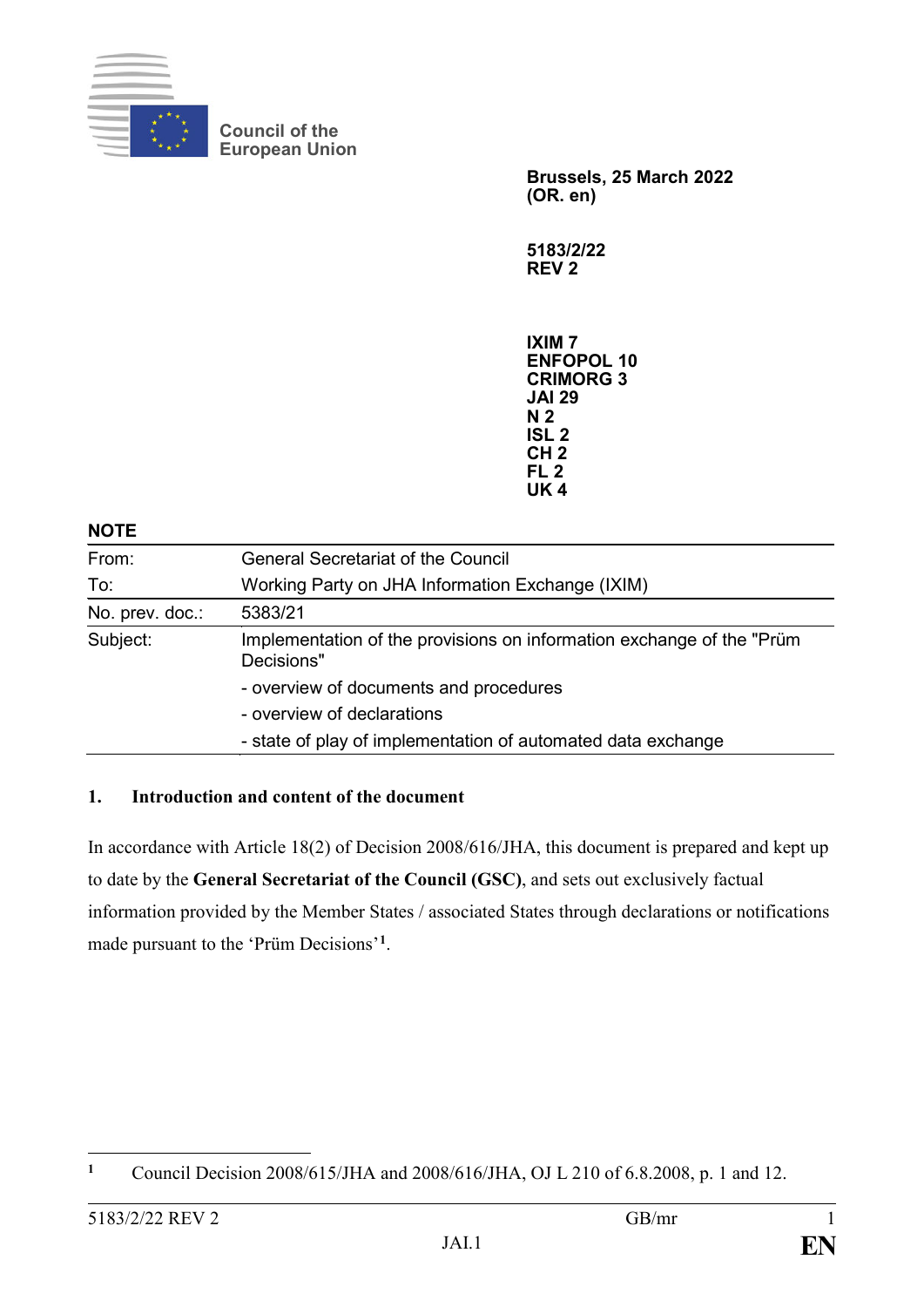The provisions of the 'Prüm Decisions' relating to information exchange**<sup>2</sup>** concern:

- supply of information relating to major events and in order to prevent terrorist offences;
- automated searching of DNA profiles, dactyloscopic data and vehicle registration data (VRD);
- data protection.

The current document provides:

- an overview of the declarations made by Member States pursuant to the relevant provisions of the 'Prüm Decisions' / Prüm agreements;
- the state of play of implementation of the automated data exchange of DNA, fingerprint and vehicle registration data (VRD). Member States should regularly check the information on the state of play set out in annex this note to ensure a reliable overview of the implementation process.

# **2. Documents and procedures**

# **2.1 Declarations / notifications**

Declarations and notifications set out in Annex 1 below concern:

# **National Contact Points (NCP):**

- for the automated searching of DNA profiles (Article 6(1) of Decision 2008/615/JHA)
- for the automated searching of dactyloscopic data (Article 11(1) of Decision 2008/615/JHA)
- for the automated searching of VRD (Article 12(2) of Decision 2008/615/JHA)

 $\overline{2}$ **<sup>2</sup>** The provisions apply mutatis mutandis to the Prüm Agreements with Norway, Iceland Liechtenstein and Switzerland referred to under point 4 below.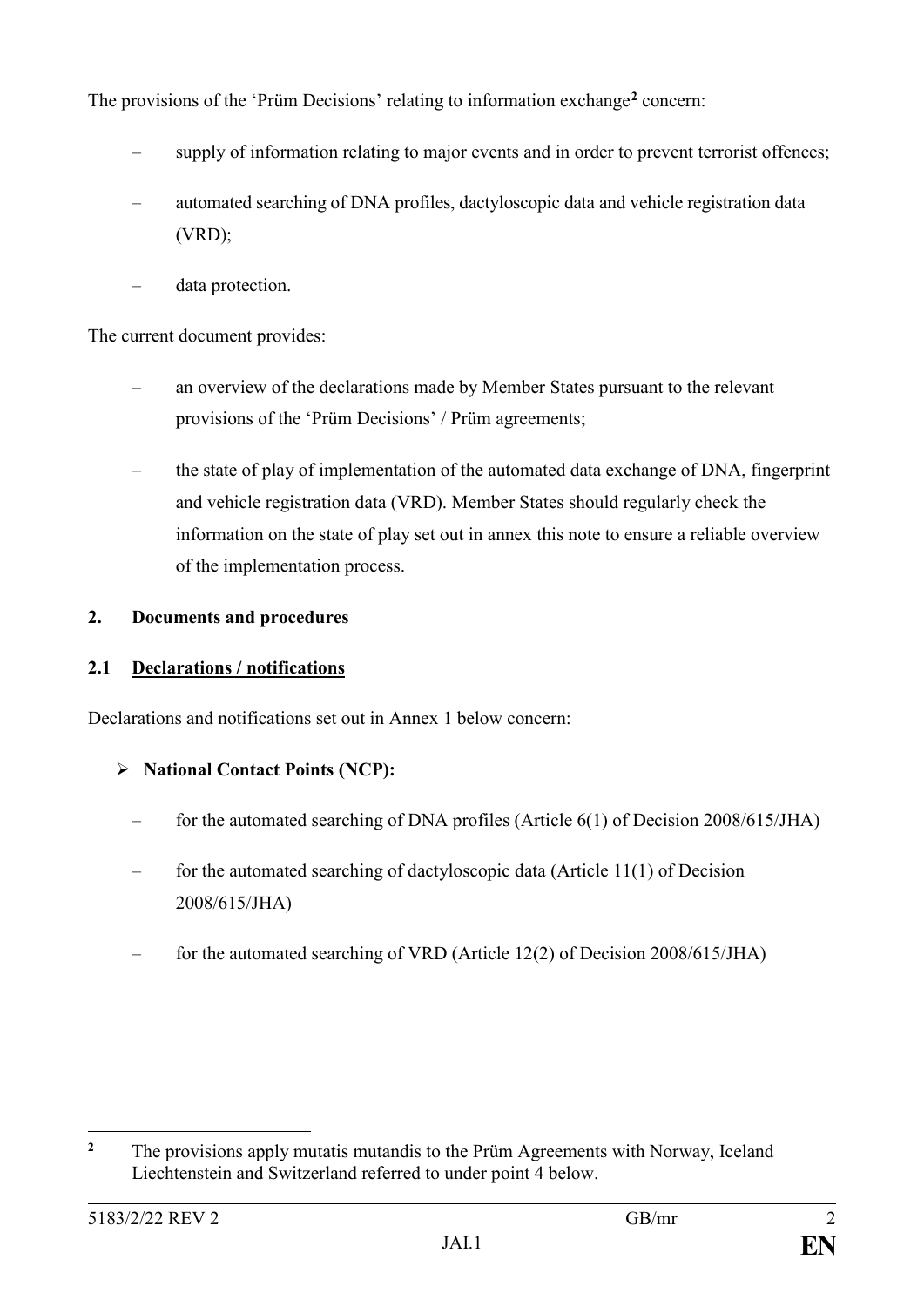- for exchange of information on major events (Article 15 of Decision 2008/615/JHA)
- for exchange of information to prevent terrorist offences (Article 16(3) of Decision 2008/615/JHA)
- of the national data protection authorities (Article 19 of Decision 2008/616/JHA).

# **List of national DNA analysis files**

Pursuant to Article 2(3) of Decision 2008/615/JHA, each Member State informed, by an official letter of the Permanent Representation, the GSC of the national DNA analysis files to which Articles 2 and 6 apply, and of the conditions for automated searching as referred to in Article 3(1).

The GSC issued these letters as official Council documents. They are public documents and thus available on the Council website.

Furthermore, annex 3 bis below sets out a comparative overview of DNA analysis files to which Member States give each other access for the investigation of criminal offences.

# **Maximum search capacities for dactyloscopic data**

Pursuant to Article 13 of Decision 2008/616/JHA, each Member State informs regularly the GSC **by mail** (prum@consilium.europa.eu) of the maximum search capacities per day for dactyloscopic data of identified persons and for dactyloscopic data of persons not yet identified. The tables in annex 4 ter below compile this information and set out the mutually agreed search capacities. The sum at the end of each vertical column indicates the maximum search capacity for each Member State.

# **Readiness to apply**

Pursuant to Article 36(2) of Decision 2008/615/JHA, Member States shall notify, by an official letter of the Permanent Representation, the GSC and the Commission about the legal implementation of the 'Prüm Decisions' and their readiness to apply the Decision immediately in its relations with Member States, which have given the same notification.

The GSC issued these notifications in official Council documents. They are public documents and thus available on the Council website.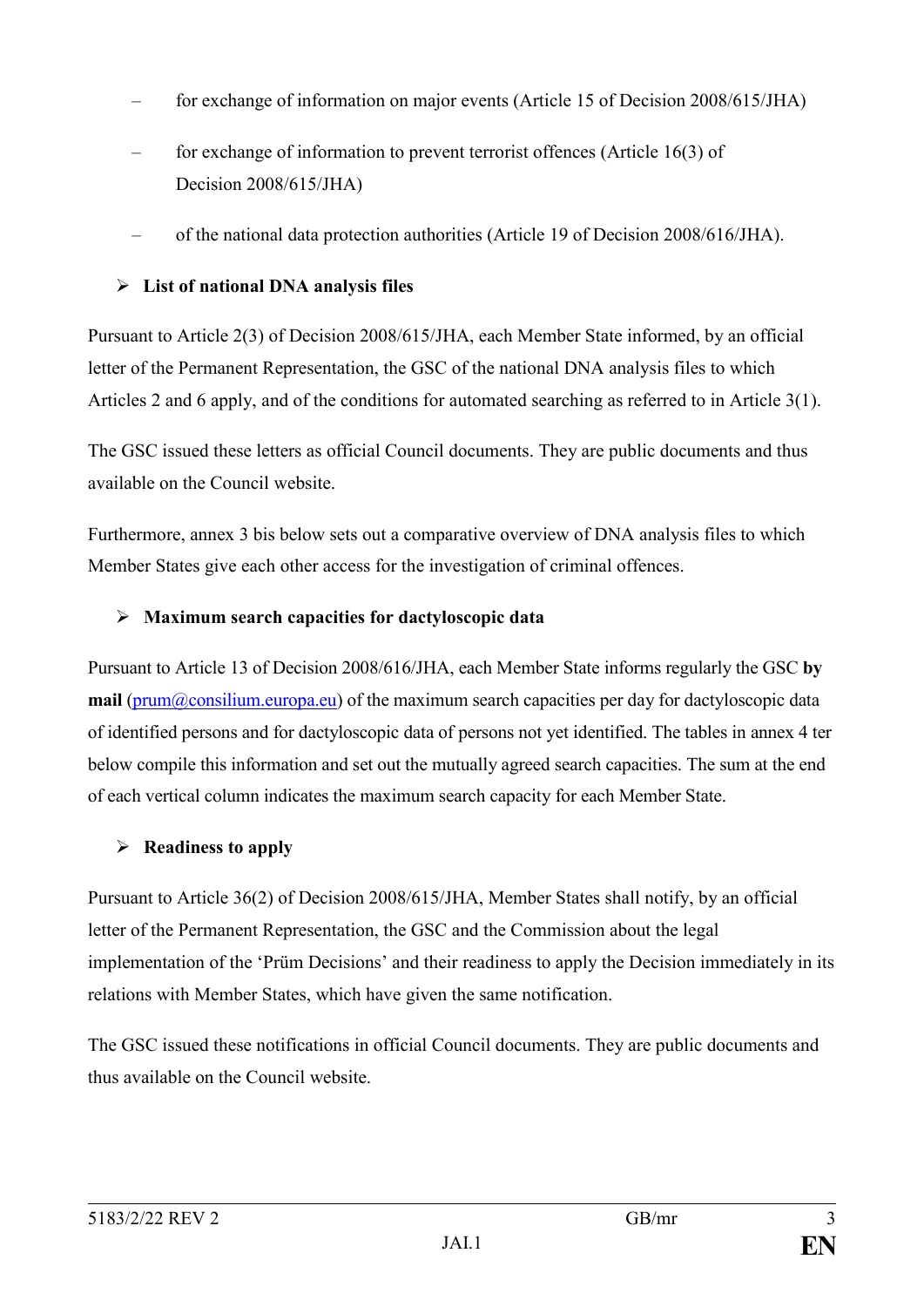# **Data protection requirements**

Prior to any processing of personal data and to evaluating the implementation of chapter 2 provisions, Member States have to guarantee the level of data protection and comply with all standards and procedures required by Chapter 6 of Council Decision 2008/615/JHA. The implementation of the requirements is documented in the national replies to the questionnaire on data protection (6661/1/09 REV 1 ADD 1 REV 1 CRIMORG 25 ENFOPOL 39).

# **2.2 Implementation of the automated data exchanges**

Member States should regularly report, by mail to prum@consilium.europa.eu, on the national state of play of automated data exchange in order to update annex 3 on DNA, annex 4 on fingerprints and annex 5 on VRD implementation**<sup>3</sup>**.

# **2.3 Evaluation procedure**

Before a Member State starts the operational automated searching of any of the categories, it should pass an evaluation procedure**<sup>4</sup>**, the details of which are set out in 6661/2/09 REV 2 CRIMORG 25 ENFOPOL 39**<sup>5</sup>** as amended by 10149/10 JAI 463 CRIMORG 103 ENFOPOL 145 ENFOCUSTOM 43.

Detailed descriptions of the evaluation procedures are set out for:

- DNA data in 11899/2/10 REV 2 DAPIX 8 CRIMORG 141 ENFOPOL 203 + COR 1
- dactyloscopic data in 11898/2/10 REV 2 DAPIX 7 CRIMORG 140 ENFOPOL 202 + COR 1
- VRD in 6661/1/09 REV 1 ADD 5 REV 2.

In summary, the procedure consists of a questionnaire, a pilot run and an evaluation visit.

<sup>-</sup>**<sup>3</sup>** Regarding questions on the VRD software, Member States should contact secretariat@eucaris.net

<sup>4</sup> Article 20 of Council Decision 2008/616/JHA.<br>5 This evolution procedure englise as from 13 G

**<sup>5</sup>** This evaluation procedure applies as from 13 October 2009 to any Member State wishing to start a data exchange pursuant to the Prüm Decisions (cf. 13919/1/09 REV 1 CRIMORG 136 ENFOPOL 233) without prejudice to Article 25(3) of Council Decision 2008/615/JHA. Until then, Member States implemented the Prüm exchange of DNA, dactyloscopic and VRD pursuant to the Prüm Treaty. The latest decision in this regard ("7th Decision of the Committee of Ministers") is of 9 October 2009.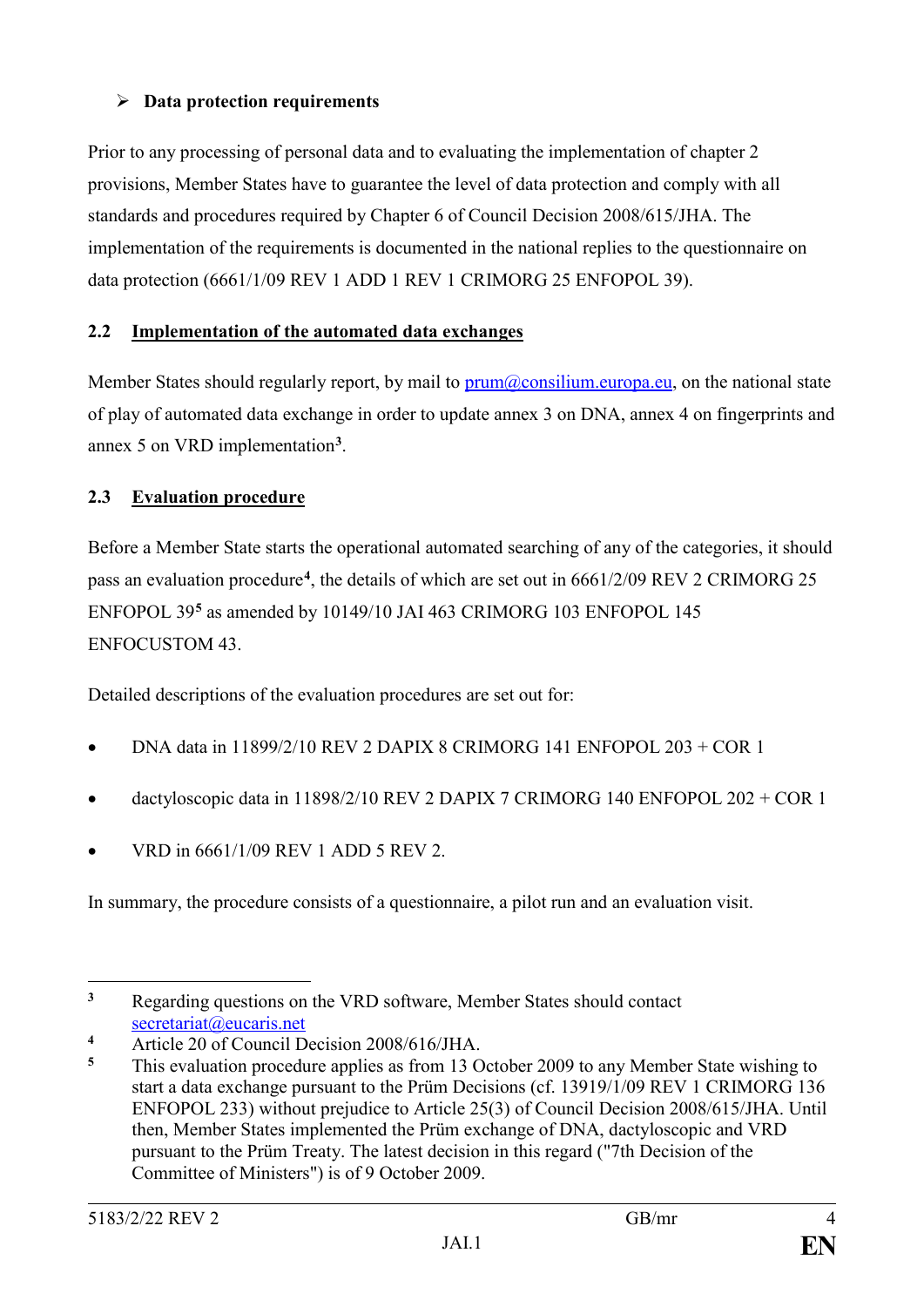The questionnaires are set out in the following documents:

- DNA: 6661/1/09 REV 1 ADD 2 REV 2
- dactyloscopic data: 6661/09 ADD 3 REV 1
- VRD: 6661/1/09 REV 1 ADD 4 REV 1

The evaluation reports were submitted to the Council so that the Council, after having consulted the European Parliament, could adopt the specific Implementing Decision on the launch of operational data exchange. Annexes 3 to 5 indicate the specific evaluation documents, including the reference to the relevant Council document(s) and to the Official Journal in which the Decision is published.

# **3. Obligations for operational Member States**

Member States shall compile statistics on automated data exchange based on the models for:

- DNA (14103/1/11 REV 1 JAI 619 DAPIX 114 CRIMORG 145 ENFOPOL 300 for DNA database statistics and 14383/12 DAPIX 118 for DNA match statistics),
- dactyloscopic data (16891/11 JAI 830 DAPIX 147 CRIMORG 202 ENFOPOL 400), and
- VRD (13837/10 JAI 755 DAPIX 18 CRIMORG 159 ENFOPOL 251 ENFOCUSTOM 77).

Member States shall forward the national statistics to  $\text{prum}(\hat{a})$  consilium.europa.eu.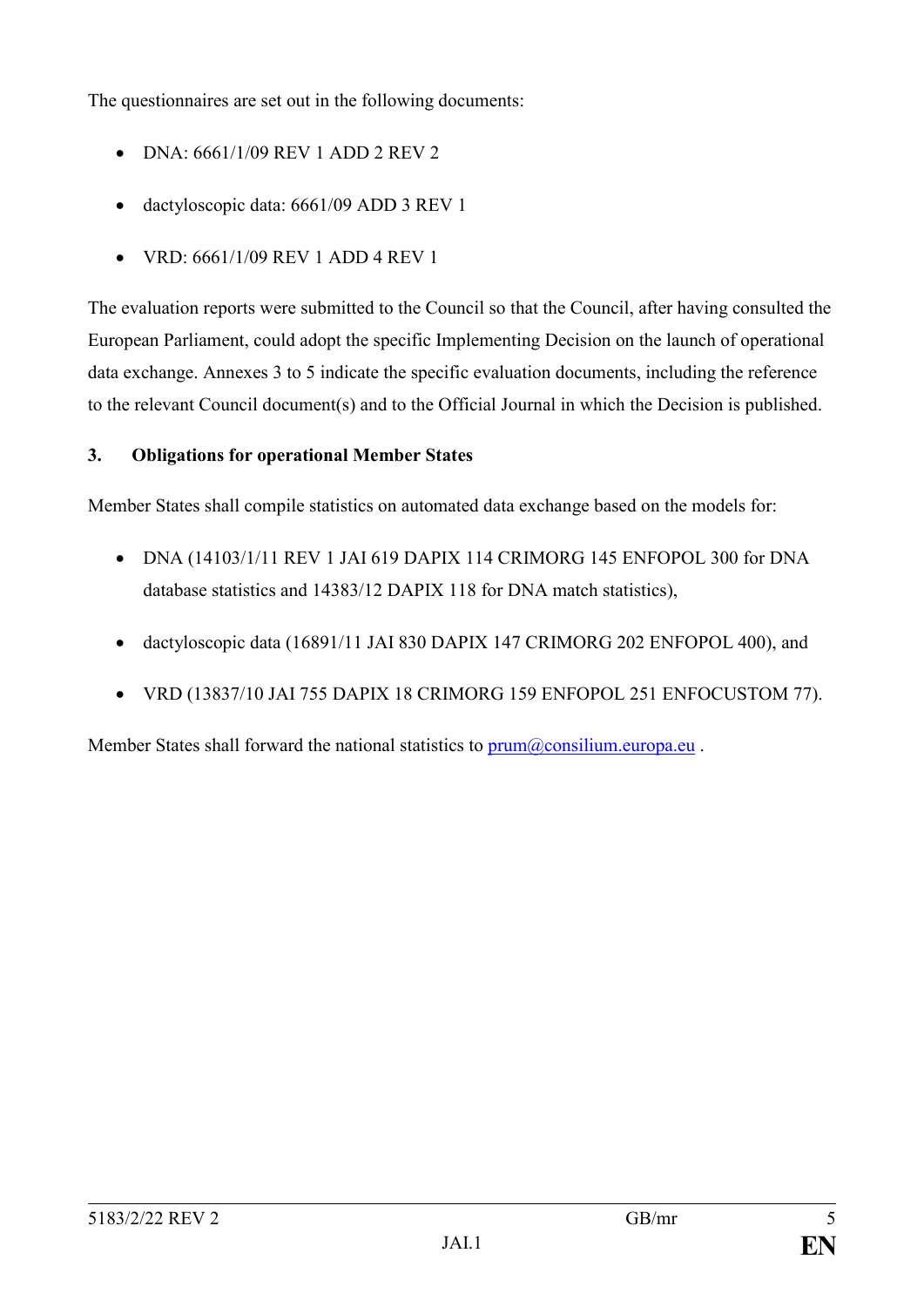## **4. Prüm Agreements with Norway and Iceland, Switzerland, Liechtenstein**

The Council Decisions<sup>6</sup> on the signing of the 'Prüm Agreements' between the EU, on the one hand, and Iceland and Norway, Switzerland, and Liechtenstein, on the other hand, provide as well for a provisional application the Agreements. In accordance with Article 8(3) of the Agreement, Article 5(1) and (2) apply on a provisional basis as from the time of the signature of the Agreement. They refer to amendments regarding the 'Prüm Decisions' and, in the case of Switzerland and Liechtenstein, the 'Forensic Framework Decision'. Where it is necessary to amend such provisions, the European Union shall inform these States at the earliest possible occasion and collect any comments they may have.

Furthermore, the contracting parties declared at the occasion of the signature of the Agreements, that in order to facilitate the setting up of bilateral connections for online access to DNA, FP and VRD databases, these States can contact at any time *a.o.* the Presidency of the Council to obtain information, clarification or any other support. Experts of these States may be invited to attend meetings where Member States' experts discuss within the Council technical aspects, which are directly relevant to the proper application and development of the 'Prüm Decisions'.

As to getting online access to the above databases, the evaluation procedure applies the same way to these States as it applies to the Member States.

# **5. Accreditation of forensic service providers carrying out laboratory activities**

Pursuant to Article 7(4) of Decision 2008/616/JHA, Member States shall take the necessary measures to guarantee the integrity of DNA profiles made available or sent for comparison to other Member States and to ensure that these measures comply with international standards, such as EN ISO/IEC 17025. In accordance with the 'Forensic Decision'<sup>7</sup>, forensic service providers carrying out laboratory activities are to be accredited by a national accreditation body as complying with EN ISO/IEC 17025. Annex 3 and 4 respectively indicated the extent to which Member States have implemented the 'Forensic Decision'.

-

**<sup>6</sup>** Council Decision 2009/1023/JHA, OJ L 353/1, 31.12.2009; Council Decision (EU) 2019/1172, OJ L 184/1, 10.7.2019; Council Decision (EU) 2019/1187, OJ L 187/1, 12.7.2019.

**<sup>7</sup>** Council Framework Decision 2009/905/JHA of 30 November 2009 on Accreditation of forensic service providers carrying out laboratory activities, OJ L 322/14, 9.12.2009.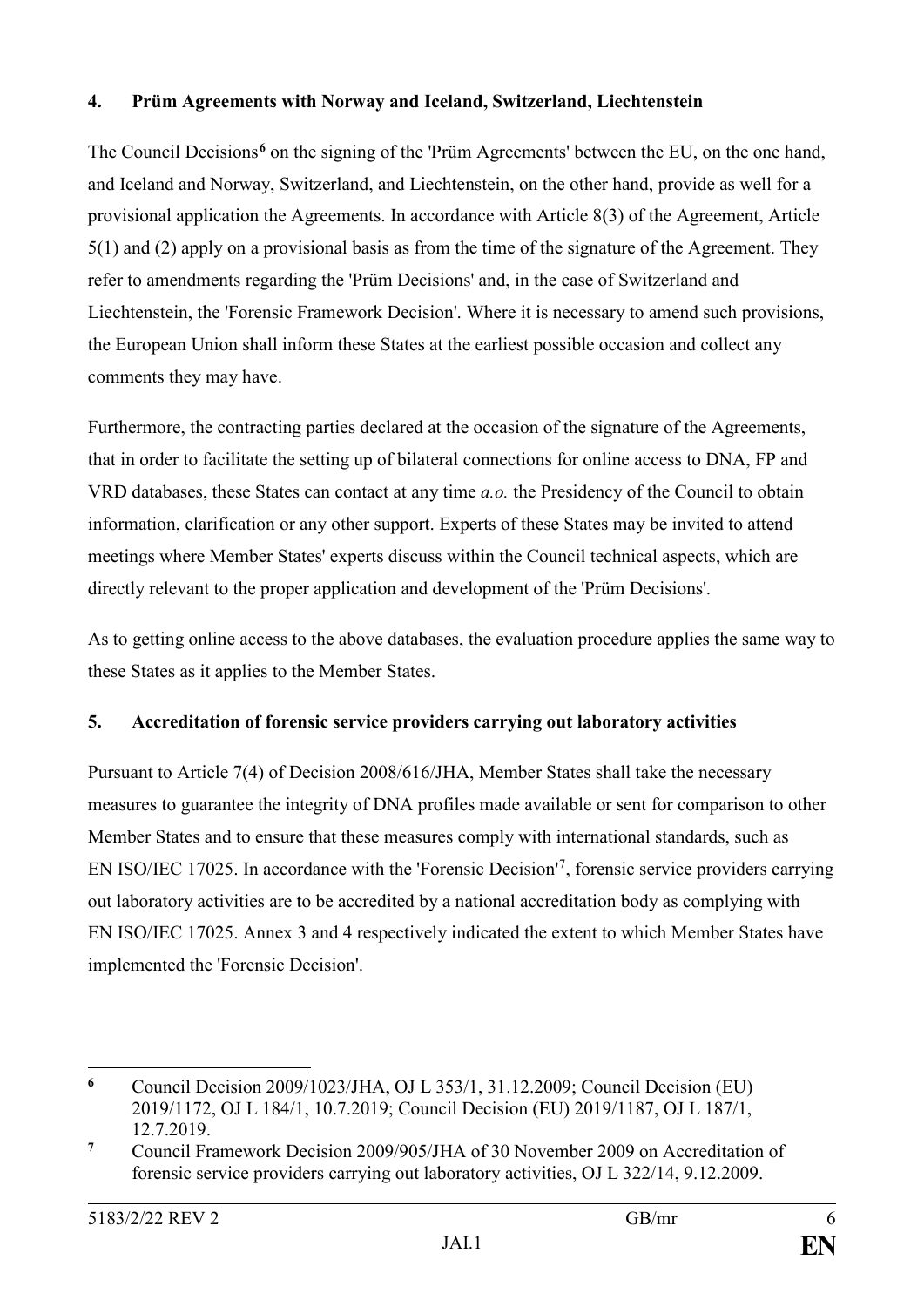## **6. EU-UK Trade & Cooperation Agreement (TCA)**

Part Three of the TCA refers to law enforcement and judicial cooperation in criminal matters, and title II of that part, the so-called 'LAW PRUM', to exchanges of DNA, fingerprint and vehicle registration data. In accordance with Article 22 of Annex LAW 1 [Exchanges of DNA, fingerprints and VRD], the UK shall communicate declarations pursuant to Article LAW.PRUM 7(3) [Establishment of domestic DNA analysis files], and Article 12(1) [Search capacities fo dactyloscopic data], as well as its designations pursuant to Articles LAW.PRUM 13(1) [National contact points], and LAW.PRUM 15(3) [Automated searching of vehicle registration data] to the Specialised Committee on Law Enforcement and Judicial Cooperation. Factual information provided by the UK through these declarations and designations, and by Member States in accordance with Article LAW.PRUM 17(3) [Implementing measures], are to be included in this Manual.

States may amend declarations and designations as to data protection, administrative and technical provisions for the implementation of 'LAW PRUM' at any time by means of a notification submitted to the Specialised Committee on Law Enforcement and Judicial Cooperation. The Specialised Committee on Law Enforcement and Judicial Cooperation shall forward any declarations received to the General Secretariat of the Council.

The General Secretariat of the Council shall communicate any changes in the current manual to the Specialised Committee on Law Enforcement and Judicial Cooperation.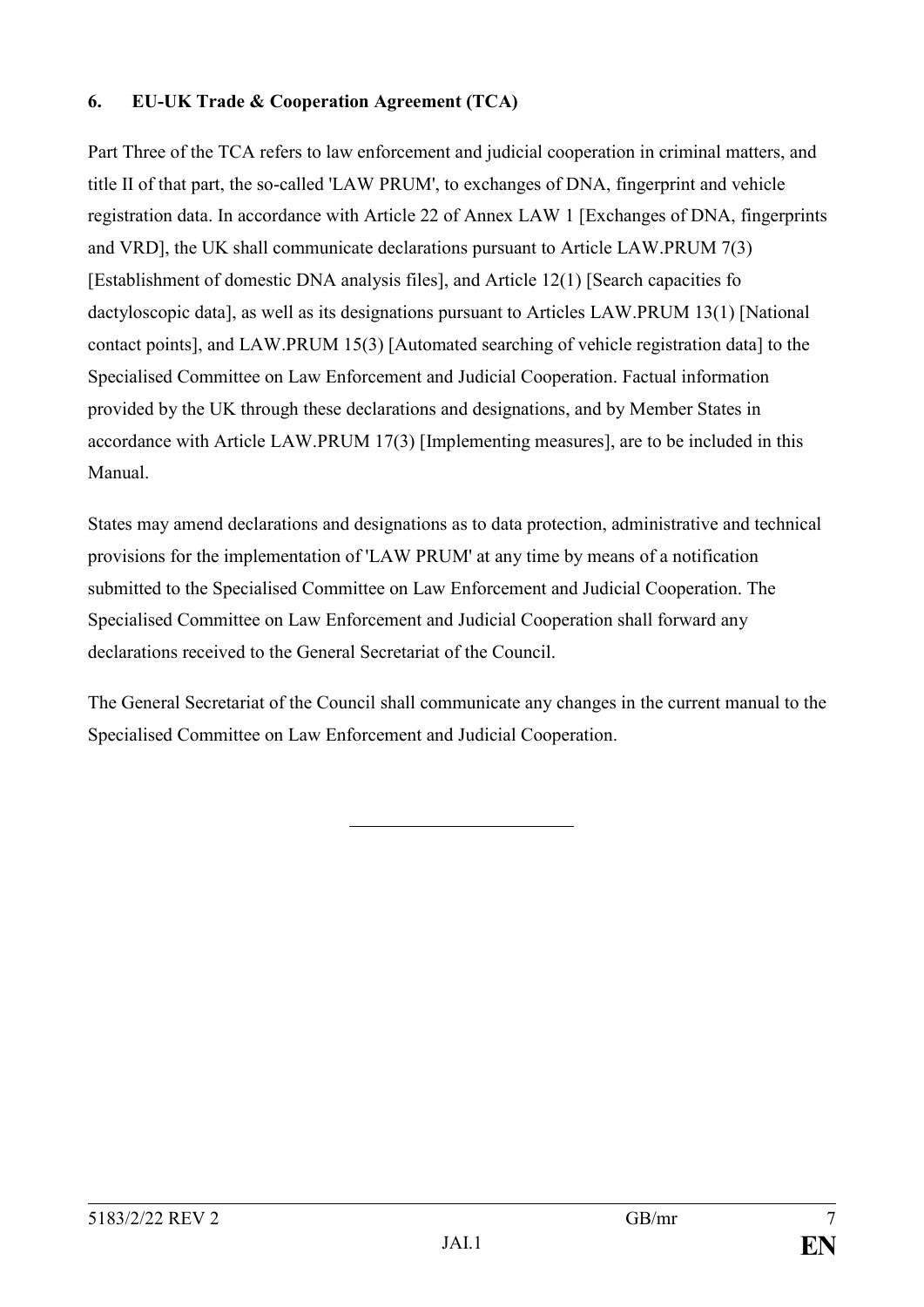| <b>MS</b> | Art. 6(1)/615             | Art. 11(1)/615            | Art. 12(2)/315            | Art. 15/615               | Art. 16/615               | Art. 19/616               | Art. 2(3)/615    | Art. 36(2)/615 |
|-----------|---------------------------|---------------------------|---------------------------|---------------------------|---------------------------|---------------------------|------------------|----------------|
|           | <b>NCP DNA</b>            | <b>NCP FP</b>             | <b>NCP VRD</b>            | NCP M. evts.              | <b>NCP CT</b>             | <b>DPA</b>                | <b>DNA</b> files | implementation |
|           | 5825/20 ADD1              | 5825/20 ADD1              | 5825/20 ADD1              | 5825/20 ADD1              | 5825/20 ADD1              |                           |                  |                |
| BE        | X                         | X                         | X                         | X                         | X                         | X                         | 7655/12          | 6858/16        |
| BG        | X                         | $\boldsymbol{\mathrm{X}}$ | $\mathbf X$               | $\mathbf X$               | X                         | $\boldsymbol{\mathrm{X}}$ | 6643/12          | 6694/14        |
| CZ        | X                         | X                         | $\boldsymbol{X}$          | X                         | $\boldsymbol{X}$          | X                         | 13903/11         | 10102/18       |
| <b>DK</b> | $\boldsymbol{\mathrm{X}}$ | $\boldsymbol{\mathrm{X}}$ | $\overline{X}$            | $\mathbf X$               | $\mathbf X$               | $\overline{X}$            | 9757/1/15 REV 1  | 8170/17        |
| DE        | $\boldsymbol{X}$          | X                         | X                         | X                         | X                         | X                         | 10271/11         | 10271/11       |
| EE        | $\boldsymbol{\mathrm{X}}$ | $\boldsymbol{\mathrm{X}}$ | $\boldsymbol{\mathrm{X}}$ | $\mathbf X$               | $\boldsymbol{\mathrm{X}}$ | $\boldsymbol{\mathrm{X}}$ | 8745/12          | 5100/15        |
| IE        | $\boldsymbol{X}$          | $\boldsymbol{\mathrm{X}}$ | X                         | X                         | X                         | X                         | 9309/18          |                |
| EL        | $\boldsymbol{\mathrm{X}}$ | $\boldsymbol{\mathrm{X}}$ | $\mathbf X$               | $\mathbf X$               | $\boldsymbol{\mathrm{X}}$ | $\mathbf X$               | 7115/14          |                |
| ES        | X                         | $\boldsymbol{\mathrm{X}}$ | $\boldsymbol{X}$          | X                         | $\boldsymbol{X}$          | X                         | 6946/10          | 5537/11        |
| FR        | X                         | $\mathbf X$               | $\mathbf X$               | $\mathbf X$               | $\mathbf X$               | $\boldsymbol{\mathrm{X}}$ | 18714/11         | 14820/13       |
| <b>HR</b> | X                         | $\boldsymbol{\mathrm{X}}$ | X                         | X                         | $\mathbf X$               | X                         | 5379/18          | 6082/19        |
| IT        | $\boldsymbol{\mathrm{X}}$ | $\boldsymbol{\mathrm{X}}$ | $\boldsymbol{\mathrm{X}}$ | $\mathbf X$               | X                         | $\boldsymbol{\mathrm{X}}$ | 9722/1/19 REV 1  |                |
| CY        | X                         | X                         | X                         | X                         | X                         | X                         | 16029/11         | 16119/14       |
| LV        | $\mathbf X$               | $\boldsymbol{\mathrm{X}}$ | $\mathbf X$               | $\boldsymbol{\mathrm{X}}$ | $\boldsymbol{X}$          | X                         | 10849/11         | 6953/16        |
| <b>LT</b> | X                         | $\boldsymbol{\mathrm{X}}$ | $\boldsymbol{X}$          | X                         | X                         | X                         | 13246/11         | 11743/13       |
| LU        | $\mathbf X$               | $\boldsymbol{\mathrm{X}}$ | $\mathbf X$               | $\mathbf X$               | $\mathbf X$               | X                         | 13449/10         | 13449/10       |
| HU        | $\mathbf X$               | $\boldsymbol{\mathrm{X}}$ | X                         | X                         | X                         | X                         | 11355/12         | 10007/14       |
| <b>MT</b> | X                         | $\boldsymbol{\mathrm{X}}$ | $\mathbf X$               | X                         | X                         | X                         | 5728/13          | 16206/14       |
| NL        | X                         | $\boldsymbol{\mathrm{X}}$ | $\mathbf X$               | X                         | X                         | X                         | 6034/13          | 6034/13        |

## **Declarations and notifications by Member States / associated States**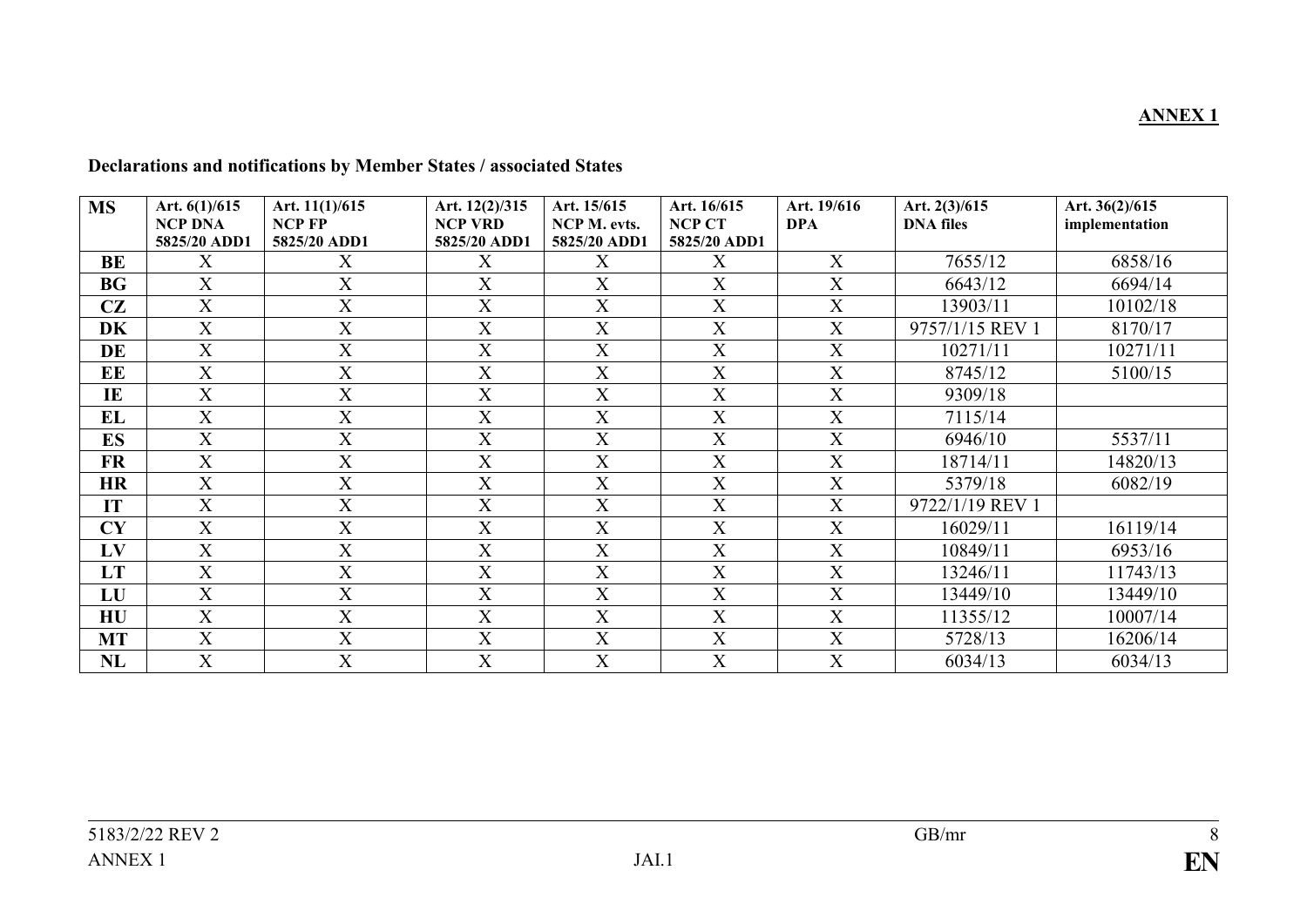| <b>MS</b> | Art. $6(1)/615$<br>NCP DNA<br>5825/20 ADD1 | Art. $11(1)/615$<br><b>NCP FP</b><br>5825/20 ADD1 | Art. 12(2)/315<br><b>NCP VRD</b><br>5825/20 ADD1 | Art. 15/615<br>NCP M. evts.<br>5825/20 ADD1 | Art. 16/615<br><b>NCP CT</b><br>5825/20 ADD1 | Art. 19/616<br><b>DPA</b> | Art. $2(3)/615$<br><b>DNA</b> files | Art. $36(2)/615$<br>implementation |
|-----------|--------------------------------------------|---------------------------------------------------|--------------------------------------------------|---------------------------------------------|----------------------------------------------|---------------------------|-------------------------------------|------------------------------------|
| AT        | X                                          | $\Lambda$                                         | X                                                | X                                           | Х                                            | X                         | 5864/10 ADD 1                       | 5864/10                            |
| PL        | $\overline{X}$                             | $\mathbf{v}$<br>$\Lambda$                         | X                                                | $\rm\overline{X}$                           | $\mathbf{v}$<br>$\Lambda$                    | X                         | 11184/12                            | 14362/15                           |
| PT        | $\overline{\mathrm{X}}$                    | $\mathbf{v}$<br>$\Lambda$                         | X                                                | $\rm\overline{X}$                           | $\overline{X}$                               | X                         | 9853/17                             | 10142/18                           |
| <b>RO</b> | X                                          | $\mathbf v$<br>$\Lambda$                          | X                                                | X                                           | X                                            | X                         | 7043/12                             | $12792/13 + COR$ 1                 |
| <b>SI</b> | $\mathbf X$                                | $\mathbf v$<br>$\lambda$                          | X                                                | X                                           | X                                            | X                         | 8511/11                             | 8511/11                            |
| <b>SK</b> | X                                          | $\mathbf v$<br>$\Lambda$                          | X                                                | X                                           | $\rm X$                                      | X                         | 14459/10                            | 8067/15                            |
| $FI$      | $\rm X$                                    | $\rm\overline{X}$                                 | X                                                | $\rm\overline{X}$                           | X                                            | X                         | 6753/12                             | 15088/14                           |
| <b>SE</b> | X                                          | $\rm\overline{X}$                                 | X                                                | X                                           | X                                            | X                         | 5466/13                             | 15388/15                           |
| UK        |                                            |                                                   |                                                  |                                             |                                              |                           |                                     |                                    |
| NO        | $(X)^8$                                    | (X)                                               | (X)                                              | (X)                                         | (X)                                          | (X)                       |                                     |                                    |

 $\pmb{8}$ **<sup>8</sup>** NO NCPs not yet operational pursuant to Council Decision 2010/482/EU.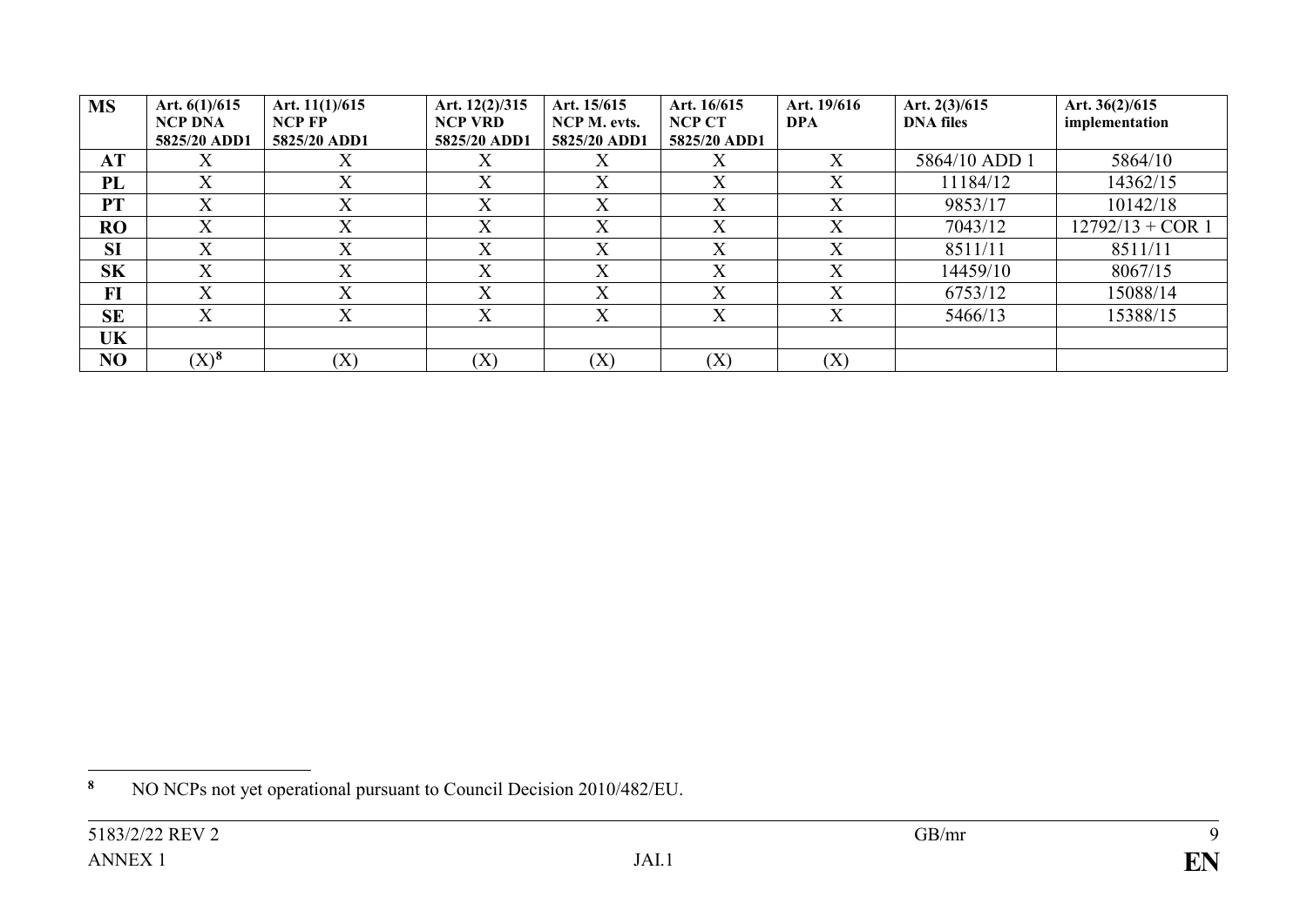# **ANNEX 2**

| <b>MS</b> | <b>Document</b>                               | <b>Date</b>                         |
|-----------|-----------------------------------------------|-------------------------------------|
| <b>BE</b> | 5078/12                                       | 9 January 2012                      |
| <b>BG</b> | $9021/10 + ADD 1$                             | 10 May 2010, 6 March 2013           |
| CZ        | $8670/11 + 11777/16$                          | 14 April 2011, 2 September 2016     |
| <b>DK</b> | 11749/14                                      | 28 July 2014                        |
| DE        | not applicable (cf. 2008/615/JHA, Art. 25(3)) |                                     |
| EE        | 13822/11                                      | 13 September 2011                   |
| <b>EL</b> | 16401/13; 13929/21                            | 22 November 2013; 29 November 2021  |
| <b>ES</b> | not applicable (cf. 2008/615/JHA, Art. 25(3)) |                                     |
| <b>FR</b> | 7997/11                                       | 22 March 2011                       |
| <b>HR</b> | $12144/14 + ADD 1$                            | 17 September 2014, 23 November 2017 |
| IE        | $14246/17 + REV1$                             | 20 November 2017, 12 September 2018 |
| IT        | 7494/18; 12893/21                             | 11 April 2018; 15 October 2021      |
| CY        | $7263/10 + 12190/14$                          | 26 March 2010, 30 July 2014         |
| LV        | 6406/10                                       | 17 February 2010                    |
| LT        | 12485/11                                      | 6 July 2011                         |
| LU        | not applicable (cf. 2008/615/JHA, Art. 25(3)) |                                     |
| H U       | 11288/1/11 REV 1                              | 8 May 2012                          |
| <b>MT</b> | $13649/12 + ADD 1$                            | 13 September 2012, 28 November 2013 |
| NL        | $12992/11 + COR$ 1                            | 2 August 2011                       |
| AT        | not applicable (cf. 2008/615/JHA, Art. 25(3)) |                                     |
| PL        | 6675/3/10 REV 3 + 13166/14                    | 12 November 2012, 16 September 2014 |
| PT        | $7940/11 + ADD 1$                             | 21 March 2011, 19 July 2017         |
| <b>RO</b> | $11714/10$ + REV 1 + ADD 1 + ADD 2            | 06 July 2010                        |
| SI        | 11712/1/10 REV 1                              | 11 May 2011                         |
| SK        | $7549/10 + REV1$                              | 31 March 2010, 31 October 2013      |
| $FI$      | $6671/10 + ADD 1, 14683/17$                   | 26 February 2010, 28 November 2017  |
| <b>SE</b> | $16489/11 + REV$ 1                            | 16 November 2011, 30 November 2012  |
| <b>UK</b> |                                               |                                     |
| NO        |                                               |                                     |

# **Replies to the data protection questionnaire (doc. 6661/1/09 REV 1 ADD 1 REV 1)**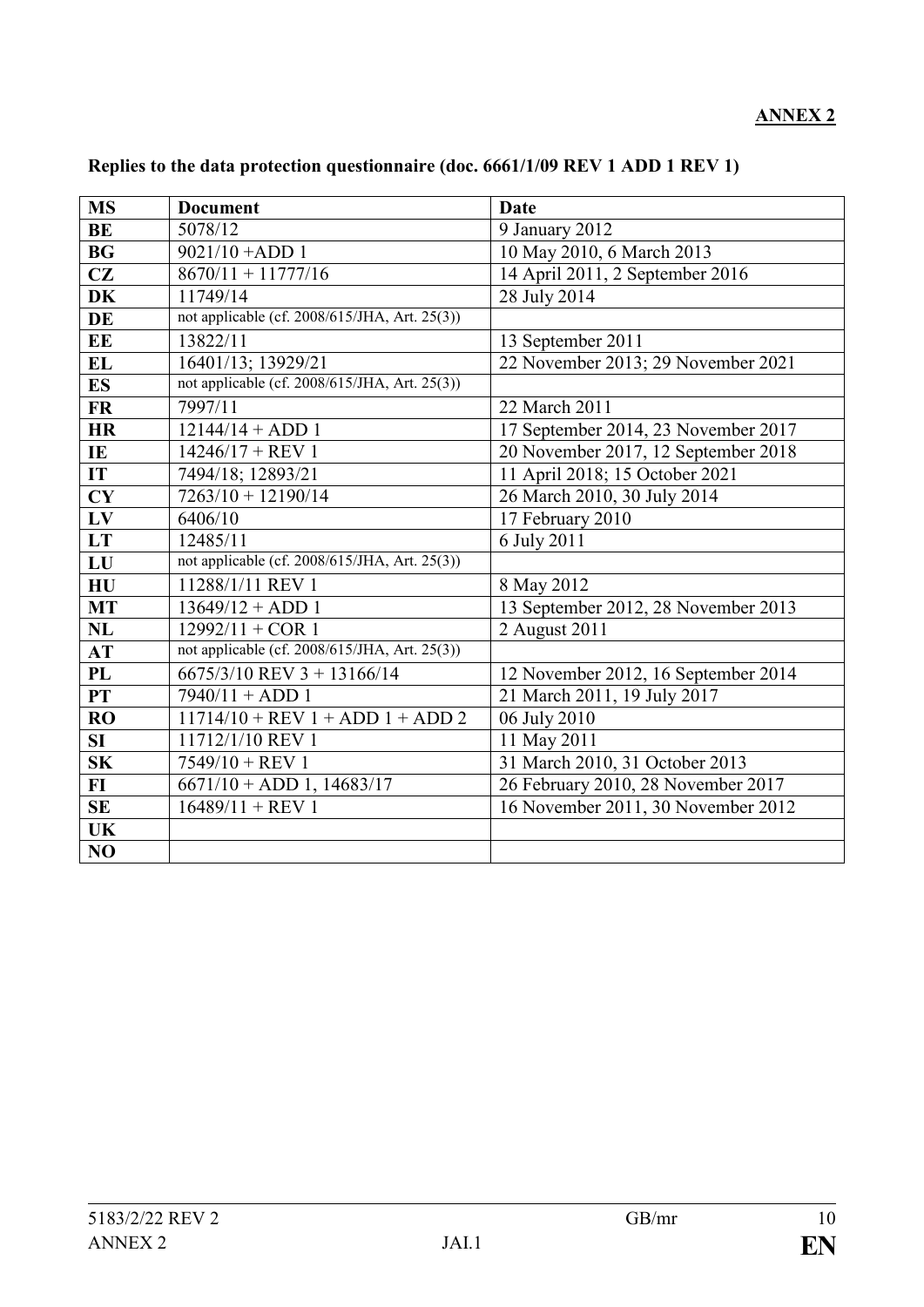### **ANNEX 2 bis**

#### **Independent data authorities according to 2008/615/JHA, Art. 30(5) and 2008/616/JHA, Art. 19**

| <b>MS</b> | <b>SERVICE</b>                                                                | <b>ADDRESS</b>                                                              | <b>TELEPHONE</b>                 | <b>FAX</b>          | <b>MAIL</b>                  |
|-----------|-------------------------------------------------------------------------------|-----------------------------------------------------------------------------|----------------------------------|---------------------|------------------------------|
| BE        | Autorité de protection des donnés /<br>GGA gegevensbescherming autoriteit     | Rue de la Presse 35<br>1000 Brussels                                        | $+3222744800$                    | $+322244835$        | contact@apd-gba.be           |
| <b>BG</b> | <b>Commission for Personal Data</b><br>Protection (CPDP)                      | 15 Academic Ivan Geshov<br>Blvd.<br>1431 Sofia                              | $+35929153503$<br>$+35929153527$ | $+35929153525$      | www.cpdp.bg                  |
| CZ        | Úřad pro ochranu osobních údajů /<br>Office for Personal Data Protection      | Pplk. Sochora 27,<br>170 00 Praha 7,<br>Czech Republic                      | $+420234665111$                  | $+420234665444$     | posta@uoou.cz<br>www.uoou.cz |
| DK        | Danish Data Protection Agency                                                 | Borgergade 28, 5.<br>1300 Copenhagen                                        | $+4533193200$                    | $+4533193218$       | dt@datatilsynet.dk           |
| DE        | Bundesbeauftragter für den Datenschutz<br>und die Informationsfreiheit        | Husarenstraße 30,<br>53117 Bonn                                             | $+492289977990$                  | $+49228997799550$   | poststelle@bfdi.bund.de      |
| EE        | <b>Estonian Data Protection Inspectorate</b>                                  | Tatari 39,<br>10134 Tallinn                                                 | $+3726274135$                    |                     | info@aki.ee                  |
| EL        | National Data Protection Authority                                            | Kifisias 1-3, T.K. 115 23,<br>Athens                                        | $+302106475600$                  | $+302106475628$     | contact@dpa.gr               |
| ES        | Agencia Española de Protección de<br>Datos                                    | Jorge Juan, 6<br>28001 Madrid                                               | $+34913996355$                   |                     | internacional@aqpd.es        |
| <b>FR</b> | <b>Commission Nationale De</b><br>L'Informatique Et Des Libertés<br>(C.N.I.L) | 3 Place de Fontenoy,<br>$-TSA$ 80715-<br>75334 PARIS CEDEX 07               | $+33153732222$                   | $+33$ 1 53 73 22 00 |                              |
| <b>HR</b> | Croatian Personal Data Protection<br>Agency                                   | Martićeva 14<br>10 000 Zagreb                                               | $+38514609000$                   | $+38514609099$      | azop@azop.hr                 |
| IE        | Office of the Data Protection<br>Commissioner                                 | Canal House<br><b>Station Road</b><br>Portarlington<br>Co. Laois<br>Ireland | $+353578684791$                  | $+353578684757$     | dphallinan@dataprotection.ie |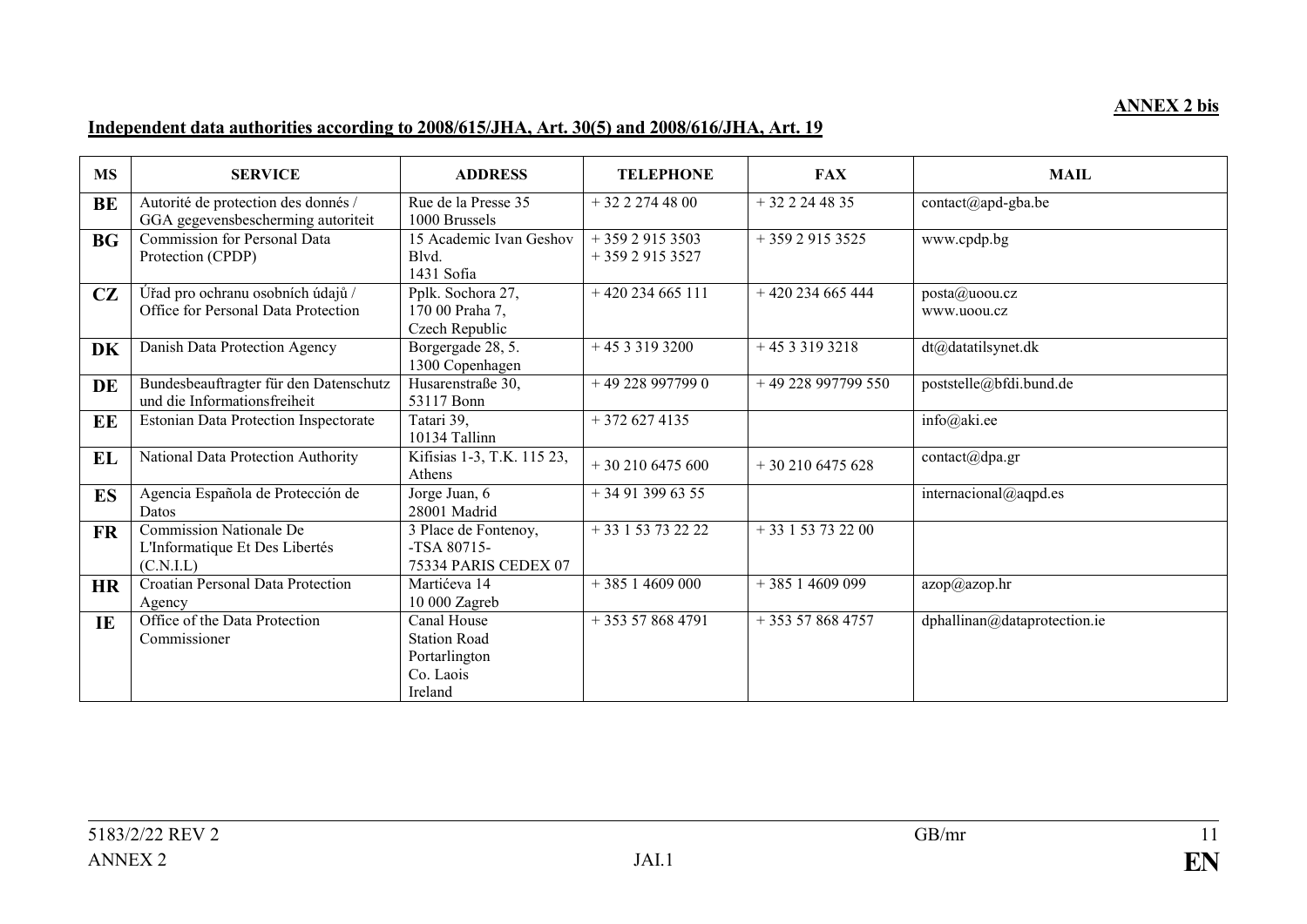| <b>MS</b> | <b>SERVICE</b>                                                                 | <b>ADDRESS</b>                                                                            | <b>TELEPHONE</b>                 | <b>FAX</b>             | <b>MAIL</b>                                  |
|-----------|--------------------------------------------------------------------------------|-------------------------------------------------------------------------------------------|----------------------------------|------------------------|----------------------------------------------|
| IT        | Garante per la Protezione dei Dati<br>Personali                                | Piazza di Monte Citorio<br>121 00186-ROMA                                                 | $+396696771$                     | $+39669677785$         | garante@garanteprivacy.it                    |
| <b>CY</b> | Office of the Commissioner for<br>Personal Data Protection                     | 1 Iasonos Str., 2nd floor,<br>1088 Nicosia                                                | $+35722818456$                   | $+35722304565$         | commissioner@dataprotection.goc.cy           |
| LV        | Data State Inspectorate<br>(Datu valsts inspekcija)                            | Elijas iela 17, Rīga, LV-<br>1050                                                         | $+37167223131$                   | $+37167223556$         | pasts@dvi.gov.lv                             |
| LT        | <b>State Data Protection Inspectorate</b>                                      | A. Juozapavičiaus str. 6,<br>09310 Vilnius                                                | $+37052712804$<br>$+37052791445$ | $+37052619494$         | ada@ada.lt                                   |
| LU        | Parquet général<br>Cité judiciaire                                             | $L-2080$ – Luxembourg<br>B.P. 15 L-2010                                                   | $+3524759811$                    | $+352470550$           |                                              |
| HU        | Hungarian National Authority for Data<br>Protection and Freedom of Information | 1125 Budapest,<br>Szilágyi Erzsébet av. 22/C<br>1530 Budapest,<br>P.O.Box 5               | $+3613911400$                    | $+3613911410$          | privacy@naih.hu                              |
| <b>MT</b> | Office of the Information and Data<br><b>Protection Commissioner</b>           | Airways House,<br>Second Floor<br><b>High Street</b><br>Sliema SLM 1549                   | $+35623287100$                   | $+35623287198$         | idpc.info(Qgov.mt)                           |
| NL        | Dutch Data Protection Authority                                                | P.O. Box 93374<br>2509 AJ The Hague                                                       | $+31708888500$                   | $+31708888501$         | internationaal@autoriteitpersoonsgegevens.nl |
| AT        | <b>Austrian Data Protection Authority</b>                                      | Hohenstaufengasse 3<br>1010 Wien                                                          | $+43$ 1 531 15 202 525           | $+43$ 1 531 15 202 690 | dsb@dsb.gv.at                                |
| <b>PL</b> | Inspector General for the Protection of<br>Personal Data                       | ul. Stawki 2<br>00-193 Warszawa                                                           | $+48228607086$                   | $+48228607086$         | kancelaria@giodo.gov.pl                      |
| <b>PT</b> | Comissão Nacional de Protecção de<br>Dados                                     | Rua de S.Bento n.º148,<br>3.º 1200-821 Lisboa                                             | $+351213928400$                  | $+351213976832$        | geral@cnpd.pt                                |
| <b>RO</b> | National Authority for the Supervision<br>of Personal Data Processing          | <b>Bulevardul General</b><br>Gheorge Magheru Street<br>no 28-30, Bucharest,<br>District 1 | $+40318059211$                   | $+40318059602$         | anspdcp@dataprotection.ro                    |
| <b>SI</b> | Information Commissioner of the<br>Republic of Slovenia                        | Vošnjakova 1, p. p. 78,<br>1001 Ljubljana                                                 | $+38612309730$                   | $+38612309778$         | gp.ip@ip-rs.si                               |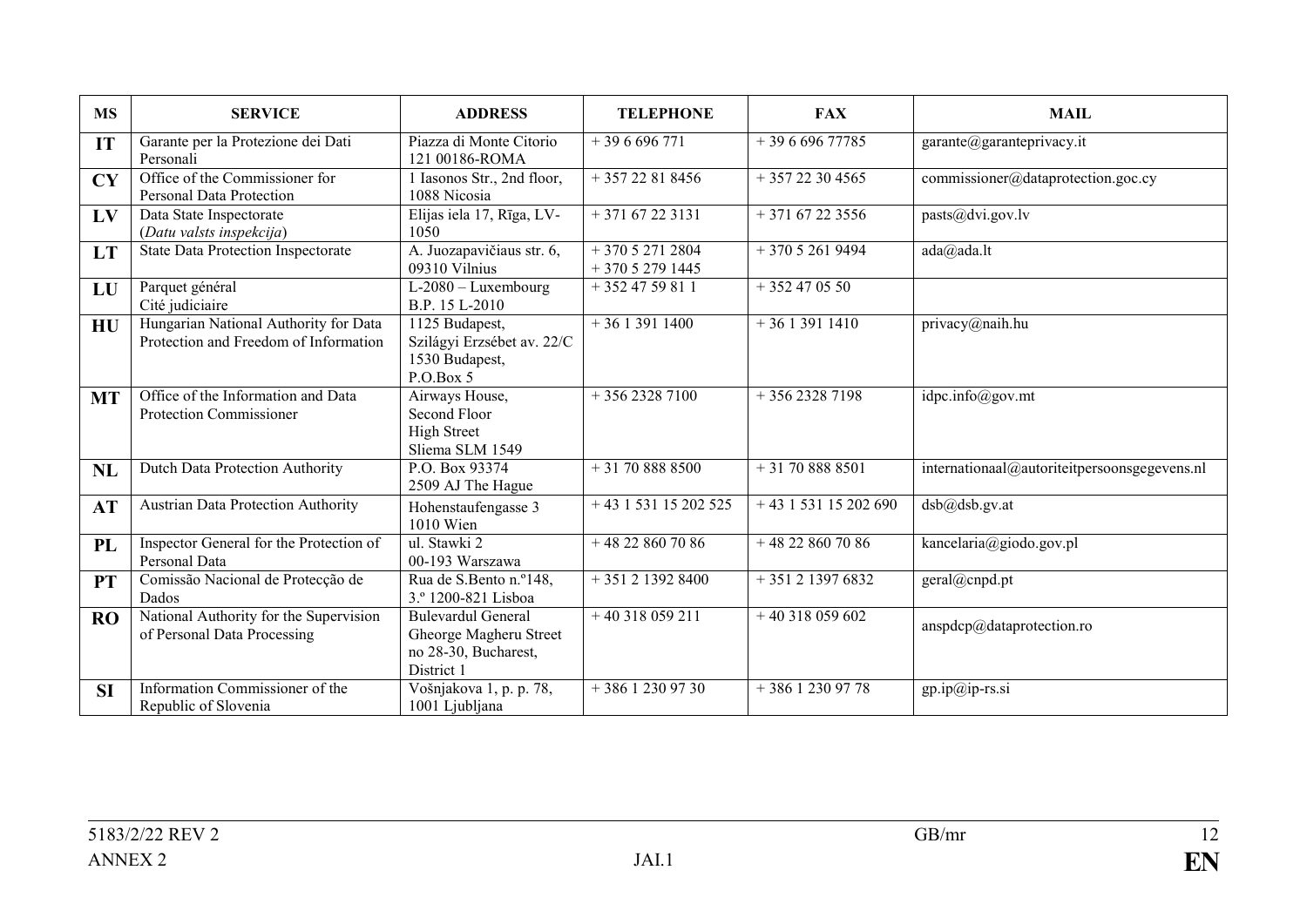| <b>MS</b> | <b>SERVICE</b>                                                                      | <b>ADDRESS</b>                                                 | <b>TELEPHONE</b> | <b>FAX</b>      | <b>MAIL</b>               |
|-----------|-------------------------------------------------------------------------------------|----------------------------------------------------------------|------------------|-----------------|---------------------------|
| <b>SK</b> | Office for Personal Data Protection of                                              | Hraničná 12                                                    | $+421232313214$  | $+421232313234$ | statny.dozor@pdp.gov.sk   |
|           | the Slovak Republic                                                                 | 820 07 Bratislava                                              |                  |                 | www.dataprotection.gov.sk |
| F1        | Office of the Data Protection<br>Ombudsman                                          | <b>PO Box 800</b><br>00521 HELSINKI<br>Ratapihantie 9, 6. krs. | $+358295666700$  | $+358295666735$ | tietosuoja@om.fi          |
|           |                                                                                     | 00520 HELSINKI                                                 |                  |                 |                           |
| <b>SE</b> | Integritetsskyddsmyndigheten - IMY<br>(Swedish Authority for Privacy<br>Protection) | Box 8114<br>SE-104 20 Stockholm                                | $+4686576100$    | na              | imy@imy.se                |
| UK        |                                                                                     |                                                                |                  |                 |                           |
| NO        | Datatilsynet<br>The Norwegian Data Protection<br>Authority                          | Postboks 8177 Dep.<br><b>NO-0034 OSLO</b>                      | $+4722396900$    |                 |                           |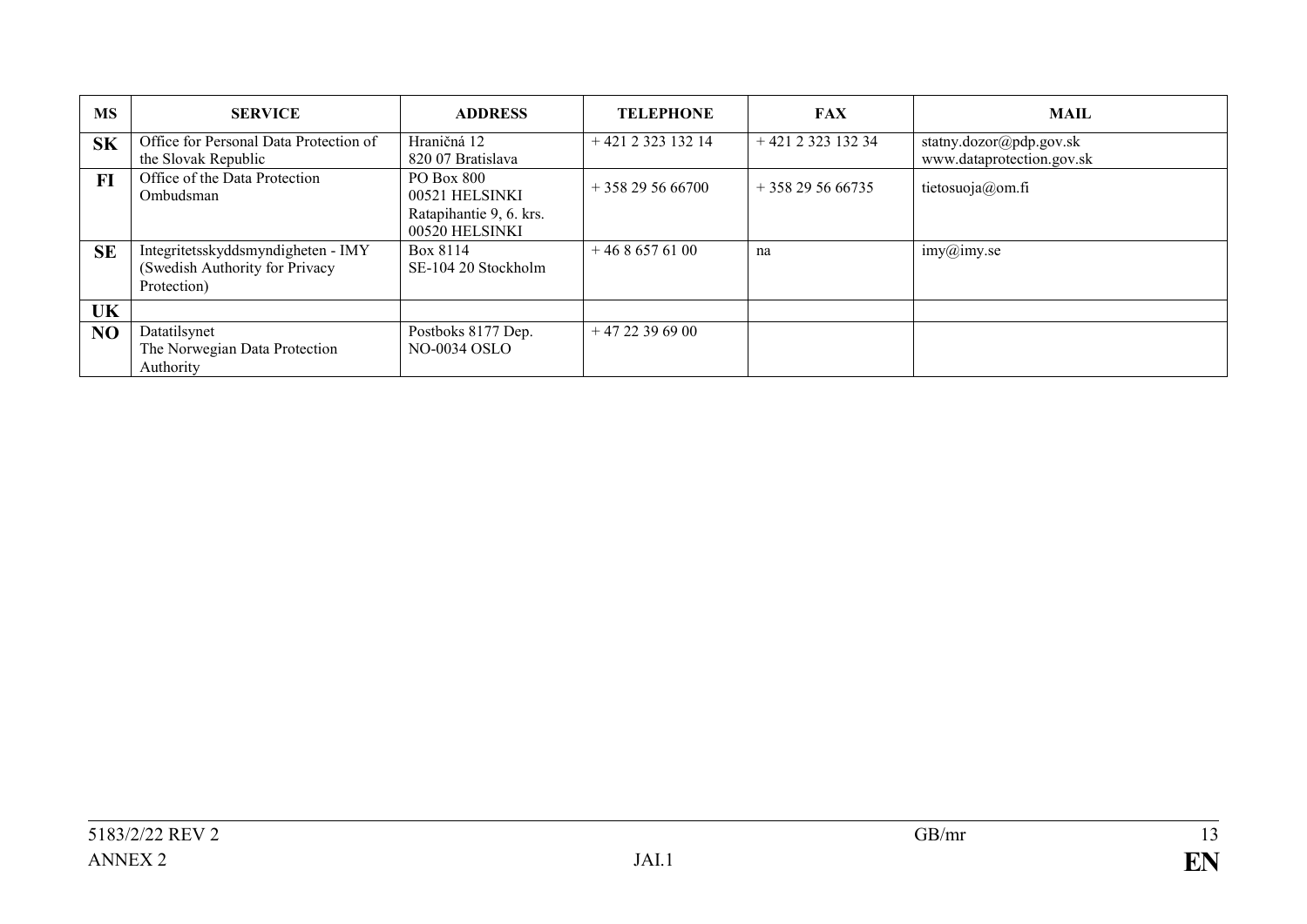# STATE OF PLAY: **DNA**

Operational Member States are indicated in italics.

## **Regular updates of the table should be sent to prum@consilium.europa.eu**

|    | Implementation                                                                                                   |                                                                                                                                                           |                  | <b>Evaluation</b>             |              |                  |                                               |                         |                                                                     |             |
|----|------------------------------------------------------------------------------------------------------------------|-----------------------------------------------------------------------------------------------------------------------------------------------------------|------------------|-------------------------------|--------------|------------------|-----------------------------------------------|-------------------------|---------------------------------------------------------------------|-------------|
|    | Legal                                                                                                            | <b>Technical</b>                                                                                                                                          | SM<br>Supporting | aire<br>○                     | run<br>Pilot | Visit            | over:<br>Evaluation<br>report<br><b>Visit</b> | $\Gamma \mathrm{eam}^9$ | <b>Council Decision</b>                                             | Observation |
| BE |                                                                                                                  | CODIS 7.0 installed; EN ISO/IEC 17025;<br>Operational with FR, NL, DE, LU, SE, AT, CZ, RO, ES, EE,<br>LT, PT, PL, MT, HR, FI, SI, SK, BG, LV, UK, HU      | $N\!L$<br>LU     | 7664/1/12<br>REV <sub>1</sub> | X            | $\boldsymbol{X}$ | 6350/14<br>6355/14                            | NL                      | 2014/410/EU<br><i>OJ L 190/80:</i><br>(EU) 2017/945<br>OJ L 142/89  |             |
| BG | CODIS 8.0 installed; EN ISO/IEC 17025<br>Operational with DE, EE, FR, NL, AT, RO, SI, SK, HU, LU, BE, HR, ES, PL |                                                                                                                                                           |                  |                               |              |                  |                                               |                         |                                                                     | Prüm Treaty |
| CZ |                                                                                                                  | CODIS 7.0 installed; EN ISO/IEC 17025<br>Operational with PL, SK, AT, LT, NL, DE, SI<br>RO, FR, CY, EE, SE, HU, PT, ES, MT, FI, BE, HR, DK, LV,<br>LU, UK | S K              | 13795/11                      | X            | X                | 16487/11<br>16712/11                          | <b>SK</b>               | <i>2012/58/EU</i><br>OJ L $30/12$ ;<br>(EU) 2017/945<br>OJ L 142/89 |             |

#### $\overline{9}$ **9** Lead MS in bold.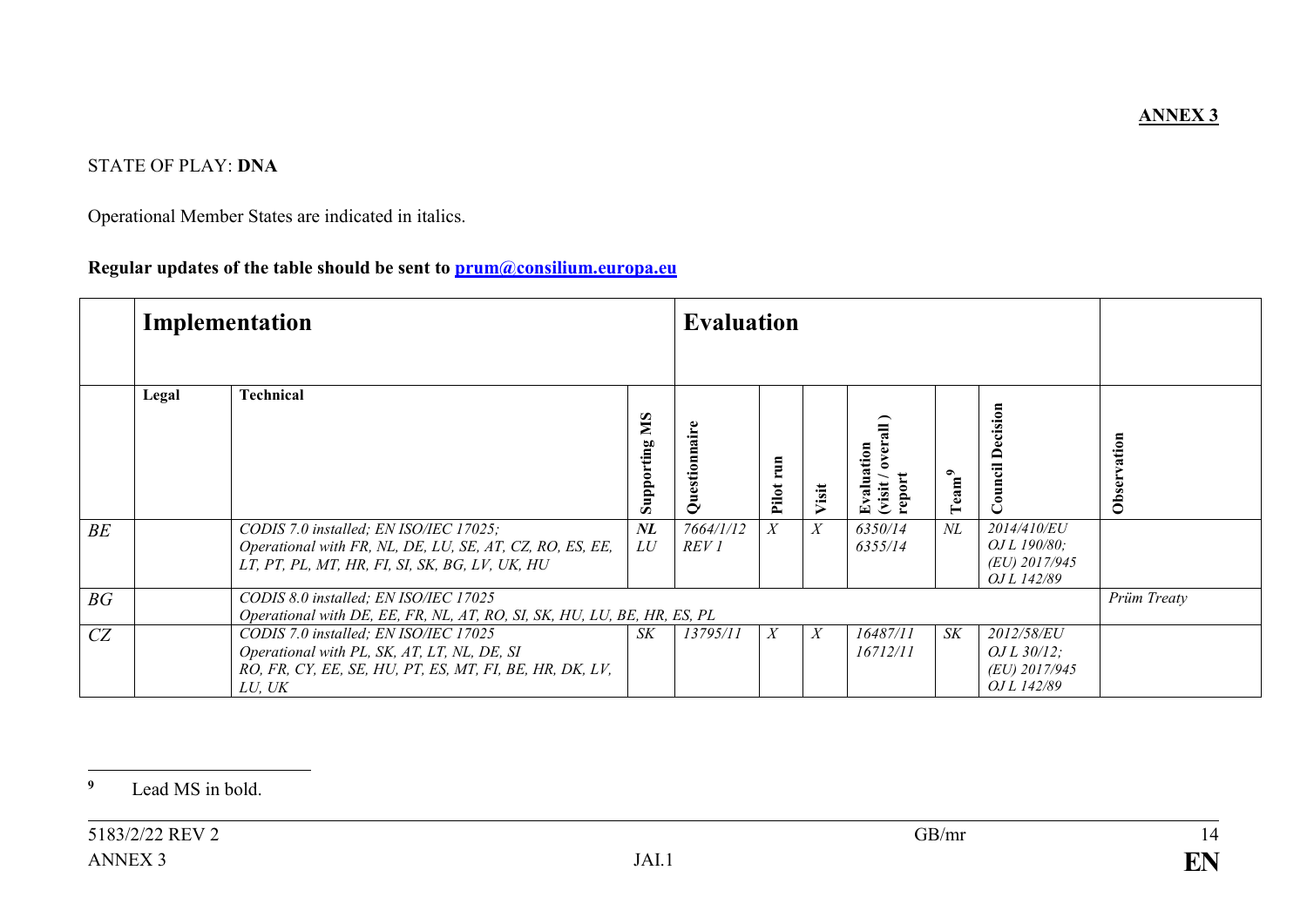|    |       | Implementation                                                                                                                                      |                  |                                 | <b>Evaluation</b> |                  |                                                             |                   |                                                             |                                        |
|----|-------|-----------------------------------------------------------------------------------------------------------------------------------------------------|------------------|---------------------------------|-------------------|------------------|-------------------------------------------------------------|-------------------|-------------------------------------------------------------|----------------------------------------|
|    | Legal | <b>Technical</b>                                                                                                                                    | SM<br>Supporting | aire<br>٦Ē<br>$\mathbf{\infty}$ | Pilot run         | Visit            | $\overline{a}$<br>over:<br>Evaluation<br>report<br>(visit / | Tean <sup>9</sup> | <b>Council Decision</b>                                     | Observation                            |
| DK |       | CODIS 7.0 installed; EN ISO/IEC 17025<br>Operational with NL, SE, LT, RO, HR, SI, CZ                                                                | $N\!L$           | 9046/15                         | X                 | $\boldsymbol{X}$ | $9744/\overline{16}$<br>9745/16                             | $N\!L$            | (EU)2016/2047<br>$0.1L$ $318/8$                             | <b>Council Conclusions</b><br>11191/16 |
| DE |       | EN ISO/IEC 17025<br>Operational with AT, SI, LU, ES, NL, FR, LV, SK, RO, PL, HU, LT, CZ, BG, FI, MT, BE, PT, EE, SE, HR, UK, IE                     |                  |                                 |                   |                  |                                                             |                   |                                                             | Prüm Treaty                            |
| EE |       | CODIS 7.0 installed; EN ISO/IEC 17025<br>Operational with FI, AT, RO, NL, LT, SK, ES, PL, SE, FR,<br>BG, LV, CZ, MT, HU, DE, SI, PT, LU, BE, HR, IE | $N\!L$<br>FI     | 5079/12                         | $\boldsymbol{X}$  | X                | $\frac{1}{7671/12}$<br>8202/12                              | $N\!L$            | 2012/299/EU<br>OJ L 151/13;<br>(EU) 2017/945<br>OJ L 142/89 |                                        |
| EL |       | CODIS 7.0 installed<br>Operational with AT, SE, LT                                                                                                  | $N\!L$           | 16424/13                        | $\boldsymbol{X}$  | $\boldsymbol{X}$ | 10560/1/14<br>$10627/14+$<br>COR <sub>1</sub>               | $N\!L$            | (EU) 2017/617<br>OJ L 89/4                                  | <b>Council Conclusions</b><br>13270/16 |
| ES |       | CODIS 8.0 installed; EN ISO/IEC 17025<br>Operational with DE, AT, LU, SI, FR, NL, SK, LV, RO, PL, LT, CY, EE, PT, SE, CZ, MT, FI, BE, HR, BG, UK    |                  |                                 |                   |                  |                                                             |                   |                                                             | Prüm Treaty                            |
| FR |       | EN ISO/IEC 17025<br>Operational with DE, ES, NL, AT, LU, SI, SK, BG, RO, PL, CY, BE, CZ, EE, LT, MT, PT, HU, FI, SE, HR, LV, UK, IE                 |                  |                                 |                   |                  |                                                             |                   | Prüm Treaty                                                 |                                        |
| HR |       | CODIS 8.0 installed; EN ISO/IEC 17025<br>Operational with LT, SK, AT, DK, CZ, FR, NL, PL, PT, SI,<br>EE, SE, ES, LU, BE, LV, RO, FI, DE, BG, MT, HU | LT               | 14526/17                        | X                 | $\boldsymbol{X}$ | 5725/18<br>5732/18                                          | LT<br>PL          | (EU) 2018/1035<br>OJ L 185/27                               | <b>Council Conclusions</b><br>6954/18  |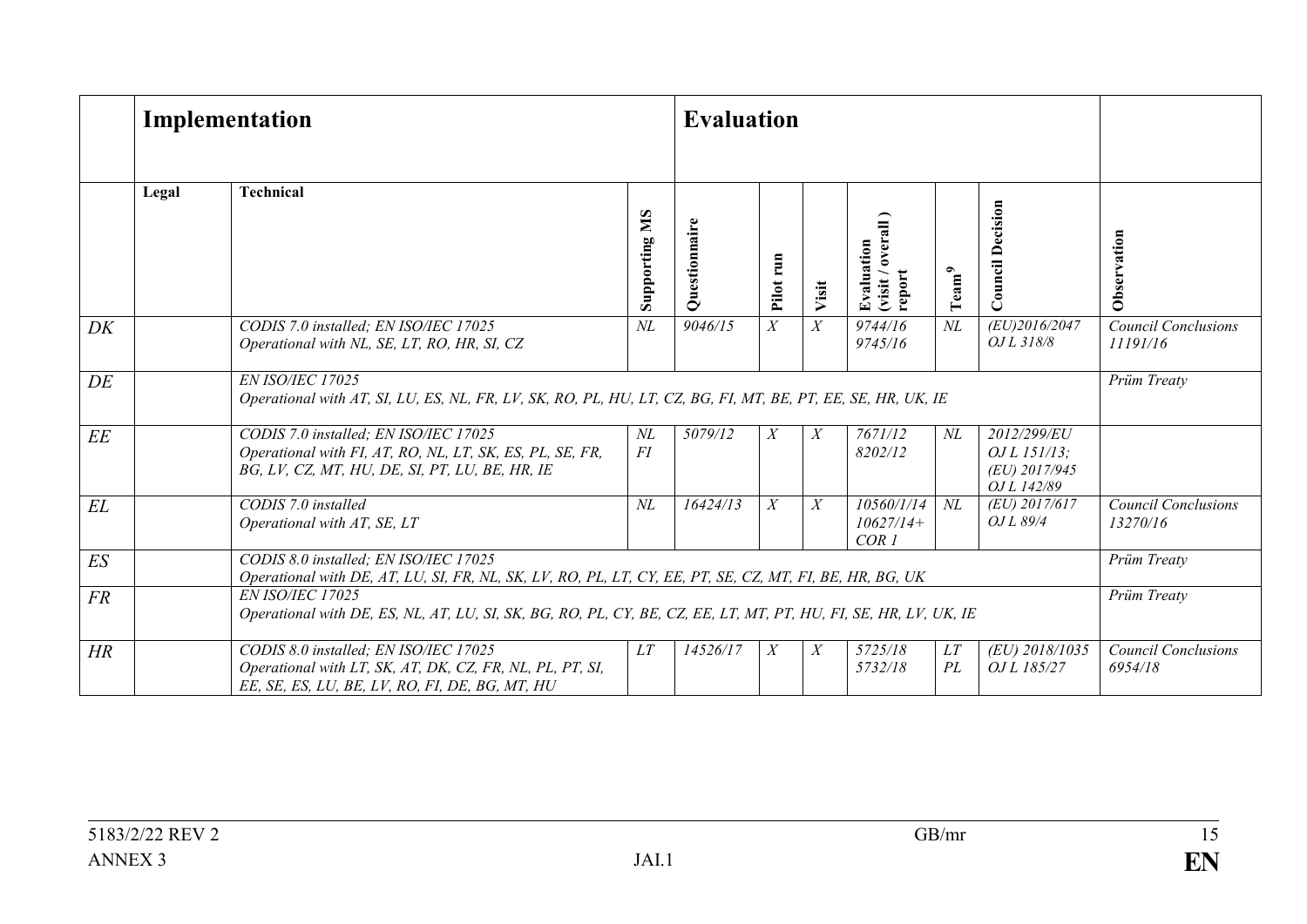|    | Implementation                                                                                                              |                                                                                                                                                             |                  | <b>Evaluation</b> |                |                  |                                          |                   |                                                              |                                        |
|----|-----------------------------------------------------------------------------------------------------------------------------|-------------------------------------------------------------------------------------------------------------------------------------------------------------|------------------|-------------------|----------------|------------------|------------------------------------------|-------------------|--------------------------------------------------------------|----------------------------------------|
|    | Legal                                                                                                                       | <b>Technical</b>                                                                                                                                            | SM<br>Supporting | uestionnaire<br>Ō | Pilot run      | Visit            | (visit / overall<br>Evaluation<br>report | $\mathrm{Team}^9$ | <b>Council Decision</b>                                      | Observation                            |
| IE |                                                                                                                             | EN ISO/IEC 17025<br>Operational with AT, SK, EE, PL, LV, NL, SE, UK, MT, DE,<br><i>FR</i>                                                                   | AT               | 6191/18           | $\overline{X}$ | $\overline{X}$   | 9097/18<br>9098/18                       | AT                | (EU) 2018/1801<br>OJ L 296/31                                | <b>Council Conclusions</b><br>11228/18 |
| IT |                                                                                                                             | CODIS installed; EN ISO/IEC 17025                                                                                                                           | DE               | 12499/17          | X              | $\mathbf X$      | 13918/21<br>13919/21                     | DE<br>AT          |                                                              | <b>Council Conclusions</b><br>14745/21 |
| CY |                                                                                                                             | EN ISO/IEC 17025<br>Operational with AT, NL, SK, RO, ES, LT, PL, MT, FR, CZ,<br>HU, SI, PT, LU                                                              | AT               | 15036/11          | X              | X                | 17652/11<br>$+ COR1$<br>17655/11         | AT                | 2012/673/EU<br>$QJL$ 302/12;<br>(EU) 2017/945<br>OJ L 142/89 |                                        |
| LV |                                                                                                                             | CODIS 7.0 installed; EN ISO/IEC 17025<br>Operational with AT, NL, DE, LT, FI, SK, RO, ES, PL, EE,<br>HU, SE, SI, PT, CZ, FR, BE, HR, LU, IE, UK, MT         | DE               | 8066/11           | X              | X                | 13860/11<br>13878/11                     | DE                | 2011/715/EU<br>OJ L 285/24;<br>(EU) 2017/945<br>OJ L 142/89  |                                        |
| LT |                                                                                                                             | CODIS 7.0 installed; EN ISO/IEC 17025<br>Operational with AT, LV, FI, NL, RO, SK, PL, ES, DE, FR,<br>CY, EE, CZ, MT, SE, HU, SI, PT, LU, DK, BE, HR, GR, UK |                  | 12995/11          | X              | $\boldsymbol{X}$ | 13838/11<br>$+ COR1$<br>13874/11         | AT                | 2011/887/EU<br>OJ L 344/36;<br>(EU) 2017/945<br>OJ L 142/89  |                                        |
| LU | EN ISO/IEC 17025<br>Operational with AT, DE, ES, NL, SI, FR, SK, BE, HU, CY, EE, LT, PL, SE, HR, RO, BG, FI, MT, LV, CZ, PT |                                                                                                                                                             |                  |                   |                |                  |                                          |                   | Prüm Treaty                                                  |                                        |
| HU |                                                                                                                             | CODIS 8.0 installed; EN ISO/IEC 17025<br>Operational with AT, NL, DE, SK, PL, RO, SI, CZ, SE, LT,<br>EE, LV, MT, FI, CY, PT, ES, LU, FR, BG, BE, HR         | AT               | 15627/11          | $\overline{X}$ | X                | 11353/12<br>11354/12                     | AT                | 2012/445/EU<br>OJ L 202/22;<br>(EU) 2017/945<br>OJ L 142/89  |                                        |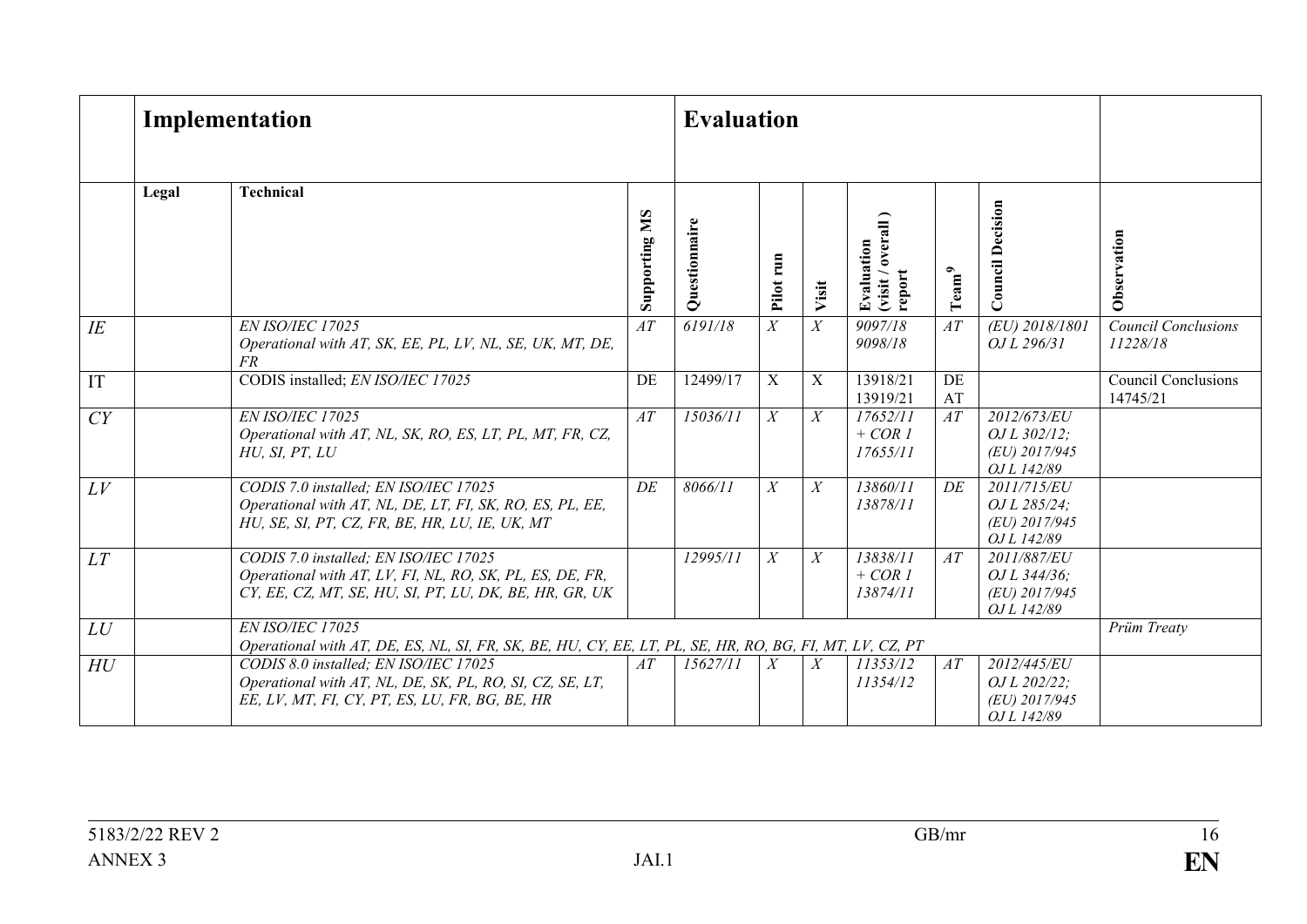|        | Implementation |                                                                                                                                                                        |                          | <b>Evaluation</b>  |                  |                  |                                          |                   |                                                                   |             |
|--------|----------------|------------------------------------------------------------------------------------------------------------------------------------------------------------------------|--------------------------|--------------------|------------------|------------------|------------------------------------------|-------------------|-------------------------------------------------------------------|-------------|
|        | Legal          | <b>Technical</b>                                                                                                                                                       | <b>NIS</b><br>Supporting | uestionnair<br>Ō   | Pilot run        | Visit            | (visit / overall<br>Evaluation<br>report | $\mathrm{Team}^9$ | <b>Council Decision</b>                                           | Observation |
| MT     |                | CODIS 7.0 installed; EN ISO/IEC 17025<br>Operational with AT, NL, LT, CY, PL, SK, CZ, EE, ES, DE,<br>FR, RO, HU, SE, PT, SI, BE, LU, IE, HR, LV, FI, UK                | AT                       | 13650/12           | $\overline{X}$   | $\overline{X}$   | 6478/13<br>6479/13                       | AT                | 2013/152/EU<br>OJ L 86/20;<br>(EU) 2017/945<br>OJ L 142/89        |             |
| $N\!L$ |                | CODIS 7.0 installed; EN ISO/IEC 17025<br>Operational with AT, DE, SI, LU, FI, FR, ES, BG, SK, RO, LT, LV, HU, PL, CY, SE, EE, CZ, MT, BE, PT, DK, HR, IE, UK           |                          |                    |                  |                  |                                          |                   |                                                                   | Prüm Treaty |
| AT     |                | Operational with DE, ES, LU, SI, NL, FR, RO, BG, FI, SK, LT, LV, HU, PL, CY, EE, CZ, MT, SE, PT, BE, HR, IE, UK, GR                                                    |                          |                    |                  |                  |                                          |                   |                                                                   | Prüm Treaty |
| PL     |                | CODIS 7.0 installed; EN ISO/IEC 17025<br>Operational with SK, NL, AT, ES, LT, DE, RO, CZ, FR, SI,<br>HU, LV, CY, FI, EE, SE, MT, PT, LU, HR, BE, IE, BG, LU,<br>$U\!K$ | <b>SK</b>                | 11185/12           | $\boldsymbol{X}$ | $\boldsymbol{X}$ | $\frac{1}{5756/12}$<br>15758/12          | <b>SK</b>         | 2013/3/EU<br>OJ L $3/5$ ;<br>(EU) 2017/945<br>OJ L 142/89         |             |
| PT     |                | CODIS 7.0 installed; EN ISO/IEC 17025<br>Operational with ES, NL, AT, CZ, SE, DE, HU, FR, RO, MT,<br>PL, LV, SK, CY, EE, LT, HR, BE, SI, FI, IE                        | DE                       | 7655/11<br>$+ADD1$ | X                | X                | 11377/11<br>11378/11                     | DE                | 2011/472/EU<br><i>OJL</i> 195/71:<br>(EU) 2017/945<br>OJ L 142/89 |             |
| RO     |                | CODIS 7.0 installed; EN ISO/IEC 17025<br>Operational with AT, NL, SI, FR, SK, LV, LT, DE, ES, PL, CY, BG, EE, HU, CZ, SE, FI, MT, PT, DK, BE, LU, LV, , HR, IE, UK     |                          |                    |                  |                  |                                          |                   |                                                                   | Prüm Treaty |
| SI     |                | EN ISO/IEC 17025<br>Operational with BG, DE, AT, NL, ES, LU, SK, FR, RO, PL, HU, CZ, LT, SE, FI, CY, LV, MT, EE, HR, PT, DK, BE, IE                                    |                          |                    |                  |                  |                                          |                   |                                                                   | Prüm Treaty |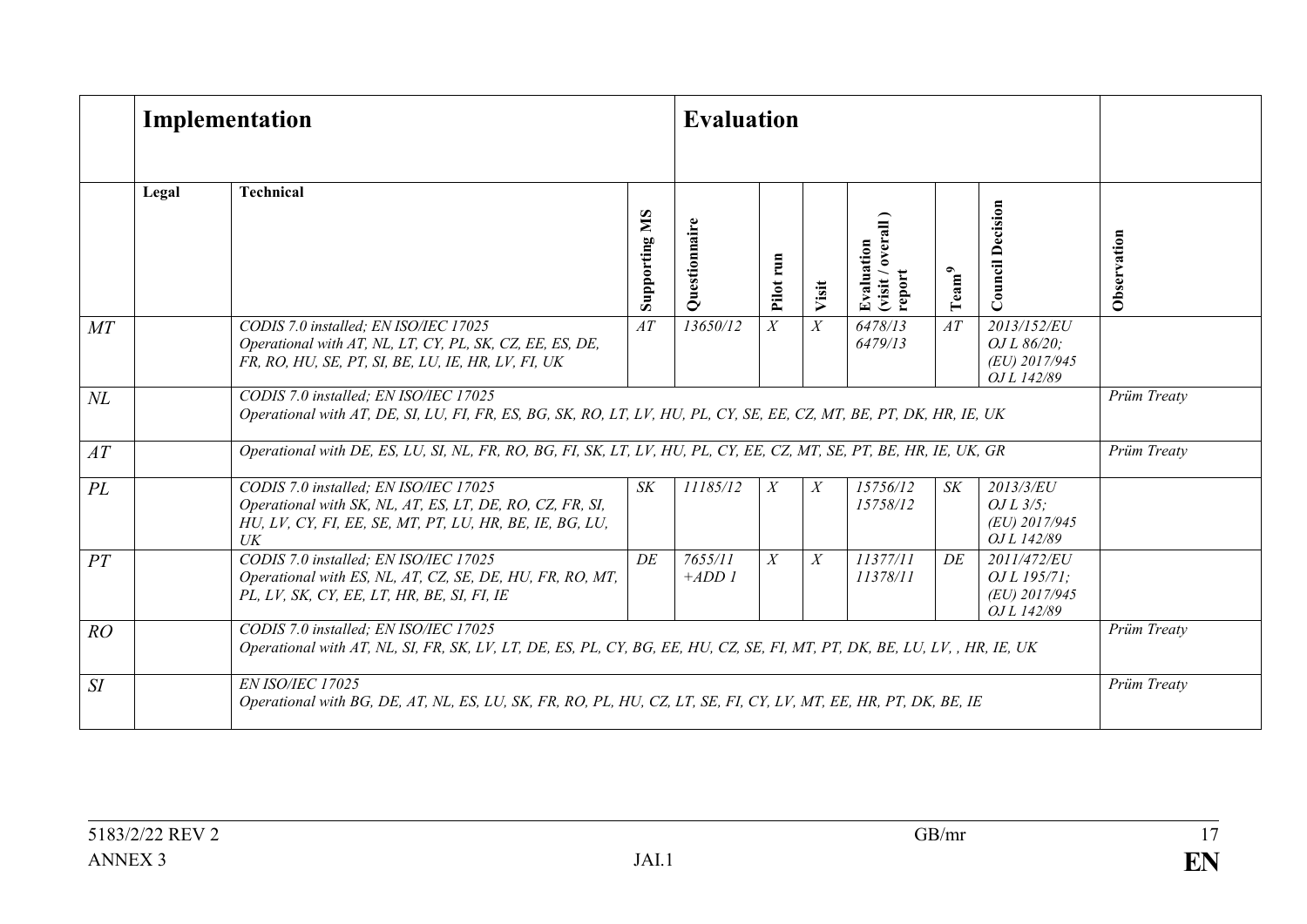|                | Implementation |                                                                                                                                                             |                          | <b>Evaluation</b> |                  |       |                                          |                          |                                                             |                                                |
|----------------|----------------|-------------------------------------------------------------------------------------------------------------------------------------------------------------|--------------------------|-------------------|------------------|-------|------------------------------------------|--------------------------|-------------------------------------------------------------|------------------------------------------------|
|                | Legal          | <b>Technical</b>                                                                                                                                            | <b>NIS</b><br>Supporting | Questionnaire     | Pilot run        | Visit | (visit / overall<br>Evaluation<br>report | $\mathrm{Team}^9$        | <b>Council Decision</b>                                     | Observation                                    |
| S K            |                | CODIS 7.0 installed; EN ISO/IEC 17025<br>Operational with AT, ES, NL, SI, LU, LV, DE, RO, LT, FR,<br>FI, PL, CY, CZ, EE, HU, BG, SE, MT, PT, HR, BE, IE     | $\overline{AT}$          | 9023/10           | $\boldsymbol{X}$ | X     | 13487/1/10<br>13497/1/10                 | AT<br>$N\!L$             | 2010/689/EU<br>OJ L 294/14;<br>(EU) 2017/945<br>OJ L 142/89 |                                                |
| FI             |                | CODIS 7.0 installed, EN ISO/IEC 17025<br>Operational with NL, AT, LV, LT, SK, EE, PL, SE, DE, RO, HU, ES, SI, FR, CZ, LU, BE, MT, PT, HR                    |                          |                   |                  |       |                                          |                          |                                                             | Prüm Treaty                                    |
| SE             |                | CODIS 8.0 installed; EN ISO/IEC 17025<br>Operational with NL, FI, EE, PL, SK, LT, AT, RO, ES, CZ,<br>HU, LV, SI, PT, MT, DE, BE, DK, LU, FR, HR, IE, UK, GR | $N\!L$                   | 5288/13           | $\boldsymbol{X}$ | X     | 6510/13<br>6511/13                       | $N\!L$                   | 2013/148/EU<br>OJ L 84/26;<br>(EU) 2017/945<br>OJ L 142/89  |                                                |
| <b>UK</b>      |                | CODIS 7.0 installed; EN ISO/IEC 17025<br>Operational with AT, DE, ES, FR, NL, PL, RO, CZ, IE, SE,<br>BE, LV, MT, LT                                         | $N\!L$<br>AT<br>DE<br>FR | 14952/16          | $\boldsymbol{X}$ | X     | 11545/18                                 | $N\!L$<br>AT<br>DE<br>FR | (EU) 2019/968<br>OJ L 156/8                                 | <b>Council Conclusions</b><br>13079/18         |
| <b>CH</b>      |                |                                                                                                                                                             |                          |                   |                  |       |                                          |                          |                                                             |                                                |
| FL             |                |                                                                                                                                                             |                          |                   |                  |       |                                          |                          |                                                             | 9044/21                                        |
| N <sub>O</sub> |                | CODIS 7.0 installed                                                                                                                                         |                          |                   |                  |       |                                          |                          |                                                             | 'Prüm Agreement' in<br>force since $1/12/2020$ |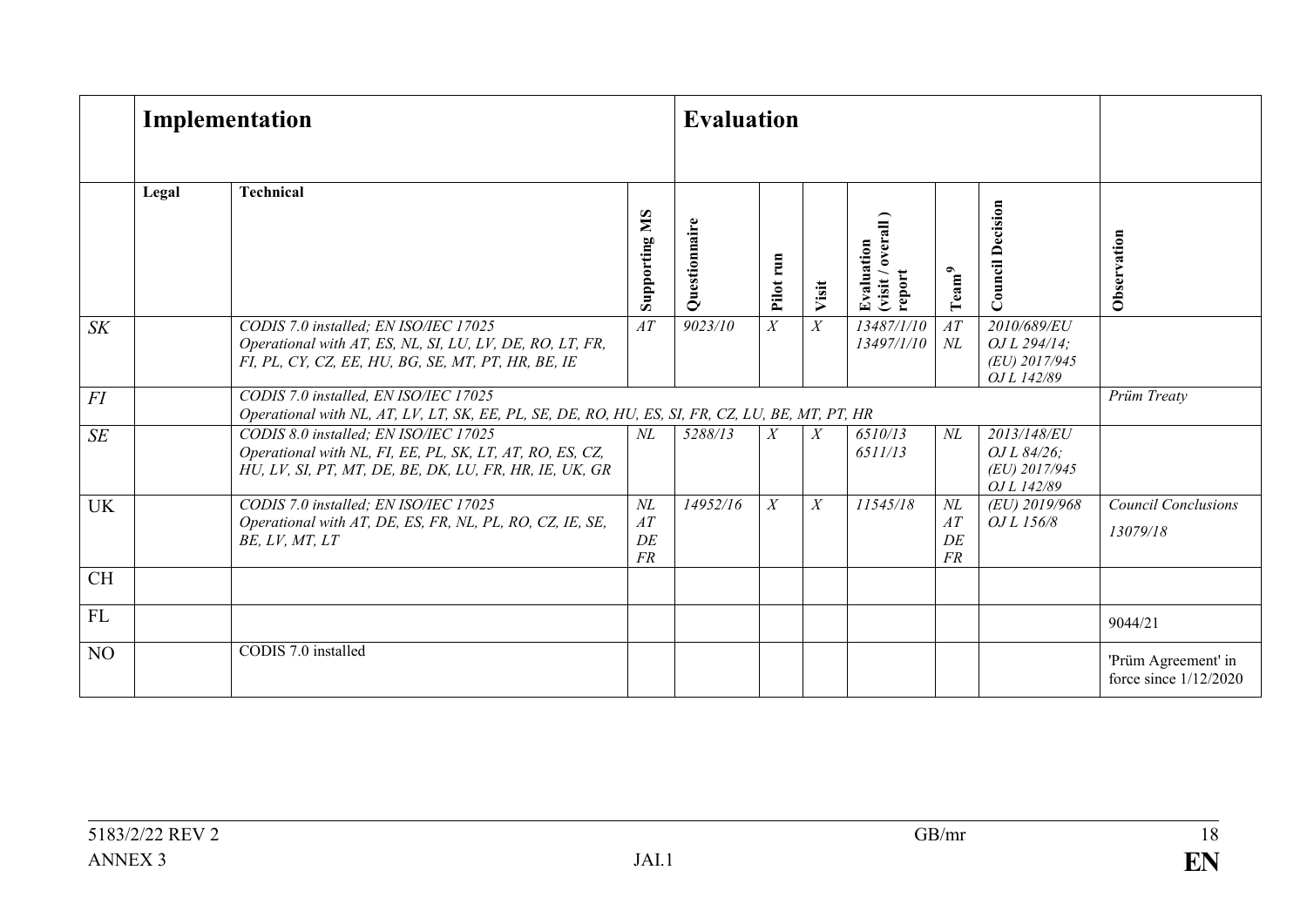|                                            |             |             |             | <b>DNA</b> operational data exchange |             |             |             |             |             |             |             |              |                        |              |             |             |                 |             |             |             |             |                |             |              |                        |             |             |                 |                 |
|--------------------------------------------|-------------|-------------|-------------|--------------------------------------|-------------|-------------|-------------|-------------|-------------|-------------|-------------|--------------|------------------------|--------------|-------------|-------------|-----------------|-------------|-------------|-------------|-------------|----------------|-------------|--------------|------------------------|-------------|-------------|-----------------|-----------------|
|                                            | <b>BE</b>   | BG          | CZ          | DK                                   | DE          | EE          | EL          | ES          | FR          | HR          | IE          | IT           | $\overline{\text{CY}}$ | LV           | LT          | LU          | $\overline{HU}$ | MT          | NL          | <b>AT</b>   | PL          | PT             | RO          | SI           | $\overline{\text{SK}}$ | F1          | SE          | $\overline{UK}$ | $\overline{NQ}$ |
| BE                                         | $\mathbf X$ |             |             |                                      |             |             |             |             |             |             |             |              |                        |              |             |             |                 |             |             |             |             |                |             |              |                        |             |             |                 |                 |
| BG                                         |             | $\mathbf X$ |             |                                      |             |             |             |             |             |             |             |              |                        |              |             |             |                 |             |             |             |             |                |             |              |                        |             |             |                 |                 |
| CZ                                         |             |             | $\mathbf X$ |                                      |             |             |             |             |             |             |             |              |                        |              |             |             |                 |             |             |             |             |                |             |              |                        |             |             |                 |                 |
| $\overline{\text{DK}}$                     |             |             |             | $\mathbf X$                          |             |             |             |             |             |             |             |              |                        |              |             |             |                 |             |             |             |             |                |             |              |                        |             |             |                 |                 |
| DE                                         |             |             |             |                                      | $\mathbf X$ |             |             |             |             |             |             |              |                        |              |             |             |                 |             |             |             |             |                |             |              |                        |             |             |                 |                 |
| EE                                         |             |             |             |                                      |             | $\mathbf X$ |             |             |             |             |             |              |                        |              |             |             |                 |             |             |             |             |                |             |              |                        |             |             |                 |                 |
| EL                                         |             |             |             |                                      |             |             | $\mathbf X$ |             |             |             |             |              |                        |              |             |             |                 |             |             |             |             |                |             |              |                        |             |             |                 |                 |
| ES                                         |             |             |             |                                      |             |             |             | $\mathbf X$ |             |             |             |              |                        |              |             |             |                 |             |             |             |             |                |             |              |                        |             |             |                 |                 |
| FR                                         |             |             |             |                                      |             |             |             |             | $\mathbf X$ |             |             |              |                        |              |             |             |                 |             |             |             |             |                |             |              |                        |             |             |                 |                 |
| $\ensuremath{\mathop{\mathrm{HR}}}\xspace$ |             |             |             |                                      |             |             |             |             |             | $\mathbf X$ |             |              |                        |              |             |             |                 |             |             |             |             |                |             |              |                        |             |             |                 |                 |
| $\overline{\rm I\hspace{-0.2em}E}$         |             |             |             |                                      |             |             |             |             |             |             | $\mathbf X$ |              |                        |              |             |             |                 |             |             |             |             |                |             |              |                        |             |             |                 |                 |
| IT                                         |             |             |             |                                      |             |             |             |             |             |             |             | $\mathbf{X}$ |                        |              |             |             |                 |             |             |             |             |                |             |              |                        |             |             |                 |                 |
| CY                                         |             |             |             |                                      |             |             |             |             |             |             |             |              | $\mathbf X$            |              |             |             |                 |             |             |             |             |                |             |              |                        |             |             |                 |                 |
| LV                                         |             |             |             |                                      |             |             |             |             |             |             |             |              |                        | $\mathbf{x}$ |             |             |                 |             |             |             |             |                |             |              |                        |             |             |                 |                 |
| LT                                         |             |             |             |                                      |             |             |             |             |             |             |             |              |                        |              | $\mathbf X$ |             |                 |             |             |             |             |                |             |              |                        |             |             |                 |                 |
| ${\rm LU}$                                 |             |             |             |                                      |             |             |             |             |             |             |             |              |                        |              |             | $\mathbf X$ |                 |             |             |             |             |                |             |              |                        |             |             |                 |                 |
| ${\rm H}{\rm U}$                           |             |             |             |                                      |             |             |             |             |             |             |             |              |                        |              |             |             | $\mathbf{X}$    |             |             |             |             |                |             |              |                        |             |             |                 |                 |
| MT                                         |             |             |             |                                      |             |             |             |             |             |             |             |              |                        |              |             |             |                 | $\mathbf X$ |             |             |             |                |             |              |                        |             |             |                 |                 |
| NL                                         |             |             |             |                                      |             |             |             |             |             |             |             |              |                        |              |             |             |                 |             | $\mathbf X$ |             |             |                |             |              |                        |             |             |                 |                 |
| AT                                         |             |             |             |                                      |             |             |             |             |             |             |             |              |                        |              |             |             |                 |             |             | $\mathbf X$ |             |                |             |              |                        |             |             |                 |                 |
| PL                                         |             |             |             |                                      |             |             |             |             |             |             |             |              |                        |              |             |             |                 |             |             |             | $\mathbf X$ |                |             |              |                        |             |             |                 |                 |
| PT                                         |             |             |             |                                      |             |             |             |             |             |             |             |              |                        |              |             |             |                 |             |             |             |             | $\overline{X}$ |             |              |                        |             |             |                 |                 |
| RO                                         |             |             |             |                                      |             |             |             |             |             |             |             |              |                        |              |             |             |                 |             |             |             |             |                | $\mathbf X$ |              |                        |             |             |                 |                 |
| SI                                         |             |             |             |                                      |             |             |             |             |             |             |             |              |                        |              |             |             |                 |             |             |             |             |                |             | $\mathbf{x}$ |                        |             |             |                 |                 |
| SK                                         |             |             |             |                                      |             |             |             |             |             |             |             |              |                        |              |             |             |                 |             |             |             |             |                |             |              | $\mathbf X$            |             |             |                 |                 |
| $\overline{\bf H}$                         |             |             |             |                                      |             |             |             |             |             |             |             |              |                        |              |             |             |                 |             |             |             |             |                |             |              |                        | $\mathbf X$ |             |                 |                 |
| SE                                         |             |             |             |                                      |             |             |             |             |             |             |             |              |                        |              |             |             |                 |             |             |             |             |                |             |              |                        |             | $\mathbf X$ |                 |                 |
| $\overline{\text{UK}}$                     |             |             |             |                                      |             |             |             |             |             |             |             |              |                        |              |             |             |                 |             |             |             |             |                |             |              |                        |             |             | $\mathbf X$     |                 |
| $\bf NO$                                   |             |             |             |                                      |             |             |             |             |             |             |             |              |                        |              |             |             |                 |             |             |             |             |                |             |              |                        |             |             |                 | $\mathbf X$     |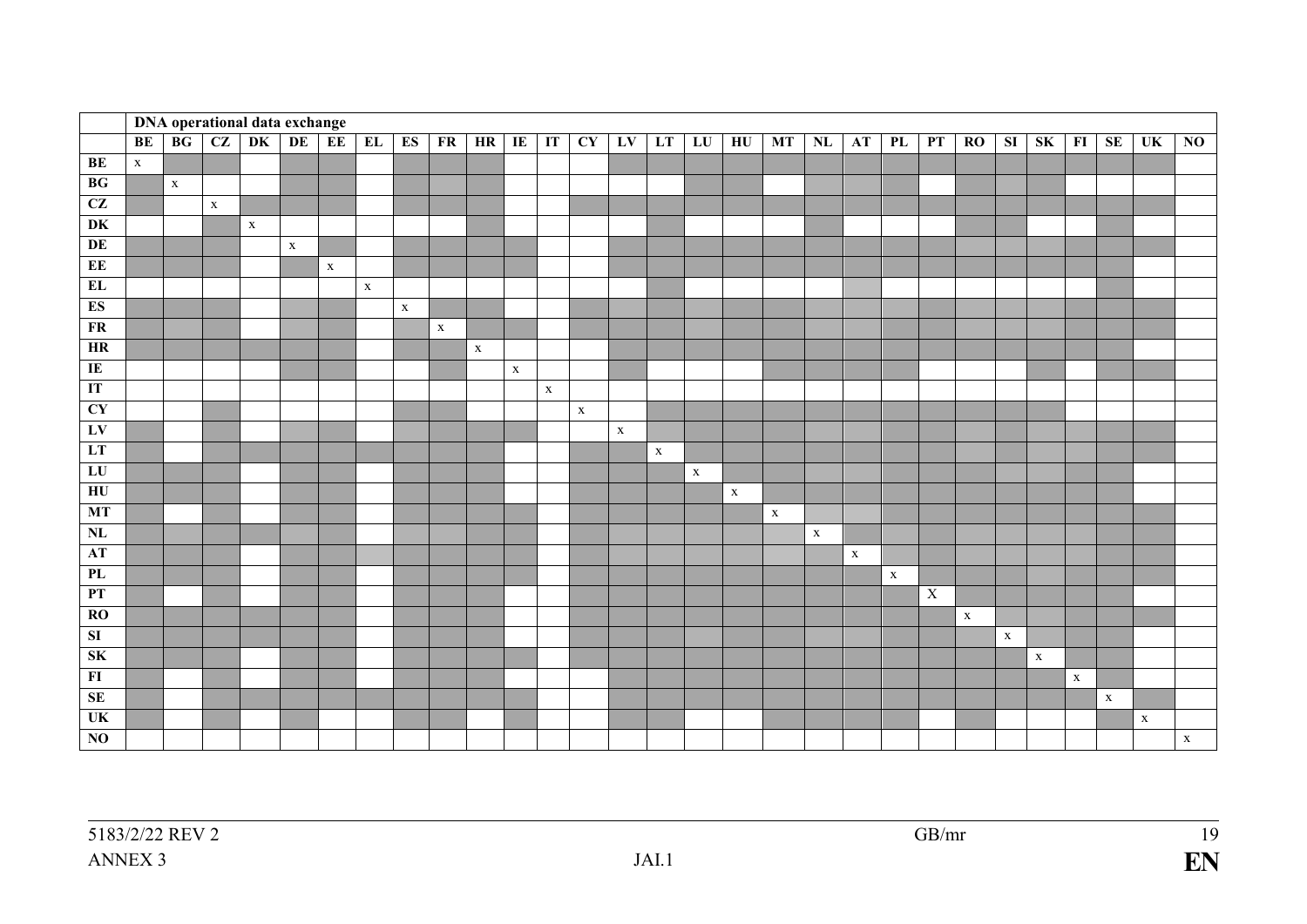### **ANNEX 3 bis**

| <b>MS</b>              | <b>Notification</b><br>of DNA files | Convicted               | <b>Suspects</b>         | <b>Crime</b> stains     | <b>Victims</b> | Unidentified            | Unidentified            | <b>Missing Persons</b>  | <b>Relatives of</b>    | <b>Others</b> |
|------------------------|-------------------------------------|-------------------------|-------------------------|-------------------------|----------------|-------------------------|-------------------------|-------------------------|------------------------|---------------|
|                        | 7655/12                             |                         |                         |                         |                | <b>Persons</b>          | <b>Human Remains</b>    |                         | <b>Missing Persons</b> |               |
| BE                     |                                     | $\mathbf X$             | $\mathbf X$             | $\mathbf X$             |                |                         | $\mathbf X$             | $\overline{X}$          |                        |               |
| <b>BG</b>              | 6643/12                             | $\mathbf X$             | $\mathbf X$             | $\mathbf X$             |                |                         | $\mathbf X$             |                         |                        |               |
| $\overline{\text{CZ}}$ | 13903/11                            | $\overline{X}$          | $\overline{\mathbf{X}}$ | $\overline{X}$          |                | $\mathbf X$             | $\overline{X}$          | $\overline{\textbf{X}}$ |                        | $\mathbf X$   |
| DK                     | 9757/1/15                           | $\overline{X}$          | $\overline{X}$          | $\overline{X}$          |                |                         | $\overline{\mathbf{X}}$ | $\overline{\textbf{X}}$ |                        |               |
| DE                     | $10271/11*$                         | $\overline{X}$          | $\overline{X}$          | $\overline{X}$          |                |                         |                         |                         |                        |               |
| $\mathbf{EE}$          | 8745/12                             | $\mathbf X$             | $\mathbf X$             | $\mathbf X$             |                | X                       | $\mathbf X$             | $\mathbf X$             |                        |               |
| $\bf I\bf E$           | 9309/18                             | $\mathbf X$             | $\mathbf X$             | $\mathbf X$             |                |                         |                         |                         |                        |               |
| $\mathbf{EL}$          | 7115/14+11912/16                    |                         | $\overline{X}$          | $\overline{X}$          |                |                         |                         |                         |                        |               |
| ES                     | 6946/10                             | $\mathbf X$             | $\mathbf X$             | $\mathbf X$             |                | $\mathbf X$             | $\mathbf X$             |                         |                        | $\mathbf X$   |
| <b>FR</b>              | 18714/11                            | $\overline{X}$          | $\overline{X}$          | $\overline{X}$          |                | $\overline{\mathbf{X}}$ | $\overline{X}$          |                         |                        |               |
| HR                     | 5379/18                             | $\overline{X}$          | $\overline{X}$          | $\overline{X}$          |                | $\overline{X}$          |                         | $\overline{X}$          |                        |               |
| IT                     | 9722/1/19                           | $\overline{X}$          | $\overline{X}$          | $\overline{X}$          |                |                         | $\mathbf X$             | $\overline{X}$          |                        |               |
| <b>CY</b>              | 16029/11                            | $\mathbf X$             | $\overline{X}$          | $\overline{X}$          |                | $\overline{X}$          | $\overline{X}$          | $\overline{X}$          |                        |               |
| LV                     | 10849/11                            | $\overline{\text{X}}$   | $\overline{X}$          | $\overline{\text{X}}$   |                | $\overline{X}$          |                         | $\overline{\text{X}}$   |                        |               |
| LT                     | 13246/11                            | $\overline{X}$          | $\overline{X}$          | $\overline{X}$          |                | $\overline{X}$          |                         |                         |                        |               |
| LU                     | 13449/10                            | $\mathbf X$             | $\mathbf X$             | $\mathbf X$             |                |                         |                         |                         |                        |               |
| ${\bf H}{\bf U}$       | 11355/12                            | $\overline{X}$          | $\overline{X}$          | $\overline{X}$          |                |                         | $\mathbf X$             |                         |                        |               |
| <b>MT</b>              | 5728/13                             | $\mathbf X$             | $\overline{\mathbf{X}}$ | $\mathbf X$             | $\mathbf X$    | X                       | $\mathbf X$             | $\mathbf X$             | $\mathbf X$            |               |
| NL                     | 6034/13                             | $\mathbf X$             | $\mathbf X$             | $\mathbf X$             |                | $\mathbf X$             | $\overline{X}$          | $\overline{\textbf{X}}$ |                        |               |
| AT                     | 5864/10 ADD 1*                      | $\mathbf X$             | $\overline{\mathbf{X}}$ | $\mathbf X$             |                | $\mathbf X$             | $\mathbf X$             | $\mathbf X$             |                        |               |
| $\mathbf{PL}$          | 11184/12                            |                         | $\overline{X}$          | $\overline{X}$          |                | $\overline{\mathrm{X}}$ | $\overline{X}$          | $\overline{\textbf{X}}$ |                        |               |
| PT                     | 9853/17                             | X                       |                         | $\mathbf X$             |                |                         |                         |                         |                        |               |
| RO                     | 7043/12                             | $\overline{X}$          | $\mathbf X$             | $\overline{X}$          |                | $\overline{\mathbf{X}}$ | $\mathbf X$             | $\overline{\mathbf{X}}$ |                        |               |
| <b>SI</b>              | 8511/11*                            |                         | $\mathbf X$             | $\mathbf X$             |                |                         | $\mathbf X$             | $\overline{X}$          |                        |               |
| ${\bf S}{\bf K}$       | 14459/10                            | X                       | $\overline{X}$          | $\overline{X}$          | X              | X                       | $\overline{X}$          | $\overline{X}$          |                        |               |
| F1                     | 6753/12                             | $\overline{\textbf{X}}$ | $\overline{X}$          | $\overline{\textbf{X}}$ |                |                         |                         |                         |                        |               |
| $\mathbf{SE}$          | 5466/13                             | $\mathbf X$             | $\mathbf X$             | $\mathbf X$             |                |                         |                         |                         |                        |               |
| UK                     |                                     |                         |                         |                         |                |                         |                         |                         |                        |               |
| NO                     |                                     | X                       | X                       | $\mathbf X$             |                |                         |                         |                         |                        |               |

**National DNA analysis files to which Member States allow each other access for automated searching pursuant to 2008/615/JHA, Art 3(1)** 

\* = DNA analysis files not specified in notification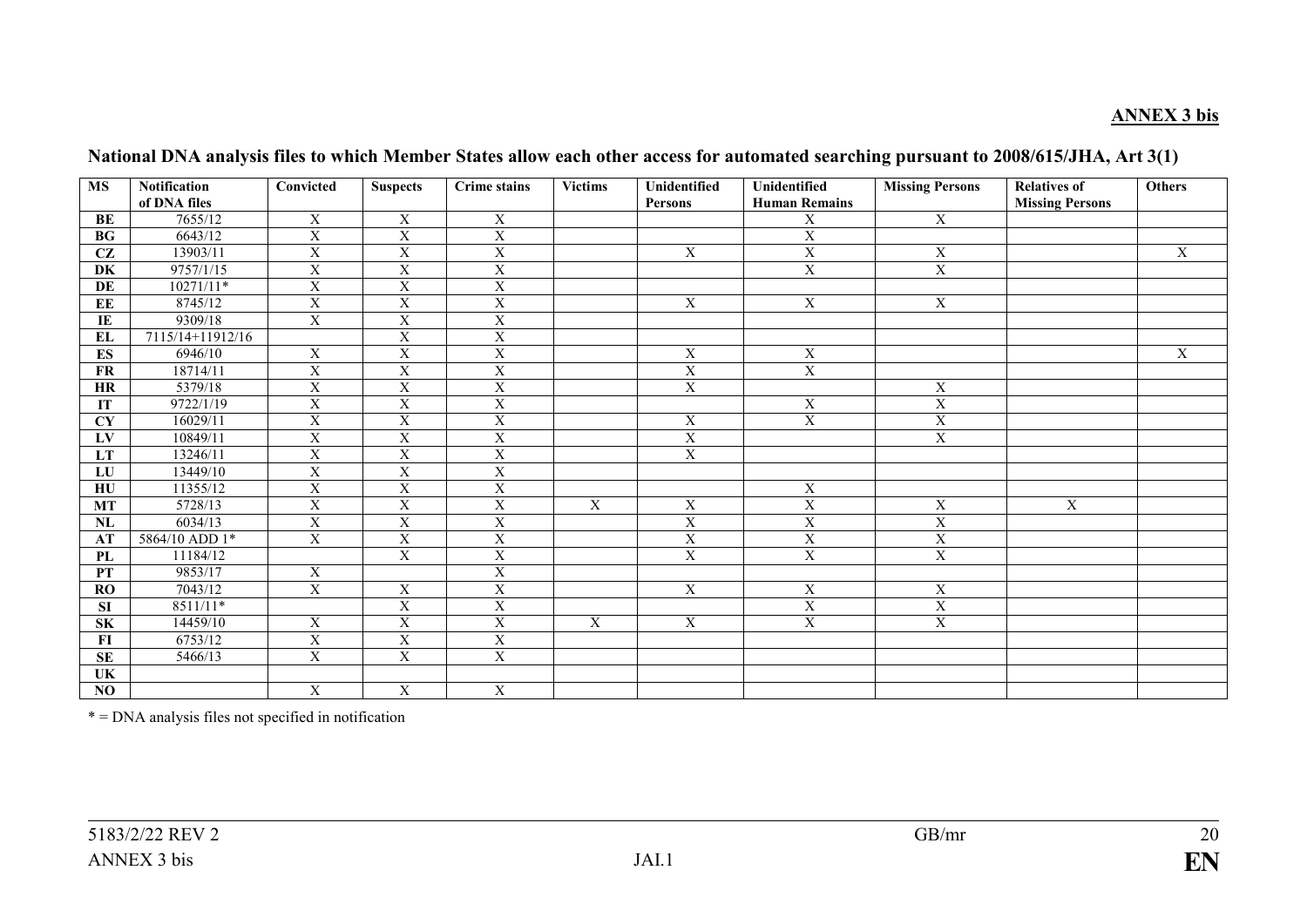## STATE OF PLAY: **DACTYLOSCOPIC DATA**

Operational Member States are indicated in italics.

### **Regular updates of the table should be sent to prum@consilium.europa.eu**

|    | Implementation |                                                                                                                                                                                                                                                                   |                   | <b>Evaluation</b> |       |                  |                                     |                              |                                                                      |                                       |
|----|----------------|-------------------------------------------------------------------------------------------------------------------------------------------------------------------------------------------------------------------------------------------------------------------|-------------------|-------------------|-------|------------------|-------------------------------------|------------------------------|----------------------------------------------------------------------|---------------------------------------|
|    | Legal          | <b>Technical</b>                                                                                                                                                                                                                                                  | SIN<br>Supporting | Questionnair      | Pilot | Visit            | Evaluation<br>ye<br>report<br>visit | $\mathbf{a}$<br>$\Gamma$ eam | ecision<br>≏<br>ق<br>د                                               | Observations                          |
| BE |                | Operational (a) for incoming and outgoing requests with<br>FR, LU, DE, NL, ES, AT, CZ, BG, RO; (b) for incoming<br>requests with SK, PL, MT, LT, CY, FI, SI, EE, HU, PT, DK;<br>Operational with 20 MS for incoming and outgoing requests<br>for terrorism cases; | FR<br>LU          | 13279/14          | X     | $\boldsymbol{X}$ | 7999/15<br>8000/15                  | FR<br>LU                     | EU 2015/2050<br>$QJL$ 300/17 +<br><i>OJ L 312/27</i>                 | <b>Council Conclusions</b><br>9382/15 |
| BG |                | <b>EN ISO/IEC 17025</b><br>Operational with AT, BE, CZ, DE, EE, ES, FR, CY, LV, LT,<br>LU, HU, MT, NL, PL, RO, SI, SK, FI, PT, DK, HR, GR<br>Testing with SE; Testing with UK in March 2022                                                                       | AT                | 6944/10           | X     | X                | 16014/10<br>16016/10                | AT<br>ES                     | 2010/758/EU<br>OJ L322/43;<br>(EU) 2017/946<br><i>OJ L 142/93</i>    |                                       |
| CZ |                | <b>EN ISO/IEC 17025</b><br>Operational with SK, AT, BG, FR, DE, SI, LT, CY, RO, LU,<br>EE, ES, NL, BE, HU, PL, SE, FI, PT, MT, DK, IE, LV, GR,<br>HR                                                                                                              | <b>SK</b><br>AT   | 9804/11           | X     | X                | 12063/11<br>12065/11                | S K<br>AT                    | 2011/434/EU<br><i>OJ L 190/72;</i><br>$(EU)$ 2017/946<br>OJ L 142/93 |                                       |

#### $10$ Lead MS in bold.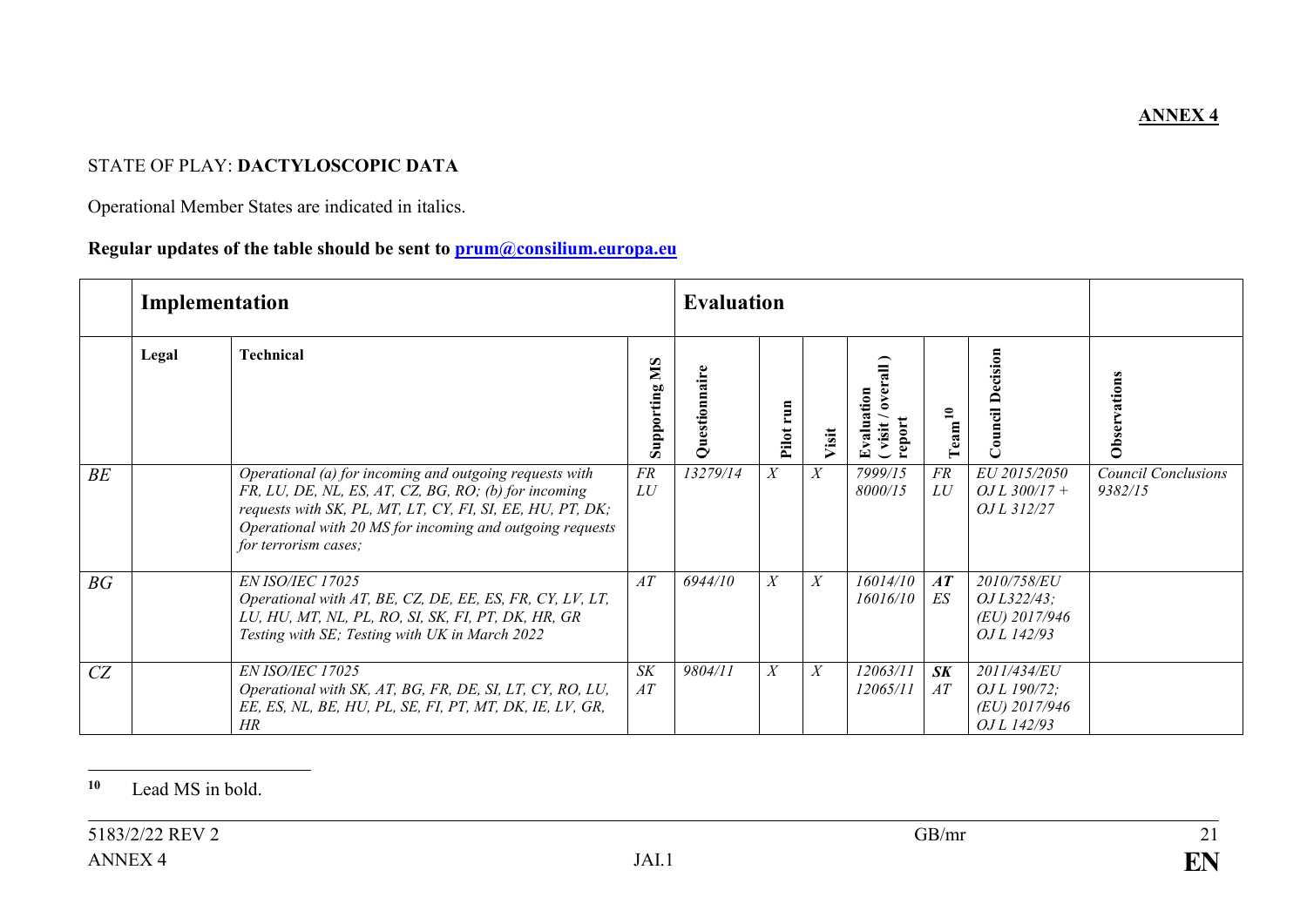|        |       | Implementation                                                                                                                                |                  | <b>Evaluation</b> |                |       |                                           |                               |                                                              |                                        |
|--------|-------|-----------------------------------------------------------------------------------------------------------------------------------------------|------------------|-------------------|----------------|-------|-------------------------------------------|-------------------------------|--------------------------------------------------------------|----------------------------------------|
|        | Legal | <b>Technical</b>                                                                                                                              | SM<br>Supporting | Questionnaire     | run<br>Pilot   | Visit | (visit / overall)<br>Evaluation<br>report | $\mathrm{Team}^{\mathbf{10}}$ | <b>Council Decision</b>                                      | Observations                           |
| DK     |       | EN ISO/IEC 17025<br>Operational with DE, LT, ES, NL, BG, CZ, HU, BE, SK, LV,<br>AT, PT, RO, SI, CY, MT, PL, EE, FI, LU, FR, HR, SE            | DE               | 9023/15           | X              | X     | 9752/16<br>9754/16                        | DE                            | (EU)2016/2048<br>OJ L 318/10                                 | <b>Council Conclusions</b><br>11192/16 |
| DE     |       | EN ISO/IEC 17025<br>Operational with AT, ES, LU, SI, SK, BG, FR, NL, CY, LT, CZ, RO, EE, FI, MT, PL, BE, HU, LV, DK, PT, UK, HR               |                  |                   |                |       |                                           |                               |                                                              | Prüm Treaty                            |
| EE     |       | EN ISO/IEC 17025<br>Operational with AT, LT, BG, CY, ES, RO, CZ, LU, DE, FI,<br>SK, NL, BE, HU, MT, PL, PT, DK, FR, LV                        | AT<br>LT         | 11856/12          | X              | X     | 14274/12<br>14276/12                      | AT                            | 2012/710/EU<br>$QJL$ 321/61;<br>(EU) 2017/946<br>OJ L 142/93 |                                        |
| EL     |       | Operational with AT, HU, RO, CZ, BG                                                                                                           | AT               | 11854/16          | X              | X     | 9118/17<br>9119/17                        |                               | (EU) 2017/1868<br>OJ L 266/10                                | <b>Council Conclusions</b><br>10473/17 |
| ES     |       | <b>EN ISO/IEC 17025</b><br>Operational with DE, AT, BG, FR, NL, SK, CY, LU, SI, EE, LT, RO, CZ, FI, BE, HU, PL, MT, PT, DK                    |                  |                   |                |       |                                           |                               |                                                              | Prüm Treaty                            |
| FR     |       | EN ISO/IEC 17025<br>Operational with DE, ES, LU, AT, SK, BG, SI, CZ, LT, NL,<br>RO, MT, BE, HU, CY, FI, PT, DK, EE<br>Testing with PL, LV, SE | DE<br>ES         | 7999/11           | X              | X     | 9959/11<br>9960/11                        | DE<br>ES<br>LU                | 2011/355/EU<br>OJ L 161/23;<br>(EU) 2017/946<br>OJ L 142/93  |                                        |
| HR     |       | EN ISO/IEC 17025<br>Operational with LT, AT, SI, SK, BG, PL, RO, DK, HU, PT,<br>FI, DE, CZ<br>Testing with , CY, EL, FR                       | LT               | 14522/17          | $\overline{X}$ | X     | 9087/18<br>9089/18                        | LT<br>S K                     | (EU) 2018/1802<br>OJ L 296/33                                | <b>Council Conclusions</b><br>11225/18 |
| $I\!E$ |       | EN ISO/IEC 17025<br>Operational with AT, RO, CZ<br>Testing with NL, PT, PL                                                                    | ES<br>LU         | 14245/17          | X              | X     | 7495/18<br>7496/1/18                      | AT                            | (EU) 2018/1839<br>OJ L 298/15                                | <b>Council Conclusions</b><br>11226/18 |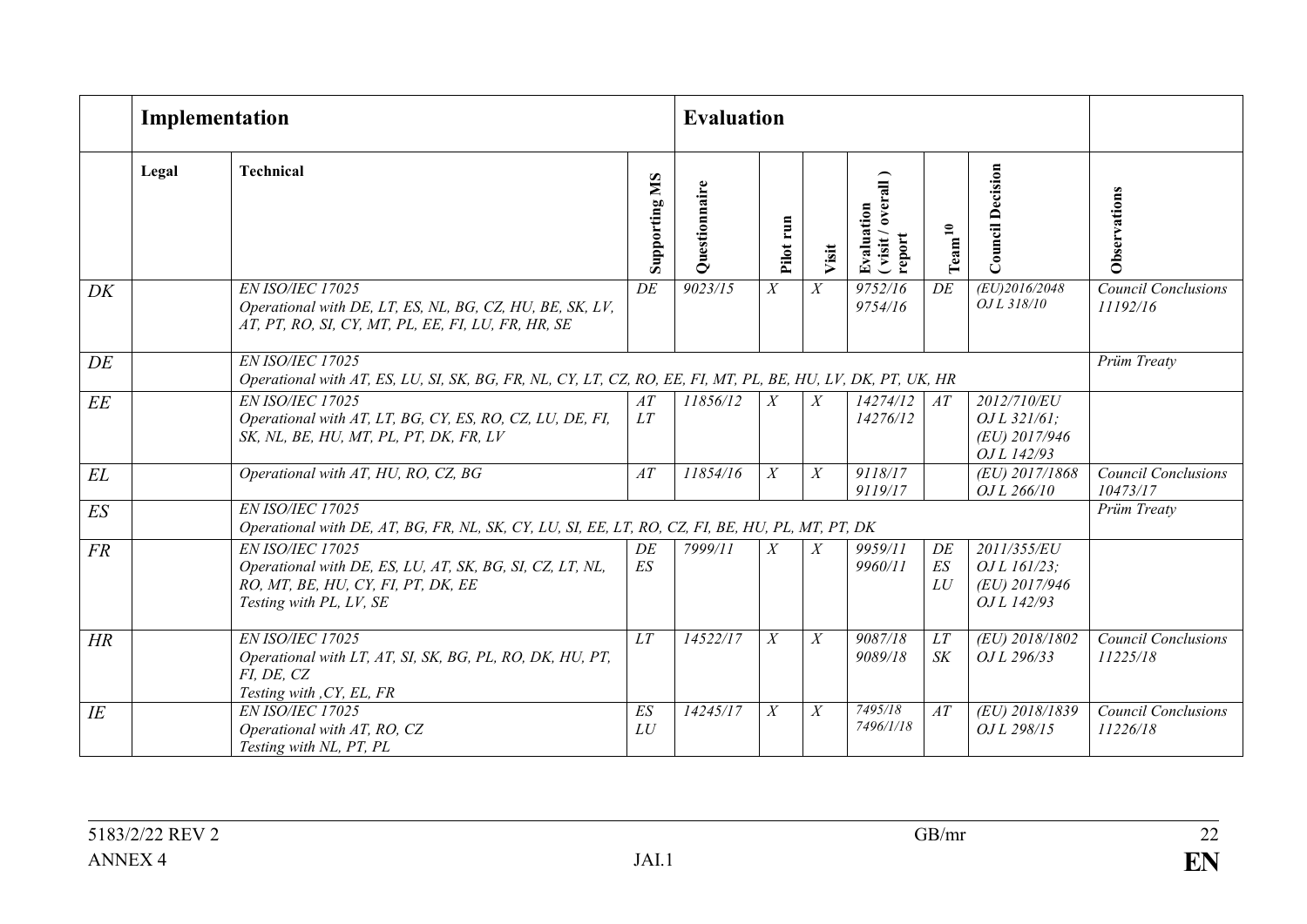|     |       | Implementation                                                                                                                                         |                           | <b>Evaluation</b> |                  |                  |                                             |                       |                                                              |                                        |
|-----|-------|--------------------------------------------------------------------------------------------------------------------------------------------------------|---------------------------|-------------------|------------------|------------------|---------------------------------------------|-----------------------|--------------------------------------------------------------|----------------------------------------|
|     | Legal | <b>Technical</b>                                                                                                                                       | SM<br>Supporting          | Questionnaire     | run<br>Pilot     | Visit            | Evaluation<br>( visit / overall )<br>report | $\mathrm{Team^{10}}$  | <b>Council Decision</b>                                      | Observations                           |
| IT  |       | EN ISO/IEC 17025<br>Testing with DE                                                                                                                    | DE                        | 12500/17          | $\overline{X}$   | $\overline{X}$   | 13922/21<br>13923/21                        | DE<br>AT              |                                                              | <b>Council Conclusions</b><br>14746/21 |
| CY  |       | EN ISO/IEC 17025<br>Operational with BG, DE, ES, LT, LU, AT, SI, SK, NL, EE,<br>CZ, RO, HU, BE, PL, FI, MT, PT, DK, CY, LV                             | AT<br>DE<br>SI            | 15035/11          | $\overline{X}$   | X                | 17659/11<br>17660/11                        | $\overline{AT}$<br>DE | 2012/672/EU<br>$QJL$ 302/11;<br>(EU) 2017/946<br>OJ L 142/93 |                                        |
| LV  |       | EN ISO/IEC 17025<br>Operational with AT, LT, BG, DE, HU, RO, LU, FI, DK,<br>MT, CZ, EE, CY, PL, PT, SK, BE                                             | AT                        | 11764/13          | X                | $\boldsymbol{X}$ | 15022/14<br>15024/14                        | AT                    | 2014/911/EU<br>OJ L 360/28;<br>(EU) 2017/944<br>OJ L 142/87  |                                        |
| LT  |       | EN ISO/IEC 17025<br>Operational with AT, BG, DE, SK, NL, CY, EE, CZ, ES, FR,<br>RO, LV, BE, PL, HU, LU, FI, SI, PT, DK, MT, HR, SE                     |                           | 12994/11          |                  | X                | 13839/11<br>13876/11                        | AT                    | 2011/888/EU<br>OJ L 344/38;<br>(EU) 2017/946<br>OJ L 142/93  |                                        |
| LU  |       | EN ISO/IEC 17025<br>Operational with SI, AT, DE, FR, BG, ES, NL, CY, RO, CZ, EE, SK, FI, BE, LV, HU, PL, PT, MT, LT, DK                                |                           |                   |                  |                  |                                             |                       |                                                              | Prüm Treaty                            |
| H U |       | EN ISO/IEC 17025<br>Operational with SK, BG, AT, RO, CZ, CY, SI, FI, PL, BE,<br>DE, LV, LT, NL, ES, EE, MT, LU, PT, DK, FR, HR, EL;<br>Testing with SE | AT<br>DE<br>$N\!L$<br>S K | 13796/11          | X                | X                | 11358/12<br>11360/12                        | AT<br>(DE)<br>SK      | 2012/446/EU<br>OJ L 202/23;<br>(EU) 2017/946<br>OJ L 142/93  |                                        |
| MT  |       | EN ISO/IEC 17025<br>Operational with AT, FR, SK, CY, BG, NL, DE, BE, PL, HU,<br>EE, ES, PT, CZ, LU, SI, DK, FI, RO, LV, LT                             | AT                        | 13651/12          | $\boldsymbol{X}$ | X                | 6481/13<br>6483/13<br>$+ COR1$              | AT<br><b>FR</b>       | 2013/153/EU<br>$OJL$ 86/21;<br>(EU) 2017/946<br>OJ L 142/93  |                                        |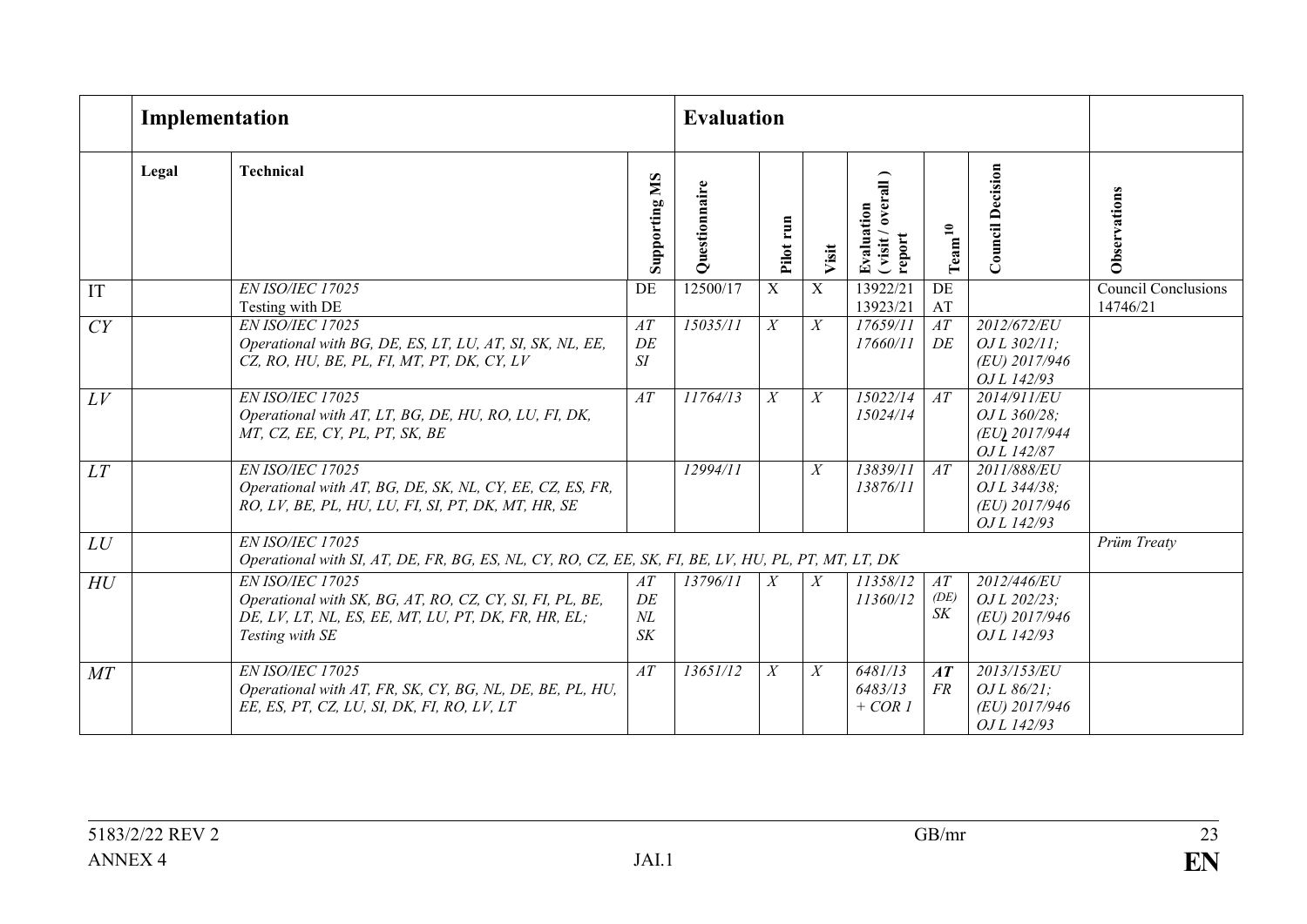|        |       | Implementation                                                                                                                                        |                  | <b>Evaluation</b> |                  |                |                                         |                               |                                                                          |                                        |
|--------|-------|-------------------------------------------------------------------------------------------------------------------------------------------------------|------------------|-------------------|------------------|----------------|-----------------------------------------|-------------------------------|--------------------------------------------------------------------------|----------------------------------------|
|        | Legal | <b>Technical</b>                                                                                                                                      | SM<br>Supporting | Questionnaire     | run<br>Pilot     | Visit          | (visit/overall)<br>Evaluation<br>report | $\mathrm{Tean}^{\mathbf{10}}$ | <b>Council Decision</b>                                                  | Observations                           |
| $N\!L$ |       | EN ISO/IEC 17025<br>Operational with AT, BG, LT, DE, ES, LU, CY, FR, FI, MT,<br>CZ, RO, SI, SK, BE, EE, HU, PL, PT, DK                                | DE               | 12993/11          | $\boldsymbol{X}$ | X              | 15713/11<br>15714/11                    |                               | 2012/46/EU<br>OJ L 26/32;<br>(EU) 2017/946<br>OJ L 142/93                |                                        |
| AT     |       | EN ISO/IEC 17025<br>Operational with DE, LU, SI, ES, SK, BG, CZ, LT, FR, NL, HU, EE, RO, MT, FI, LV, BE, PL, SE, CY, PT, DK, HR, GR                   |                  |                   |                  |                |                                         |                               |                                                                          | Prüm Treaty                            |
| PL     |       | EN ISO/IEC 17025<br>Operational with AT, SK, BE, BG, CZ, MT, LT, CY, DE, SI,<br>RO, HU, NL, SE, ES, FI, EE, LU, PT, DK, HR, LV<br>Testing with FR, IE | AT<br>DE<br>S K  | 13129/14          | $\boldsymbol{X}$ | X              | 5111/15<br>5114/1/15                    | AT                            | (EU) 2015/2009<br>$OL$ 294/70 +<br>OJ L 312/26                           | <b>Council Conclusions</b><br>10193/15 |
| PT     |       | EN ISO/IEC 17025<br>Operational with AT, BE, HU, CY, ES, RO, SK, FI, SI, PL,<br>BG, LT, MT, DE, CZ, LU, NL, DK, EE, FR, LV, HR                        | AT               | 13697/16          | $\boldsymbol{X}$ | $\overline{X}$ | 7308/17<br>7309/17                      | AT                            | (EU) 2017/1867<br>OJ L 266/8                                             | <b>Council Conclusions</b><br>9470/17  |
| RO     |       | EN ISO/IEC 17025<br>Operational with AT, SI, ES, BG, CY, DE, SK, LT, FR, EE,<br>LU, CZ, NL, BE, HU, PL, SE, LV, PT, DK, FI, MT, IE, HR,<br>GR         | AT               | 5343/13           | X                | X              | 7765/13<br>7824/13                      | AT                            | 2013/229/EU<br>OJ L 138/11;<br>$(EU)$ 2017/946<br>OJ L 142/93            |                                        |
| SI     |       | EN ISO/IEC 17025<br>Operational with AT, DE, LU, BG, SK, CY, ES, RO, FR, CZ, NL, PL, HU, BE, SE, FI, PT, LT, MT, DK, HR                               |                  |                   |                  |                |                                         |                               |                                                                          | Prüm Treaty                            |
| S K    |       | EN ISO/IEC 17025<br>Operational with AT, BG, FR, DE, CZ, SI, LT, ES, CY, RO,<br>LU, MT, EE, PL, BE, NL, FI, HU, PT, DK, HR, LV<br>Testing with SE     | AT               | 9024/10           | X                | X              | 14178/1/10<br>14179/1/10                | AT<br>DE                      | $2010/682/\overline{EU}$<br>OJ L 293/58:<br>(EU) 2017/946<br>OJ L 142/93 |                                        |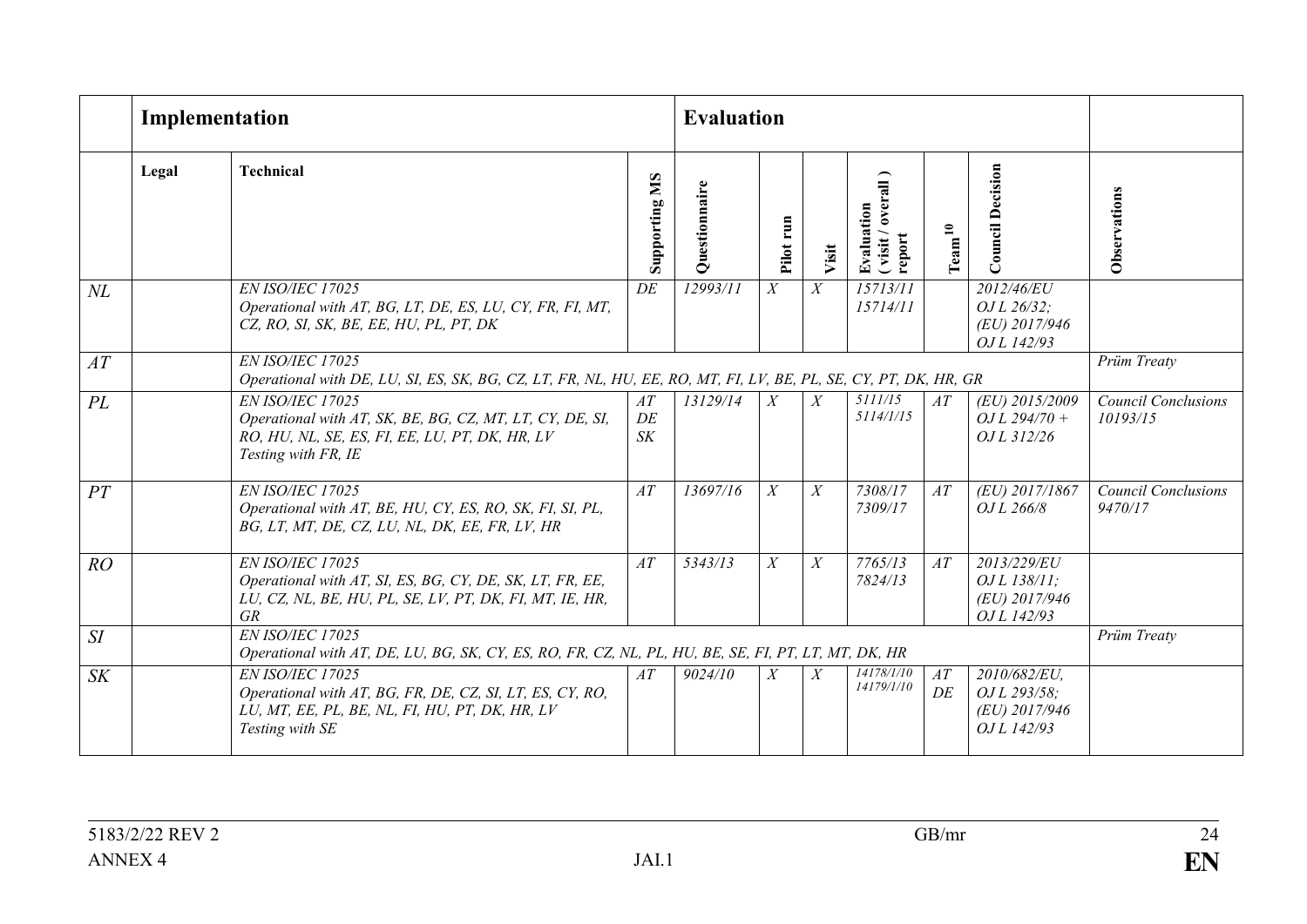|           | Implementation |                                                                                                                                                   |                  | <b>Evaluation</b> |              |       |                                         |                    |                                                              |                                                |
|-----------|----------------|---------------------------------------------------------------------------------------------------------------------------------------------------|------------------|-------------------|--------------|-------|-----------------------------------------|--------------------|--------------------------------------------------------------|------------------------------------------------|
|           | Legal          | <b>Technical</b>                                                                                                                                  | SM<br>Supporting | Questionnaire     | run<br>Pilot | Visit | Evaluation<br>(visit/overall)<br>report | Tean <sup>10</sup> | <b>Council Decision</b>                                      | Observations                                   |
| FI        |                | EN ISO/IEC 17025<br>Operational with AT, LU, SK, BG, EE, ES, CY, NL, DE, BE,<br>HU, PL, LT, SI, PT, CZ, LV, RO, FR, MT, DK, HR<br>Testing with SE | AT               | 13994/13          | X            | X     | 16689/13<br>16690/13                    | AT                 | 2013/792/EU<br>OJ L 349/103;<br>(EU) 2017/946<br>OJ L 142/93 |                                                |
| SE        |                | EN ISO/IEC 17025<br>Operational with AT, CZ, SI, RO, PL, LT, DK                                                                                   | AT               | 14821/13          | X            | X     | 5971/15<br>5981/15                      | AT                 | EU 2015/2049<br>$OJL$ 300/15 +<br>OJ L 312/26                | <b>Council Conclusions</b><br>9379/15          |
| <b>UK</b> |                | EN ISO/IEC 17025<br>Operational with DE                                                                                                           | DE               | 10649/19          | X            | X     | 12511/19                                | DE                 | EU 2020/1188<br>$OJL$ 265/1 +<br>OJ L 266 I/7                | <b>Council Conclusions</b><br>14744/19         |
| <b>CH</b> |                |                                                                                                                                                   |                  |                   |              |       |                                         |                    |                                                              |                                                |
| <b>FL</b> |                |                                                                                                                                                   |                  |                   |              |       |                                         |                    |                                                              | 9044/21                                        |
| NO        |                | New AFIS/ABIS system installed November 2015.<br>Technical adjustments need to be carried out.                                                    |                  |                   |              |       |                                         |                    |                                                              | 'Prüm Agreement' in<br>force since $1/12/2020$ |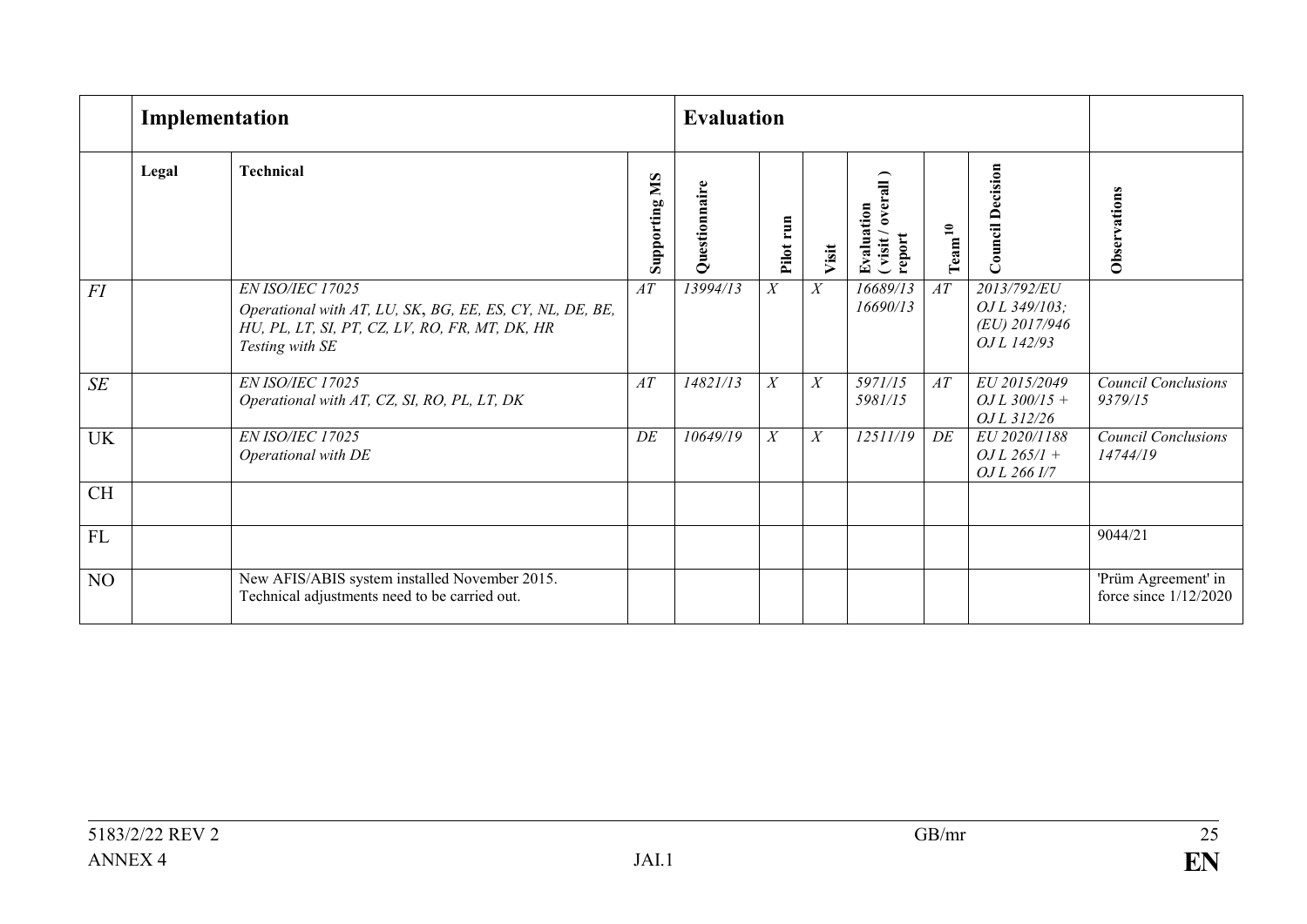|                         |             |             |             | FP operational data exchange |             |             |             |             |             |             |             |                            |             |             |             |             |             |              |               |             |             |             |             |             |                |             |             |             |                |
|-------------------------|-------------|-------------|-------------|------------------------------|-------------|-------------|-------------|-------------|-------------|-------------|-------------|----------------------------|-------------|-------------|-------------|-------------|-------------|--------------|---------------|-------------|-------------|-------------|-------------|-------------|----------------|-------------|-------------|-------------|----------------|
|                         | BE          | BG          | CZ          | <b>DK</b>                    | DE          | EE          | EL          | ES          | FR          | HR          | IE          | $\boldsymbol{\mathrm{IT}}$ | CY          | LV          | LT          | LU          | HU          | <b>MT</b>    | $\mathbf{NL}$ | AT          | PL          | PT          | <b>RO</b>   | ${\bf SI}$  | S <sub>K</sub> | FI          | <b>SE</b>   | UK          | N <sub>0</sub> |
| BE                      | $\mathbf X$ |             |             |                              |             |             |             |             |             |             |             |                            |             |             |             |             |             |              |               |             |             |             |             |             |                |             |             |             |                |
| BG                      |             | $\mathbf X$ |             |                              |             |             |             |             |             |             |             |                            |             |             |             |             |             |              |               |             |             |             |             |             |                |             |             |             |                |
| CZ                      |             |             | $\mathbf X$ |                              |             |             |             |             |             |             |             |                            |             |             |             |             |             |              |               |             |             |             |             |             |                |             |             |             |                |
| DK                      |             |             |             | $\mathbf X$                  |             |             |             |             |             |             |             |                            |             |             |             |             |             |              |               |             |             |             |             |             |                |             |             |             |                |
| DE                      |             |             |             |                              | $\mathbf X$ |             |             |             |             |             |             |                            |             |             |             |             |             |              |               |             |             |             |             |             |                |             |             |             |                |
| EE                      |             |             |             |                              |             | $\mathbf X$ |             |             |             |             |             |                            |             |             |             |             |             |              |               |             |             |             |             |             |                |             |             |             |                |
| EL                      |             |             |             |                              |             |             | $\mathbf X$ |             |             |             |             |                            |             |             |             |             |             |              |               |             |             |             |             |             |                |             |             |             |                |
| ES                      |             |             |             |                              |             |             |             | $\mathbf X$ |             |             |             |                            |             |             |             |             |             |              |               |             |             |             |             |             |                |             |             |             |                |
| <b>FR</b>               |             |             |             |                              |             |             |             |             | $\mathbf X$ |             |             |                            |             |             |             |             |             |              |               |             |             |             |             |             |                |             |             |             |                |
| <b>HR</b>               |             |             |             |                              |             |             |             |             |             | $\mathbf X$ |             |                            |             |             |             |             |             |              |               |             |             |             |             |             |                |             |             |             |                |
| IE                      |             |             |             |                              |             |             |             |             |             |             | $\mathbf X$ |                            |             |             |             |             |             |              |               |             |             |             |             |             |                |             |             |             |                |
| IT                      |             |             |             |                              |             |             |             |             |             |             |             | $\mathbf X$                |             |             |             |             |             |              |               |             |             |             |             |             |                |             |             |             |                |
| CY                      |             |             |             |                              |             |             |             |             |             |             |             |                            | $\mathbf X$ |             |             |             |             |              |               |             |             |             |             |             |                |             |             |             |                |
| LV                      |             |             |             |                              |             |             |             |             |             |             |             |                            |             | $\mathbf X$ |             |             |             |              |               |             |             |             |             |             |                |             |             |             |                |
| LT                      |             |             |             |                              |             |             |             |             |             |             |             |                            |             |             | $\mathbf X$ |             |             |              |               |             |             |             |             |             |                |             |             |             |                |
| ${\bf L}{\bf U}$        |             |             |             |                              |             |             |             |             |             |             |             |                            |             |             |             | $\mathbf X$ |             |              |               |             |             |             |             |             |                |             |             |             |                |
| $H$ U                   |             |             |             |                              |             |             |             |             |             |             |             |                            |             |             |             |             | $\mathbf X$ |              |               |             |             |             |             |             |                |             |             |             |                |
| <b>MT</b>               |             |             |             |                              |             |             |             |             |             |             |             |                            |             |             |             |             |             | $\mathbf{X}$ |               |             |             |             |             |             |                |             |             |             |                |
| NL                      |             |             |             |                              |             |             |             |             |             |             |             |                            |             |             |             |             |             |              | $\mathbf X$   |             |             |             |             |             |                |             |             |             |                |
| AT                      |             |             |             |                              |             |             |             |             |             |             |             |                            |             |             |             |             |             |              |               | $\mathbf X$ |             |             |             |             |                |             |             |             |                |
| PL                      |             |             |             |                              |             |             |             |             |             |             |             |                            |             |             |             |             |             |              |               |             | $\mathbf X$ |             |             |             |                |             |             |             |                |
| PT                      |             |             |             |                              |             |             |             |             |             |             |             |                            |             |             |             |             |             |              |               |             |             | $\mathbf X$ |             |             |                |             |             |             |                |
| <b>RO</b>               |             |             |             |                              |             |             |             |             |             |             |             |                            |             |             |             |             |             |              |               |             |             |             | $\mathbf X$ |             |                |             |             |             |                |
| $\overline{\mathbf{S}}$ |             |             |             |                              |             |             |             |             |             |             |             |                            |             |             |             |             |             |              |               |             |             |             |             | $\mathbf X$ |                |             |             |             |                |
| <b>SK</b>               |             |             |             |                              |             |             |             |             |             |             |             |                            |             |             |             |             |             |              |               |             |             |             |             |             | $\mathbf X$    |             |             |             |                |
| F1                      |             |             |             |                              |             |             |             |             |             |             |             |                            |             |             |             |             |             |              |               |             |             |             |             |             |                | $\mathbf X$ |             |             |                |
| SE                      |             |             |             |                              |             |             |             |             |             |             |             |                            |             |             |             |             |             |              |               |             |             |             |             |             |                |             | $\mathbf X$ |             |                |
| UK                      |             |             |             |                              |             |             |             |             |             |             |             |                            |             |             |             |             |             |              |               |             |             |             |             |             |                |             |             | $\mathbf X$ |                |
| $\overline{NO}$         |             |             |             |                              |             |             |             |             |             |             |             |                            |             |             |             |             |             |              |               |             |             |             |             |             |                |             |             |             | $\mathbf X$    |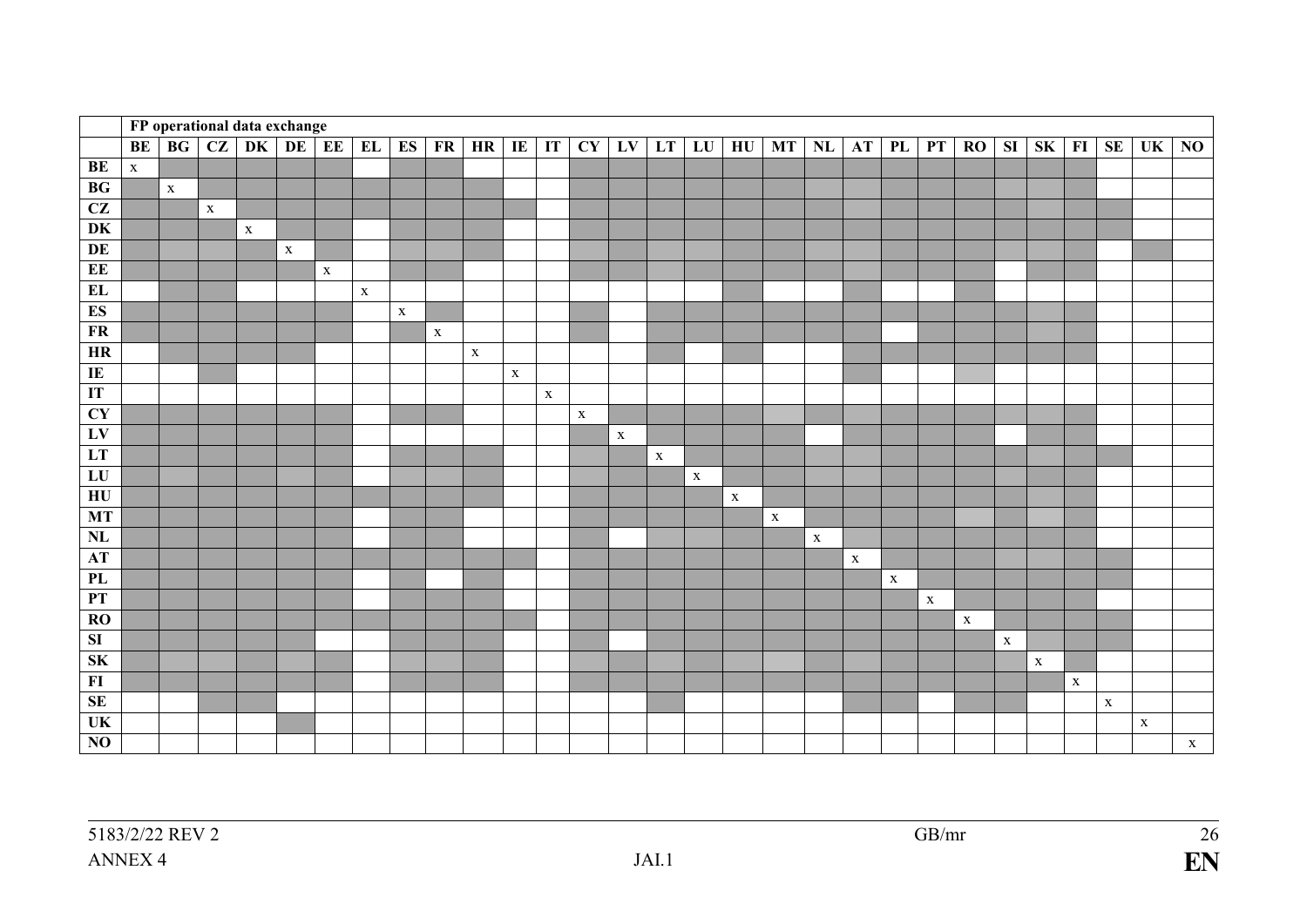### **ANNEX 4 bis**

| <b>MS</b>                         | Convicted    | <b>Suspects</b> | Victims       | Crime scene    | <b>Unidentified Human</b> | <b>Missing Persons</b> | <b>Relatives of</b>    | <b>Others</b> |
|-----------------------------------|--------------|-----------------|---------------|----------------|---------------------------|------------------------|------------------------|---------------|
|                                   |              |                 |               |                | Remains                   |                        | <b>Missing Persons</b> |               |
| $\mathbf{BE}$                     | $\mathbf X$  | $\mathbf X$     |               | $\mathbf X$    |                           |                        |                        |               |
| BG                                | $\mathbf X$  | $\mathbf X$     |               | $\mathbf X$    |                           |                        |                        |               |
| $\overline{\text{CZ}}$            | $\mathbf X$  | $\mathbf X$     |               | $\mathbf X$    | $\mathbf X$               | $\mathbf X$            | $\mathbf{X}$           | $\mathbf X$   |
| DK                                | $\mathbf X$  | $\mathbf X$     |               | $\mathbf X$    | $\mathbf X$               |                        |                        | $\mathbf{X}$  |
| DE                                | $\mathbf X$  | $\mathbf X$     |               | $\mathbf X$    | $\mathbf X$               |                        |                        |               |
| EE                                | $\mathbf X$  | $\mathbf X$     |               | $\mathbf X$    |                           |                        |                        | $\mathbf X$   |
| $\overline{\rm IE}$               | $\mathbf X$  | $\mathbf X$     |               | $\mathbf X$    |                           |                        |                        |               |
| <b>EL</b>                         |              |                 |               |                |                           |                        |                        |               |
| ES                                | $\mathbf X$  | $\mathbf X$     |               | $\mathbf{x}$   |                           |                        |                        |               |
| $\overline{\text{FR}}$            | $\mathbf X$  | $\mathbf X$     |               | $\overline{X}$ | $\mathbf X$               | end of 2020            |                        |               |
| HR                                | $\mathbf X$  | $\mathbf X$     |               | $\mathbf X$    | $\mathbf X$               |                        |                        |               |
| IT                                |              |                 |               |                |                           |                        |                        |               |
| $\overline{\mathbf{C}\mathbf{Y}}$ | $\mathbf X$  | $\mathbf X$     |               | $\mathbf X$    | $\mathbf X$               | $\mathbf X$            |                        |               |
| LV                                | $\mathbf X$  | $\mathbf X$     |               | $\mathbf X$    | $\mathbf X$               |                        |                        |               |
| LT                                | $\mathbf{X}$ | $\mathbf X$     |               | $\mathbf X$    | $\mathbf X$               |                        |                        | $\mathbf{X}$  |
| ${\bf L}{\bf U}$                  | $\mathbf X$  | $\mathbf X$     |               | $\mathbf X$    | $\mathbf X$               | $\mathbf X$            |                        |               |
| $\overline{HU}$                   | $\mathbf X$  | $\mathbf X$     |               | $\mathbf X$    |                           |                        |                        |               |
| MT                                |              |                 |               |                |                           |                        |                        |               |
| NL                                | $\mathbf X$  | $\mathbf X$     | crime related | $\mathbf X$    | crime related             |                        |                        |               |
| <b>AT</b>                         | $\mathbf X$  | $\mathbf X$     |               | open crimes    | $\mathbf X$               | crime related          |                        |               |
| PL                                | $\mathbf X$  | $\mathbf X$     |               | $\mathbf X$    |                           |                        |                        | $\mathbf X$   |
| PT                                | $\mathbf X$  | only accused    |               | open crimes    | $\mathbf X$               | crime related          |                        |               |
| RO                                | $\mathbf X$  |                 |               | $\mathbf X$    | $\mathbf X$               | $\mathbf X$            |                        |               |
| $\overline{\mathbf{S}}$           |              | $\mathbf X$     |               | $\mathbf X$    |                           |                        |                        |               |
| SK                                | $\mathbf X$  | $\mathbf X$     |               | $\mathbf X$    |                           |                        |                        |               |
| FI                                | $\mathbf X$  |                 |               | $\mathbf X$    |                           |                        |                        |               |
| SE                                | $\mathbf X$  | $\mathbf X$     |               | $\mathbf X$    |                           |                        |                        |               |
| UK                                |              |                 |               |                |                           |                        |                        |               |
| NO                                | $\mathbf X$  | $\mathbf X$     | $\mathbf X$   | $\mathbf X$    | $\mathbf X$               | $\mathbf X$            | $\mathbf X$            | Foreigners    |

### **National AFIS repositories to which Member States allow each other access for automated searching pursuant to 2008/615/JHA, Art. 9**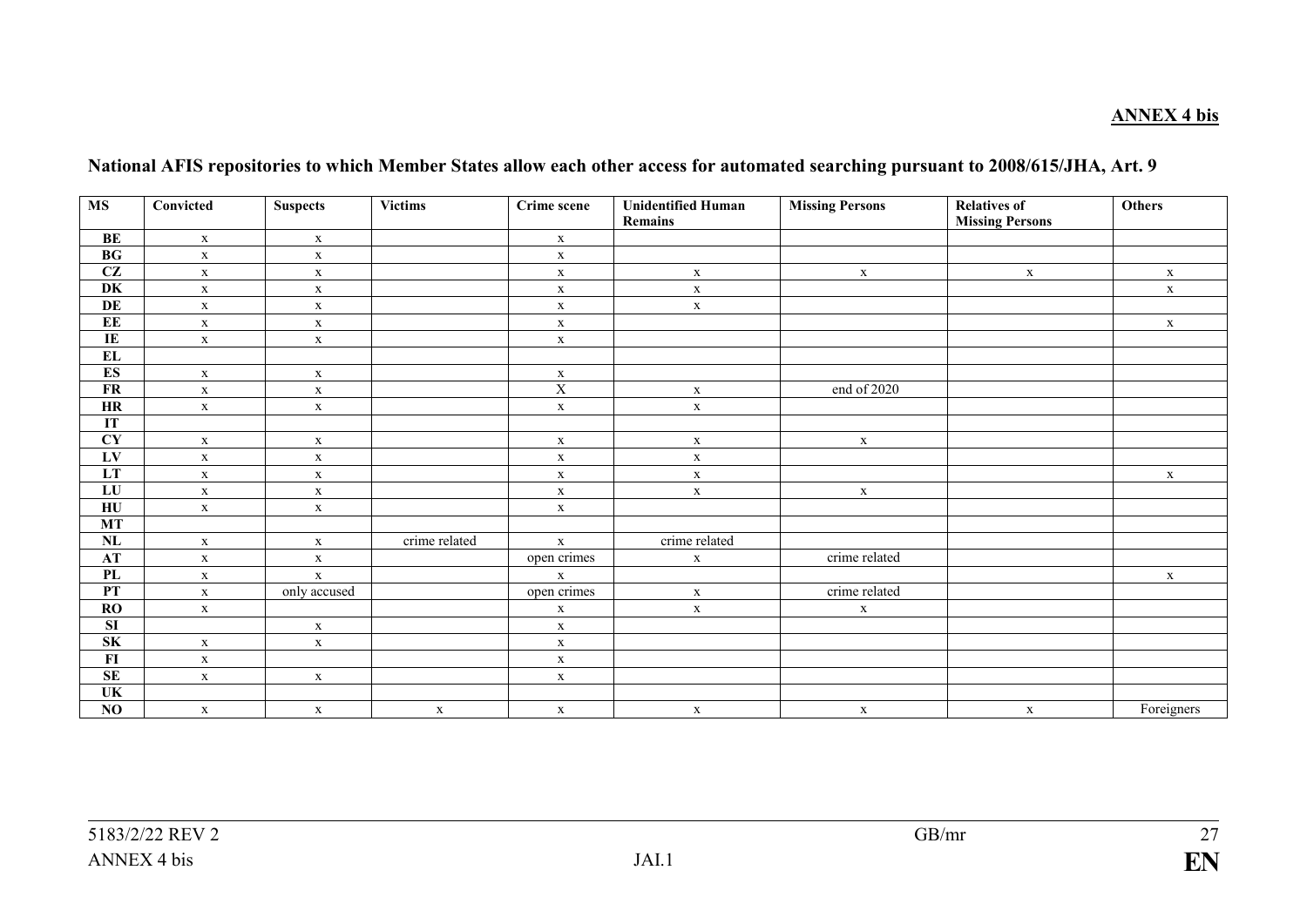# **ANNEX 4 ter**

## **Maximum search capacities per day / Tenprint against Tenprint**

|                                   | AT             | <b>BE</b>      | <b>BG</b>      | CY             | CZ             | <b>DE</b>      | <b>DK</b>      | <b>EE</b>      | <b>EL</b>      | <b>ES</b>      | $FI$            | <b>FR</b>      | <b>HR</b>      | HU             | $\mathbf{I}$ <b>E</b> | IT             | LT             |                | LU LV          | <b>MT</b>    | $\overline{\text{NL}}$ | <b>PL</b>      | PT             | <b>RO</b>      | SE             | SI             | S <sub>K</sub> | <b>UK</b> | <b>NO</b> |
|-----------------------------------|----------------|----------------|----------------|----------------|----------------|----------------|----------------|----------------|----------------|----------------|-----------------|----------------|----------------|----------------|-----------------------|----------------|----------------|----------------|----------------|--------------|------------------------|----------------|----------------|----------------|----------------|----------------|----------------|-----------|-----------|
| AT                                | $\left($       | 40             | 40             | 10             | 40             | 100            | 40             | 40             | 40             | 50             | 40              | 40             | 40             | 40             | 40                    | 40             | 40             | 40             | 40             | 40           | 40                     | 40             | 40             | 40             | 40             | 40             | 40             |           |           |
| <b>BE</b>                         | 40             | $\theta$       | 20             | 6              | 20             | 20             | 20             | 20             | 6              | 20             | 20              | 20             | 20             | 20             | 6                     | 6              | 20             | 20             | 6              | 20           | 20                     | 20             | 20             | 20             | 20             | 20             | 20             |           |           |
| <b>BG</b>                         | 20             | 20             | $\bf{0}$       | 10             | 20             | 40             | 20             | 20             | 20             | 40             | 20              | 40             | 25             | 20             | 20                    | 20             | 20             | 20             | 20             | 20           | 20                     | 20             | 20             | 20             | 20             | 20             | 20             |           |           |
| $\overline{\mathbf{C}\mathbf{Y}}$ | 10             | 10             | 30             | $\bf{0}$       | 20             | 10             | 10             | 10             | 30             | 20             | 10              | 10             | 5              | 10             | 20                    | 20             | 10             | 10             | 10             | 10           | 10                     | 30             | 10             | 30             | 10             | 20             | 20             |           |           |
| CZ                                | 40             | 6              | 10             | 6              | $\Omega$       | 40             | 10             | 6              | 6              | 10             | 10              | 20             | 15             | -10            | 6                     | 15             | 6              | 5              | 6              | 5            | 10                     | 20             | 6              | 20             | 10             | 15             | 40             |           |           |
| <b>DE</b>                         | 100            | 60             | 100            | 10             | 100            | $\overline{0}$ | 60             | 60             | 60             | 150            | 60 l            | 100            | 40             | 100            | 40                    | 100            | 60             | -60            | 60             | 50           | 100                    | 100            | 60             | 100            | 60             | 80             | 60             |           |           |
| <b>DK</b>                         | 20             | 20             | 20             | 10             | 20             | 30             | $\overline{0}$ | 20             | 20             | 20             | 20              | 20             | 20             | 20             | 20                    | 20             | 20             | 20             | 20             | 20           | 20                     | 20             | 20             | 20             | 30             | 20             | 20             |           |           |
| EE                                | 6              | 6              | 6              | 6              | 6              | 6              | 6              | $\theta$       | 6              | 15             | 6               | 6              | 6              | 6              | 6                     | 6              | 6              | 6              | 6              | 6            | 6                      | 6              | 6              | 10             | 6              | 6              | 6              |           |           |
| EL                                | 5              | 5              | 30             | 20             | 5              | 5 <sup>5</sup> | 5              | 5              | $\overline{0}$ | 5              | 5 <sup>5</sup>  | 5              | 5              | 5              | 5                     | 30             | 5              | 5              | 5 <sup>5</sup> | 5            | 5                      | 20             | 5              | 30             | 5              | 5              | 5              |           |           |
| ES                                | 50             | 50             | 50             | 10             | 15             | 150            | 15             | 15             | 15             | $\overline{0}$ | 15 <sup>1</sup> | 100            | 15             | 15             | 10                    | 100            | 15             | 15             | 10             | 15           | 60                     | 50             | 150            | 50             | 15             | 15             | 15             |           |           |
| FI                                | 40             | 4              | 10             | 4              | $\overline{4}$ | 10             | 4              | 10             | 4              | 15             | $\overline{0}$  | 15             | 10             | 4              | 4                     | 4              | 10             | 4              | 10             | 4            | 50                     | 4              | 4              | 20             | 10             | 4              | 4              |           |           |
| <b>FR</b>                         | 30             | 30             | 40             | 5              | 20             | 30             |                | 5              | 5              | 30             | 15              | $\overline{0}$ | 15             | 20             | 15                    | 30             | 15             | 15             | 5 <sup>5</sup> | 15           | 35                     | 5              | 15             | 20             | 15             | 15             | 15             |           |           |
| <b>HR</b>                         | 40             | 20             | 25             |                | $\overline{1}$ | 40             | 20             |                | $\mathbf{1}$   | 15             | 10              | 2              | $\theta$       | 20             | $\mathbf{1}$          | 2              | 10             |                | -1             | $\mathbf{1}$ | 2                      |                | 10             | 10             | $\mathbf{1}$   | 2              | $\mathbf{1}$   |           |           |
| $\overline{\mathbf{H}}\mathbf{U}$ | 20             | 5              | 10             | 5              | 10             | 20             | 5              | 5              | 5              | 15             | 5 <sup>5</sup>  | 20             | 20             | $\overline{0}$ | 5                     | 20             | 5              | 5              | 5              | 5            | 10                     | 20             | 20             | 20             | 5              | 5              | 20             |           |           |
| IE                                |                |                | 2              |                | 2              |                | $\mathbf{1}$   |                |                |                |                 |                | 4              | 2              | $\overline{0}$        | 2              | 4              |                | $\overline{4}$ |              | -1                     | $\overline{4}$ | $\mathbf{1}$   | 20             |                | 2              | 2              |           |           |
| IT                                | 75             | 75             | 80             | 10             | 60             | 120            | 60             | 75             | 80             | 100            | 60              | 100            | 60             | 60             | 75                    | $\overline{0}$ | 75             | 60             | 75             | 40           | 100                    | 80             | 80             | 120            | 60             | 60             | 60             |           |           |
| LT                                | 8              | 8              | 8              | 5              | 8              | 8              | 8              | 8              | 8              | 8              | 8               | 15             | 10             | 8              | 8                     | 8              | $\theta$       | 8              | 8              | 8            | 8                      | 8              | 8              | 10             | 8              | 8              | 8              |           |           |
| LU                                | 5              | 5              | 5              | 5              | 5              | 30             | 5              | 5              | 5              | 15             | 5 <sup>5</sup>  | 5              | 5              | 5              | 5                     | 5              | 5              | $\theta$       | 5              | 5            | 5                      | 5              | 5              | 5              | 5              | 5              | 5              |           |           |
| LV                                | $\overline{4}$ | $\overline{4}$ | $\overline{4}$ | $\overline{4}$ | $\overline{4}$ | $\overline{4}$ | $\overline{4}$ | $\overline{4}$ | $\overline{4}$ | $\overline{4}$ | $\overline{4}$  | $\overline{4}$ | $\overline{4}$ | $\overline{4}$ | $\overline{4}$        | $\overline{4}$ | $\overline{4}$ | $\overline{4}$ | $\overline{0}$ | 4            | $\overline{4}$         | $\overline{4}$ | $\overline{4}$ | 4              | $\overline{4}$ | $\overline{4}$ | 4              |           |           |
| <b>MT</b>                         | 5              | 5              | 5              | 5              | 5              | 50             | 5              | 5              | 5              | 15             | 5 <sup>1</sup>  | 20             | 5              | 5              | 5                     | 5              | 5              | 5              | 5              | $\theta$     | 5                      | 5              | 5              | 10             | 5              | 5              | 5              |           |           |
| <b>NL</b>                         | 50             | 50             | 50             | 20             | 50             | 100            | 20             | 50             | 20             | 50             | 20              | 35             | 50             | 50             | 20                    | 50             | 50             | 50             | 20             | 20           | $\overline{0}$         | 50             | 20             | 50             | 20             | 50             | 20             |           |           |
| <b>PL</b>                         | 30             | 20             | 20             | 6              | 20             | 30             | 20             | 20             | 20             | 20             | 20              | 20             | 20             | 20             | 20                    | 20             | 20             | 20             | 20             | 20           | 20                     | $\Omega$       | 20             | 20             | 20             | 20             | 20             |           |           |
| PT                                | 40             | 10             | 10             | 10             | 10             | 40             | 10             | 10             | 10             | 150            | 10              | 40             | 10             | 20             | 10                    | 40             | 10             | 10             | -10            | 10           | 40                     | 10             | $\theta$       | 20             | 10             | 10             | 10             |           |           |
| RO                                | 40             | 6              | 20             | 6              | 10             | 100            | 5              | 6              | 5              | 50             | $\overline{4}$  | 15             | 10             | 30             | 4                     | 120            | 5              | 5              | 5              | 5            | 20                     | 20             | 20             | $\overline{0}$ | 20             | 15             | 20             |           |           |
| SE                                | 20             | 20             | 20             | 10             | 20             | 20             | 40             | 20             | 20             | 20             | 40              | 20             | 20             | 20             | 20                    | 20             | 20             | 20             | 20             | 20           | 20                     | 20             | 20             | 20             | $\theta$       | 20             | 20             |           |           |
| <b>SI</b>                         | 40             | 15             | 15             | 5              | 15             | 40             | 5              | 5              | 5              | 15             | 5 <sup>1</sup>  | 15             | 20             | 15             | 5                     | 15             | 5              | 5              | 5              | 5            | 15                     | 20             | 5              | 20             | 5              | $\theta$       | 15             |           |           |
| SK                                | 40             | 20             | 20             | 10             | 40             | 20             | 20             | 20             | 20             | 15             | 20              | 20             | 20             | 40             | 20                    | 20             | 20             | 20             | 20             | 20           | 20                     | 40             | 20             | 20             | 20             | 20             | $\overline{0}$ |           |           |
| <b>UK</b>                         |                |                |                |                |                |                |                |                |                |                |                 |                |                |                |                       |                |                |                |                |              |                        |                |                |                |                |                |                |           |           |
| N <sub>O</sub>                    |                |                |                |                |                |                |                |                |                |                |                 |                |                |                |                       |                |                |                |                |              |                        |                |                |                |                |                |                |           |           |
| $\Sigma$                          |                |                |                |                |                |                |                |                |                |                |                 |                |                |                |                       |                |                |                |                |              |                        |                |                |                |                |                |                |           |           |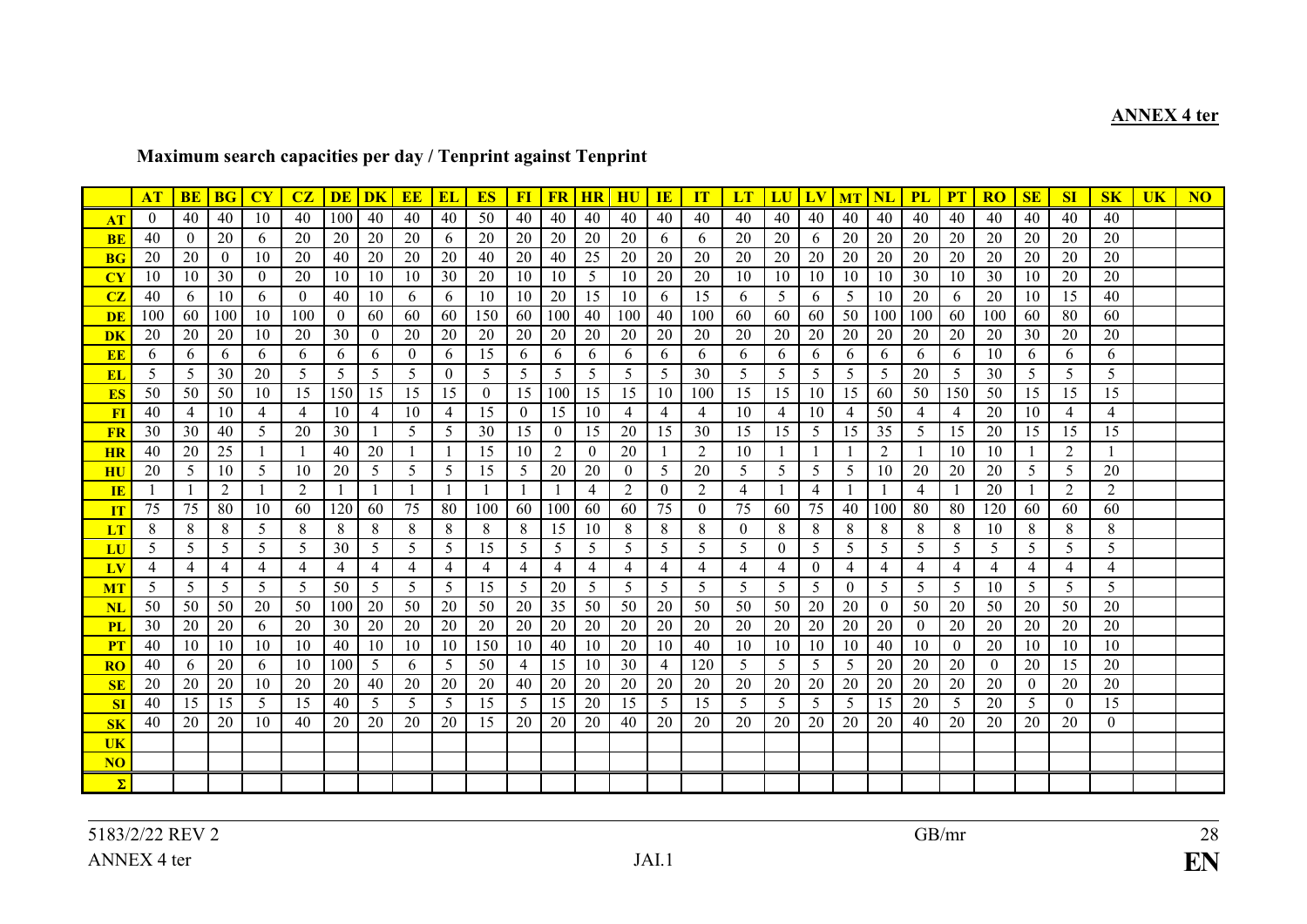|                  | <b>AT</b>          | <b>BE</b>      | <b>BG</b>           | CY             | CZ                  | <b>DE</b>    | DK             | <b>EE</b>           | EL                  | <b>ES</b>      | F1             | <b>FR</b>           | <b>HR HU</b>                     |                 | IE                  | IT             | <b>LT</b>           | LU                  | LV             | <b>MT</b>           | $\overline{\text{NL}}$           | <b>PL</b>      | <b>PT</b>      | <b>RO</b>      | SE                  | SI                  | S <sub>K</sub>      | UK | NO |
|------------------|--------------------|----------------|---------------------|----------------|---------------------|--------------|----------------|---------------------|---------------------|----------------|----------------|---------------------|----------------------------------|-----------------|---------------------|----------------|---------------------|---------------------|----------------|---------------------|----------------------------------|----------------|----------------|----------------|---------------------|---------------------|---------------------|----|----|
| AT               | $\left( 0 \right)$ | 20             | 20                  | 10             | 30                  | 50           | 20             | 20                  | 20                  | 25             | 20             | 20                  | 20                               | 50              | 20                  | 20             | 20                  | 20                  | 20             | 20                  | 20                               | 20             | 20             | 20             | 20                  | <b>20</b>           | 20                  |    |    |
| <b>BE</b>        | 20                 | $\theta$       | 15                  | 15             | 4                   | 15           | 15             | 15                  | $\overline{4}$      | 15             | 15             | $\overline{4}$      | 15                               | 50              | 4                   | 4              | 15                  | 15                  | 4              | 15                  | 15                               | 15             | 15             | 20             | 15                  | 15                  | 15                  |    |    |
| <b>BG</b>        | 25                 | 25             | $\theta$            | 10             | 25                  | 25           | 25             | 25                  | 25                  | 30             | 25             | 25                  | 20                               | 25              | 25                  | 25             | 25                  | 25                  | 25             | 25                  | 25                               | 15             | 25             | 25             | 25                  | 25                  | 25                  |    |    |
| CY               | 5                  | 5              | -10                 | $\theta$       | 10                  | 5            | 5              | 5                   | 10                  | 15             | 5              | 5                   | 5                                | 5               | 5                   | 10             | 5                   | 5                   | 5              | 5                   | 5                                | 10             | 5              | 20             | 5                   | -5                  | 5                   |    |    |
| CZ               | 30                 | 10             | -10                 | $\overline{4}$ | $\theta$            | 30           | 5              | 10                  | 10                  | 10             | 10             | 15                  | -10                              | 10              | 5                   | 20             | 10                  | 5                   | 10             | 13                  | 10                               | 30             | 10             | 30             | 10                  | -10                 | 30                  |    |    |
| <b>DE</b>        | 50                 | 30             | 50                  | 5              | 50                  | $\Omega$     | 30             | 30                  | 30                  | 70             | 10             | 60                  | 20                               | 30 <sup>1</sup> | 5 <sup>5</sup>      | 60             | 30                  | 30                  | 30             | 25                  | 100                              | 60             | 30             | 60             | 20                  | 30                  | 40                  |    |    |
| <b>DK</b>        | 10                 | 30             | -10                 | 5              | 10                  | 15           | $\theta$       | 10                  | 10                  | 10             | 10             | 10                  | -10                              | -10             | 10                  | 10             | -10                 | 10                  | 10             | 10                  | -10                              | 10             | 10             | 20             | 15                  | -10                 | 10                  |    |    |
| <b>EE</b>        | $\overline{4}$     | 15             | $\overline{4}$      | $\overline{4}$ | $\overline{4}$      | 4            | $\overline{4}$ | $\theta$            | $\overline{4}$      | 5              | $\overline{4}$ | $\overline{4}$      | $\overline{4}$                   | $\overline{4}$  | $\overline{4}$      | $\overline{4}$ | $\overline{4}$      | $\overline{4}$      | $\overline{4}$ | $\overline{4}$      | $\overline{4}$                   | 15             | 4              | 20             | $\overline{4}$      | $\overline{4}$      | $\overline{4}$      |    |    |
| EL               | 3                  | 3              | -10                 | 10             | 3                   | 3            | 3              | 3                   | $\overline{0}$      | 3              | 3              | 3                   | 3                                | 3               | 3                   | 10             | 3                   | 3                   | 3 <sup>7</sup> | 3                   | 3                                | 10             | 3              | 20             | 3                   | 3                   | 3                   |    |    |
| <b>ES</b>        | 25                 | 10             | 30                  | 5              | 15                  | 70           | 10             | 5                   | 10                  | $\overline{0}$ | 10             | 40                  | -5                               | 35              | 6                   | 20             | 5                   | 5                   | 4              | 5                   | 30                               | 10             | 30             | 35             | 10                  | 5                   | 5                   |    |    |
| F                | $\overline{4}$     | 15             | 10                  | 4              | $\overline{4}$      | 10           | 4              | 10                  | 4                   | 10             | $\theta$       | 15                  | -10                              | 30              | 4                   | 4              | 10                  | 4                   | 10             | $\overline{4}$      | 10                               | 15             | 4              | 20             | 10                  | 4                   | 4                   |    |    |
| <b>FR</b>        | 4                  | 10             | $\overline{4}$      | 4              | 15                  | 10           | 4              | 4                   | $\overline{4}$      | 10             | 15             | $\overline{0}$      | 10                               | 30              | 4                   | 4              | 15                  | 10                  | 4              | 15                  | 25                               | 15             | 15             | 30             | 4                   | 15                  | 15                  |    |    |
| <b>HR</b>        | 20                 | 15             | 20                  |                | -1                  | 20           | 10             |                     |                     | 5              | 10             | 2                   | $\overline{0}$                   | 20              |                     | 2              | 10                  |                     |                | $\mathbf{1}$        | 2                                | 10             | 5              | 10             | -1                  | 2                   | $\mathbf{1}$        |    |    |
| <b>HU</b>        | 50                 | 50             | 25                  | 5              | 50                  | 50           | 30             | 30                  | 5                   | 35             | 30             | 30                  | 20                               | $\bf{0}$        | 5                   | 50             | 30                  | 30                  | 30             | 30                  | 50                               | 50             | 30             | 50             | 50                  | 50                  | 50                  |    |    |
| IE               |                    | $\overline{1}$ | 2                   |                | 2                   | $\mathbf{1}$ |                |                     |                     | -1             |                |                     | 2                                | 2               | $\left( 0 \right)$  | 2              | $\overline{4}$      |                     | 4              |                     |                                  | 4              |                | 20             |                     | 2                   | 2                   |    |    |
| IT               | 40                 | 40             | 50                  | 5              | 50                  | 60           | 30             | 40                  | 50                  | 50             | 30             | 50                  | 30                               | 50              | 40                  | $\overline{0}$ | 40                  | 30                  | 40             | 20                  | 50                               | 50             | 50             | 50             | 30                  | 40                  | 30                  |    |    |
| <b>LT</b><br>LU  | 5                  | 15<br>15       | -5                  | 5              | 5                   | 5            | 5              | 5                   | 5                   | 5<br>5         | 5              | 15                  | -10                              | 10<br>30        | 5                   | 5              | $\overline{0}$      | 5                   | 5              | 5                   | 5                                | 5<br>15        | 5              | 20             | 5                   | 5                   | 5                   |    |    |
| LV               | 4<br>4             | $\overline{4}$ | 4<br>$\overline{4}$ | 4<br>4         | 4<br>$\overline{4}$ | 4<br>4       | 4<br>4         | 4<br>$\overline{4}$ | 4<br>$\overline{4}$ | $\overline{4}$ | 4<br>4         | 4<br>$\overline{4}$ | $\overline{4}$<br>$\overline{4}$ | $\overline{4}$  | 4<br>$\overline{4}$ | 4<br>4         | 4<br>$\overline{4}$ | $\overline{0}$<br>4 | 4<br>$\theta$  | 4<br>$\overline{4}$ | $\overline{4}$<br>$\overline{4}$ | $\overline{4}$ | 4<br>4         | 4<br>4         | 4<br>$\overline{4}$ | 4<br>$\overline{4}$ | 4<br>$\overline{4}$ |    |    |
| <b>MT</b>        | 4                  | $\overline{4}$ | $\overline{4}$      | 4              | 14                  | 25           | $\overline{4}$ | $\overline{4}$      | $\overline{4}$      | 5              | 4              | 20                  | $\overline{4}$                   | 30              | 4                   | $\overline{4}$ | $\overline{4}$      | $\overline{4}$      | 4              | $\overline{0}$      | 4                                | $\overline{4}$ | $\overline{4}$ | 5              | $\overline{4}$      | 4                   | $\overline{4}$      |    |    |
| NL               | 25                 | 25             | 25                  | 25             | 25                  | 100          | 5              | 5                   | 5                   | 30             | 5              | 25                  | 25                               | 25              | 5 <sup>5</sup>      | 25             | 25                  | 10                  | 5 <sup>5</sup> | 5                   | $\theta$                         | 25             | 5              | 25             | 5                   | 25                  | 5                   |    |    |
| <b>PL</b>        | 20                 | 15             | 15                  | 15             | 20                  | 15           | 15             | 15                  | 15                  | 15             | 15             | 15                  | 15                               | 20              | 15                  | 15             | 15                  | 15                  | 10             | 20                  | 15                               | $\theta$       | 15             | 15             | 15                  | 15                  | 15                  |    |    |
| <b>PT</b>        | 10                 | 15             | -10                 | 10             | 10                  | 20           | 10             | 10                  | $\overline{4}$      | 40             | 4              | 20                  | 5                                | 30              | 40                  | 20             | 4                   | 10                  | 4              | 4                   | 40                               | 10             | $\theta$       | 20             | $\overline{4}$      | $\overline{4}$      | 4                   |    |    |
| <b>RO</b>        | 30                 | 20             | 25                  | 10             | 10                  | 60           | 20             | 5                   | 10                  | 35             | 10             | 40                  | 40                               | 50 l            | 10                  | 50             | 5                   | 5                   | 5 <sup>5</sup> | 5                   | 20                               | 15             | 20             | $\overline{0}$ | 10                  | -10                 | 10                  |    |    |
| SE               | -10                | 10             | -10                 | 10             | 10                  | 10           | 20             | 10                  | 10                  | 10             | 20             | 10                  | -10                              | 50 l            | 10                  | 10             | 10                  | 10                  | 10             | 10                  | -10                              | 15             | 10             | 20             | $\bf{0}$            | -10                 | 10                  |    |    |
| SI               | 20                 | 15             | 3                   | 3              | 5                   | 20           | 3              | 3                   | 3                   | 5              | 3              | 15                  | 20                               | 50              | 3                   | 5              | 3                   | 3                   | 3 <sup>1</sup> | 3                   | -5                               | 15             | 3              | 20             | 3                   | $\theta$            | 5                   |    |    |
| $S_{\mathbf{K}}$ | 20                 | 10             | -10                 | 10             | 30                  | 10           | 10             | 10                  | 10                  | 10             | 10             | 15                  | -10                              | 20              | 10                  | 10             | 10                  | 10                  | 10             | 10                  | 10                               | 20             | 10             | 20             | 10                  | -10                 | $\theta$            |    |    |
| <b>UK</b>        |                    |                |                     |                |                     |              |                |                     |                     |                |                |                     |                                  |                 |                     |                |                     |                     |                |                     |                                  |                |                |                |                     |                     |                     |    |    |
| NO <sub>1</sub>  |                    |                |                     |                |                     |              |                |                     |                     |                |                |                     |                                  |                 |                     |                |                     |                     |                |                     |                                  |                |                |                |                     |                     |                     |    |    |
| $\Sigma$         |                    |                |                     |                |                     |              |                |                     |                     |                |                |                     |                                  |                 |                     |                |                     |                     |                |                     |                                  |                |                |                |                     |                     |                     |    |    |

# **Maximum search capacities per day / Latent against Tenprint/Palmprint**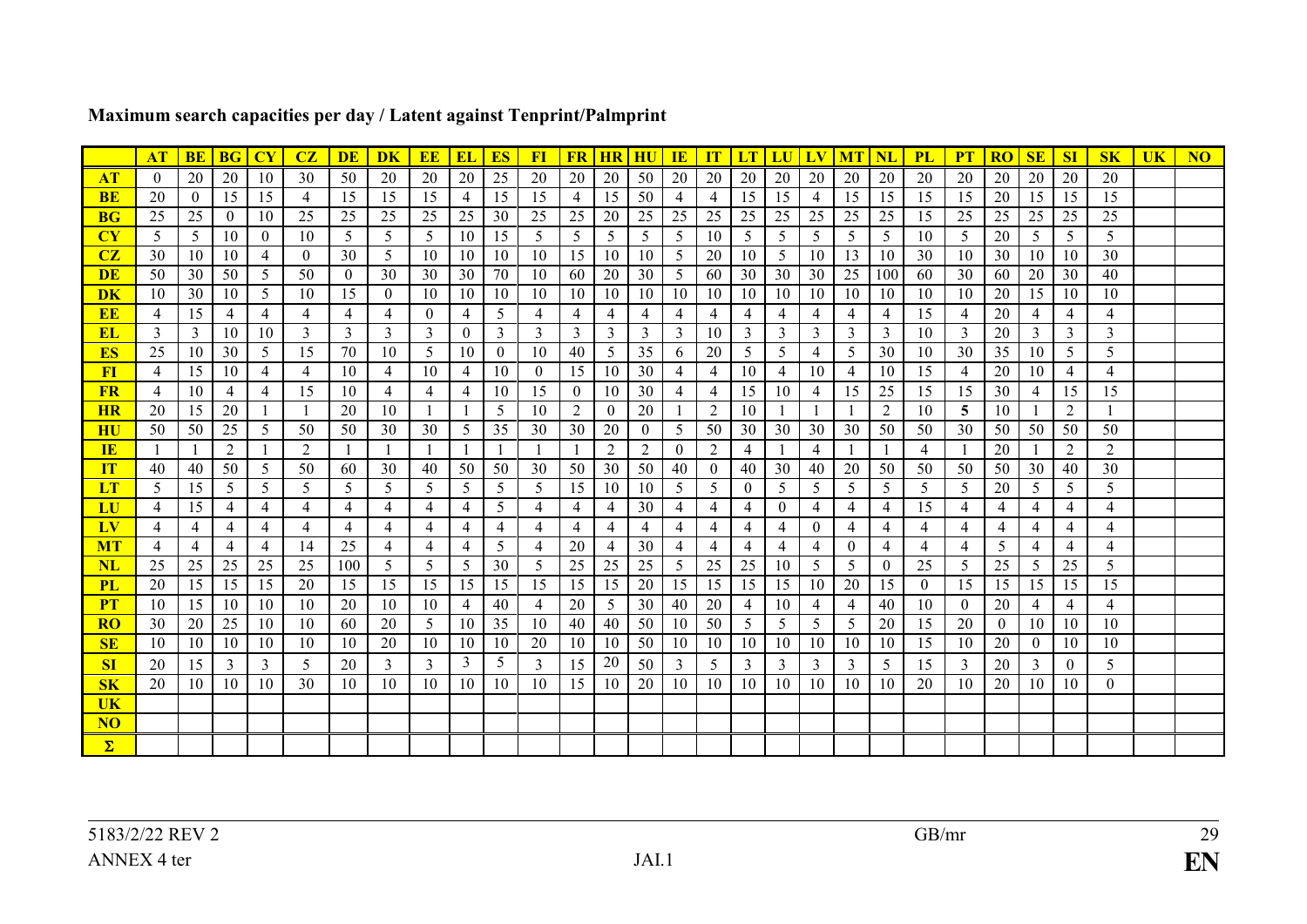|                 | AT             | <b>BE</b>      | <b>BG</b>      | $\mathbf{C}\mathbf{Y}$ | CZ             | DE           | DK             | EE             | <b>EL</b>      | <b>ES</b>      | <b>FI</b>      | <b>FR</b>      | <b>HR</b>      |                | IE             | IT             | $\mathbf{LT}$  | LU             |                | <b>MT</b>      | <b>NL</b>      | <b>PL</b>      | <b>PT</b>      | <b>RO</b>      | <b>SE</b>          | <b>SI</b>      | S <sub>K</sub> | $\overline{\mathbf{U}}$ K | N <sub>O</sub> |
|-----------------|----------------|----------------|----------------|------------------------|----------------|--------------|----------------|----------------|----------------|----------------|----------------|----------------|----------------|----------------|----------------|----------------|----------------|----------------|----------------|----------------|----------------|----------------|----------------|----------------|--------------------|----------------|----------------|---------------------------|----------------|
| <b>AT</b>       | $\overline{0}$ | 5              | 25             | 3                      | 5              | 80           | 5              | 5              | 5              | 5              | 5              | 15             | 5              | -10            | 5              | 40             | 5              | 5              | 5              | 5              | 5              | 10             | 5              | 5              | 5                  | 5              | 5              |                           |                |
| <b>BE</b>       | 5              | $\theta$       | 5              | 2                      | 5              | 5            | 5              | 5              | $\overline{0}$ | 5              | 5              | 2              | 5              | 10             | $\overline{2}$ | 2              | 5              | 5              | $\overline{2}$ | 5              | 5              | 5              | 5              | 5              | 5                  | 5              | 5              |                           |                |
| <b>BG</b>       | 25             | 25             | $\overline{0}$ | 3                      | 25             | 25           | 25             | 25             | 25             | 5              | 25             | 25             | 20             | 25             | 25             | 25             | 25             | 25             | 25             | 25             | 25             | 10             | 25             | 25             | 25                 | 25             | 25             |                           |                |
| CY              | 2              | 2              | 2              | $\theta$               | 2              | 2            | 2              | 2              | 2              | 2              | 2              | 2              | 2              | 2              | 2              | 2              | 2              | 2              | 2              | 2              | 2              | 2              | 2              | $\mathfrak{D}$ | $\mathcal{L}$      | 2              | $\overline{2}$ |                           |                |
| CZ              | 40             | 20             | 20             | 2                      | $\overline{0}$ | 40           | 2              | 10             | 10             | 10             | 10             | 10             | 10             | -10            | 5              | 10             | 10             | 5              | 5              | 12             | 10             | 40             | 10             | 20             | 10                 | 10             | 40             |                           |                |
| <b>DE</b>       | 80             | 50             | 60             | 3                      | 80             | $\theta$     | 50             | 40             | 40             | 10             | 20             | 80             | 20             | -10            | 10             | 80             | 40             | 50             | 40             | 15             | 100            | 10             | 40             | 80             | 30                 | 40             | 40             |                           |                |
| <b>DK</b>       | 5              | 5              | 5              | 5                      | 5              | 5            | $\theta$       | 5              | 5              | 5              | 5              | 5              | 5              | 5              | 5              | 5              | 5              | 5              | 5              | 5              | 5              | 5              | 5              | 5              | 5                  | 5              | 5              |                           |                |
| <b>EE</b>       | 2              | 5              | 2              | 2                      | $\overline{2}$ | 2            | $\overline{2}$ | $\theta$       | 2              | 5              | $\overline{2}$ | 2              | $\overline{2}$ | 2              | 2              | 2              | 2              | 2              | 2              | 2              | 2              | 10             | 2              | 2              | 2                  | 2              | $\overline{2}$ |                           |                |
| <b>EL</b>       | $\overline{2}$ | $\theta$       | 2              | 2                      | 2              | 2            | 2              | 2              | $\theta$       | 2              | 2              | 2              | $\overline{2}$ | $\overline{2}$ | 2              | 2              | 2              | $\overline{2}$ | 2              | 2              | 2              | 2              | 2              | 2              | 2                  | 2              | $\overline{2}$ |                           |                |
| <b>ES</b>       | 5              | 5              | 5              | 5                      | 15             | 10           | 5              | 5              | 5              | $\overline{0}$ | 5              | 10             | 5              | -10            | 3              | 10             | 5              | 5              | 2              | 5              | 10             | 5              | 15             | 5              | 5                  | 5              | 5              |                           |                |
| F1              | 2              | 5              | 2              | 2                      | 2              | 5            | 2              | 2              | 2              | 5              | $\theta$       | 15             | 5              | 10             | 2              | 2              | 2              | 2              | 2              | 2              | 5              | 10             | 2              | 2              | 2                  | 2              | 2              |                           |                |
| <b>FR</b>       | 18             | 18             | 13             | 3                      | 13             | 18           | 13             | 13             | 13             | 18             | 15             | $\overline{0}$ | 5              | 10             | 13             | 18             | 15             | 13             | 13             | 15             | 5              | 10             | 15             | 13             | 13                 | 15             | 15             |                           |                |
| <b>HR</b>       | 20             | 5              | 20             |                        |                | 20           | 5              |                |                | 5              | 5              | 2              | $\mathbf{0}$   | 5              |                | 2              | 10             |                |                | $\overline{1}$ | 2              | 5              | 5              | 10             | $\mathbf{1}$       | 2              |                |                           |                |
| HU              | 10             | 10             | 25             | 2                      | 10             | 10           | 10             | 10             | 2              | 10             | 10             | 10             | 5              | $\theta$       | 2              | 10             | 10             | 10             | 10             | 10             | 10             | 10             | 10             | 10             | 10                 | 10             | 10             |                           |                |
| IE              | $\mathbf{1}$   |                | 2              |                        | 2              | $\mathbf{1}$ |                | $\mathbf{1}$   |                | $\mathbf{1}$   |                |                | 2              | 2              | $\theta$       | 2              | $\overline{4}$ |                | $\overline{4}$ | $\overline{1}$ |                | $\overline{4}$ | $\mathbf{1}$   | 4              | $\mathbf{1}$       | 2              | 2              |                           |                |
| IT              | 40             | 40             | 50             | 3                      | 50             | 60           | 30             | 40             | 50             | 50             | 30             | 50             | 30             | -10            | 40             | $\overline{0}$ | 40             | 30             | 40             | 20             | 50             | 50             | 50             | 50             | 30                 | 40             | 30             |                           |                |
| LT              | 5              | 5              | 5              | 3                      | 5              | 5            | 5              | 5              | 5              | 5              | 5              | 15             | 10             | -10            | 5              | 5              | $\theta$       | 5              | 5              | 5              | 5              | 5              | 5              | 5              | 5                  | 5              | 5              |                           |                |
| LU              | 4              | 5              | 4              | $\overline{4}$         | 4              | 4            | 4              | 4              | 4              | 5              | 4              | 4              | 4              | 10             | 4              | 4              | 4              | $\overline{0}$ | 4              | 4              | 4              | 10             | $\overline{4}$ | 4              | 4                  | 4              | 4              |                           |                |
| $L$ v           | 3              | 3              | 3              | 3                      | 3              | 3            | 3              | 3              | 3              | 3              | $\mathfrak{Z}$ | 3              | 3              | 3              | 3              | 3              | 3              | 3              | $\Omega$       | 3              | 3              | 3              | 3              | 3              | 3                  | 3              | 3              |                           |                |
| <b>MT</b>       | $\overline{4}$ | $\overline{4}$ | $\overline{4}$ | $\overline{4}$         | 14             | 15           | $\overline{4}$ | 4              | $\overline{4}$ | 5              | 4              | 20             | $\overline{4}$ | 10             | $\overline{4}$ | $\overline{4}$ | $\overline{4}$ | 4              | $\overline{4}$ | $\mathbf{0}$   | 4              | 20             | 4              | 4              | $\overline{4}$     | $\overline{4}$ | $\overline{4}$ |                           |                |
| NL              | 5              | 5              | 5              | 5                      | 5              | 100          | 10             | 5              | 10             | 10             | 10             | 5              | 5              | -10            | 10             | 5              | 5              | 25             | 10             | 10             | $\overline{0}$ | 5              | 10             | 5              | 10                 | 5              | 10             |                           |                |
| <b>PL</b>       | 10             | 10             | 10             | 2                      | 20             | 10           | 10             | -10            | 10             | 10             | 10             | 10             | -10            | -10            | 10             | 10             | 10             | 10             | 5              | 20             | 10             | $\theta$       | 10             | 10             | 10                 | 10             | 10             |                           |                |
| <b>PT</b>       | 5              | 5              | 2              | 2                      | 2              | 10           | 2              | 2              | 2              | 15             | 2              | 10             | 5              | 10             | 2              | 10             | 2              | 10             | 2              | 2              | 10             | 10             | $\mathbf{0}$   | 2              | 2                  | 2              | 2              |                           |                |
| <b>RO</b>       | 10             | 5              | 25             | 5                      | 10             | 80           | 5              | 10             | 5              | 5              | 10             | 10             | 10             | -10            | 10             | 5              | 10             | -10            | 10             | 10             | -10            | 10             | 10             | $\theta$       | 10                 | 10             | 10             |                           |                |
| <b>SE</b>       | 5              | 5              | 5              | 5                      | 5              | 5            | 10             | 5              | 5              | 5              | 10             | 5              | 5              | -10            | 5              | 5              | 5              | 5              | 5              | 5              | 5              | 10             | 5              | 5              | $\left( 0 \right)$ | 5              | 5              |                           |                |
| SI              | $\mathfrak{S}$ | 5              | 2              | 2                      | 3              | 5            | 2              | $\overline{2}$ | 2              | 5              | 2              | 15             | 5              | 10             | 2              | 3              | 2              | 2              | 2              | 2              | 3              | 10             | 2              | 3              | $\overline{2}$     | $\theta$       | 3              |                           |                |
| $S_{\rm K}$     | 10             | 10             | 20             | 5                      | 30             | 30           | 5              | 5              | 5              | 10             | 5              | 30             | 5              | 10             | 5              | 10             | 5              | 5              | 5              | 5              | 10             | 10             | 5              | 10             | 5                  | 5              | $\overline{0}$ |                           |                |
| <b>UK</b>       |                |                |                |                        |                |              |                |                |                |                |                |                |                |                |                |                |                |                |                |                |                |                |                |                |                    |                |                |                           |                |
| NO <sub>1</sub> |                |                |                |                        |                |              |                |                |                |                |                |                |                |                |                |                |                |                |                |                |                |                |                |                |                    |                |                |                           |                |
| $\Sigma$        |                |                |                |                        |                |              |                |                |                |                |                |                |                |                |                |                |                |                |                |                |                |                |                |                |                    |                |                |                           |                |

**Maximum search capacities per day / searches against unsolved fingerprint latent (UL) and unsolved palmprint latent (ULP) databases**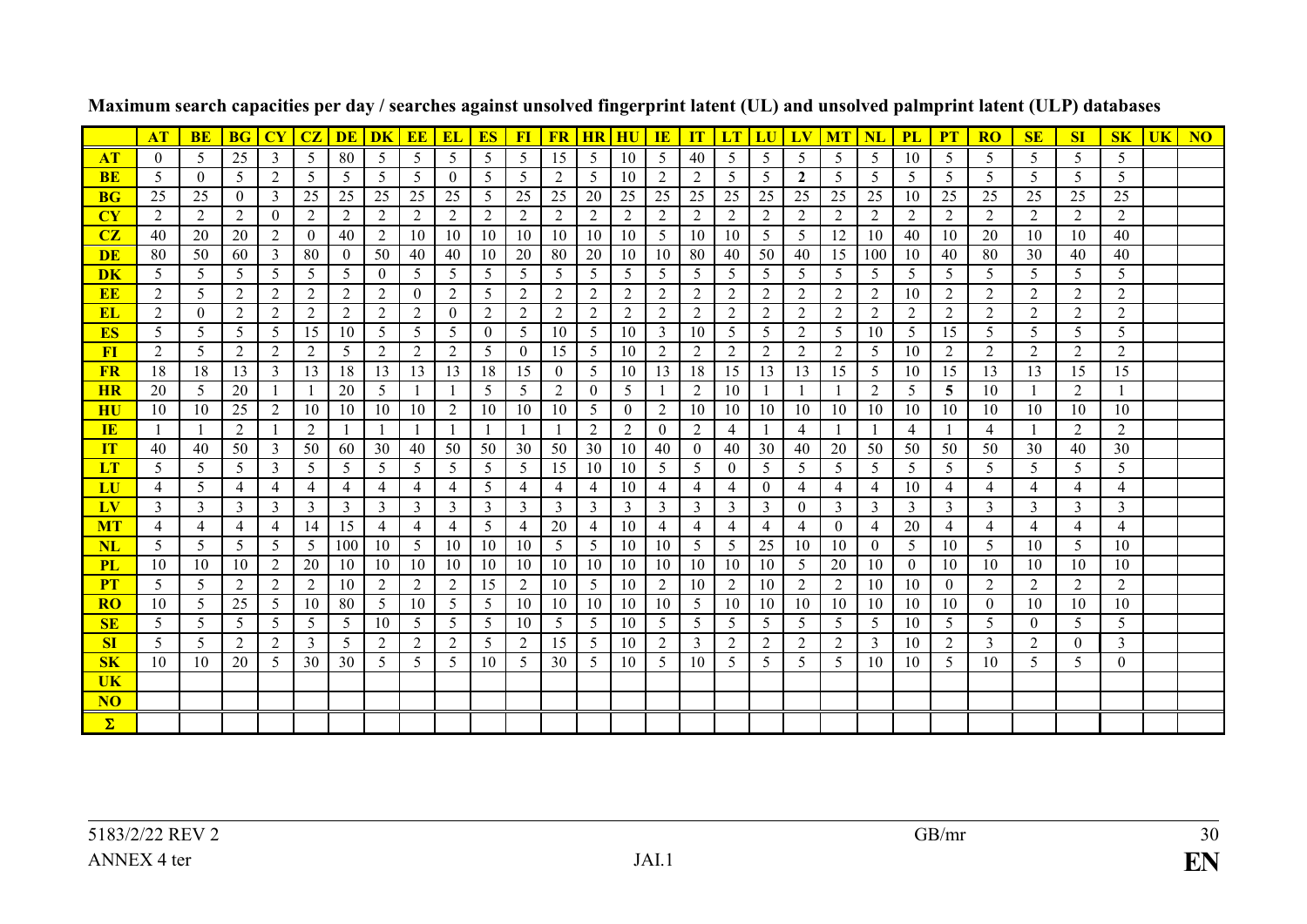## STATE OF PLAY**: VRD**

Operational Member States are indicated in italics.

## **Regular updates of the table should be sent to prum@consilium.europa.eu**

| <b>MS</b>       |       | Implementation   |                      |               |           |                  | <b>Evaluation</b>                       |                     |                                                                |                                        |
|-----------------|-------|------------------|----------------------|---------------|-----------|------------------|-----------------------------------------|---------------------|----------------------------------------------------------------|----------------------------------------|
|                 | Legal | <b>Technical</b> | <b>Supporting MS</b> | Questionnaire | Pilot run | Visit            | visit / overall<br>Evaluation<br>report | Team                | Decision<br>Council                                            | Observations                           |
| BE              |       | Operational      |                      |               |           |                  |                                         |                     |                                                                | Prüm Treaty                            |
| $\overline{BG}$ |       | Operational      | $N\!L$               | 10152/12      | X         | $\boldsymbol{X}$ | 7940/13<br>7941/13                      | $N\!L$<br>BE        | 2013/230/UE<br>CJ L 138/12;<br>(EU) 2017/947<br>OJ L 142/97    |                                        |
| CZ              |       | Operational      | $N\!L$               | 11766/16      | X         | $\boldsymbol{X}$ | 6899/17<br>7142/17                      | $N\!L$<br><b>SK</b> | (EU) 2017/1866<br>OJ L 266/6                                   | <b>Council Conclusions</b><br>9466/17  |
| DK              |       | Operational      | $N\!L$               | 9047/15       | X         | $\boldsymbol{X}$ | 11788/16<br>11789/16                    | $N\!L$<br>SE        | $(EU)$ 2017/618<br>OJ L 89/6                                   | <b>Council Conclusions</b><br>13269/16 |
| DE              |       | Operational      |                      |               |           |                  |                                         |                     |                                                                | Prüm Treaty                            |
| $\overline{EE}$ |       | Operational      | $N\!L$               | 12603/13      | X         | $\boldsymbol{X}$ | 13313/14<br>13314/14                    | $N\!L$<br>FI        | 2014/744/EU<br>OJ L 308/102;<br>$(EU)$ 2017/943<br>OJ L 142/84 |                                        |
| EL              |       |                  | NL                   | 13431/16      | X         |                  | 5927/1/18                               | NL<br><b>CY</b>     |                                                                | <b>Council Conclusions</b><br>14748/21 |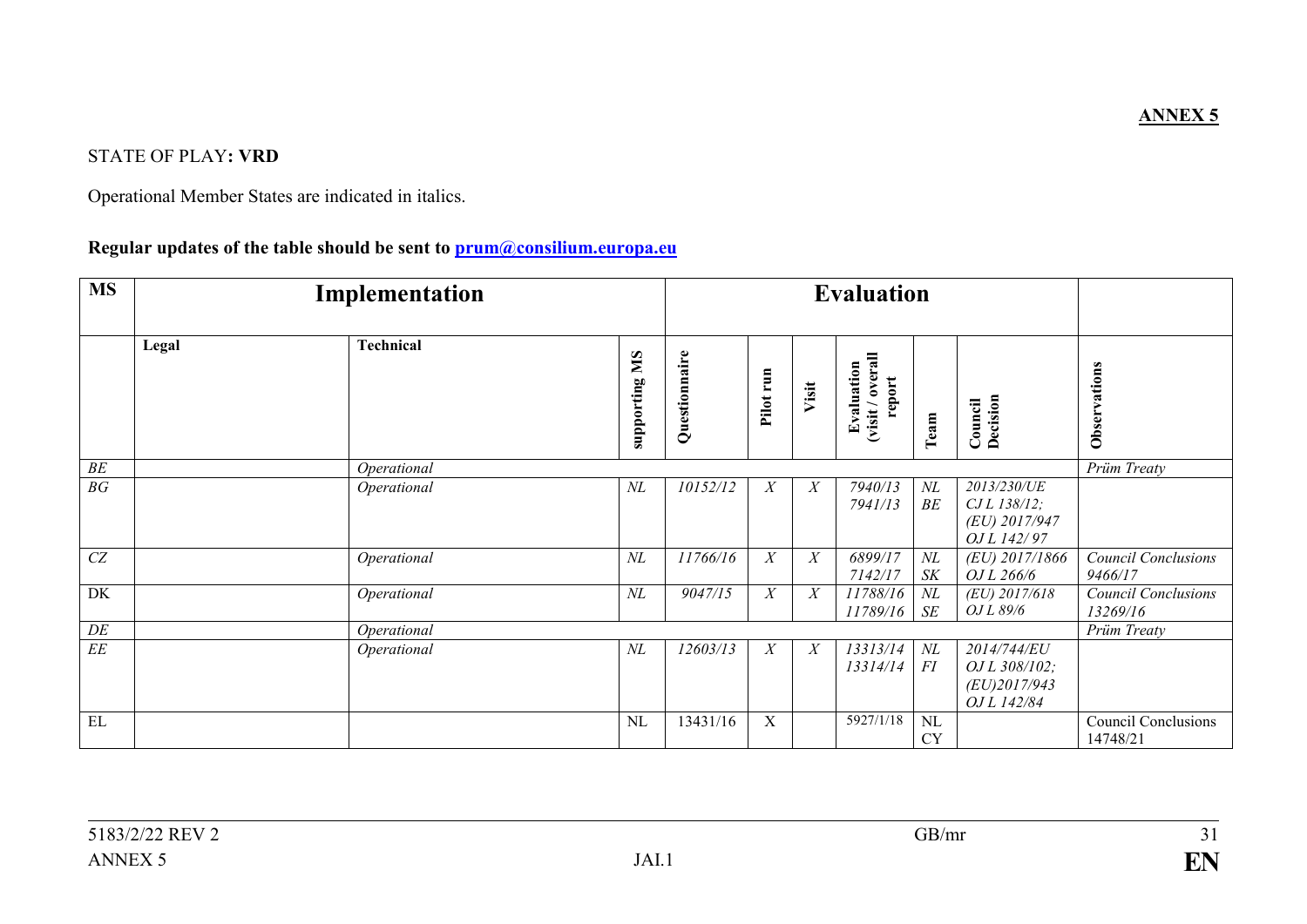| <b>MS</b>            |       | Implementation                                                                    |                      |                     |                  |             | <b>Evaluation</b>                        |              |                                                                |                                                      |
|----------------------|-------|-----------------------------------------------------------------------------------|----------------------|---------------------|------------------|-------------|------------------------------------------|--------------|----------------------------------------------------------------|------------------------------------------------------|
|                      | Legal | <b>Technical</b>                                                                  | <b>Supporting MS</b> | Questionnaire       | Pilot run        | Visit       | Evaluation<br>(visit / overall<br>report | Team         | <b>Council</b><br>Decision                                     | Observations                                         |
| $E\mathcal{S}$<br>FR |       | Operational                                                                       |                      |                     |                  |             |                                          |              |                                                                | Prüm Treaty                                          |
| $\overline{HR}$      |       | Operational<br>Operational                                                        | $N\!L$               | 10601/15            | X                | X           | 14620/16<br>14621/16                     | $N\!L$<br>RO | (EU) 2017/1020<br>OJ L 155/21                                  | Prüm Treaty<br><b>Council Conclusions</b><br>5070/17 |
| $\overline{IE}$      |       | Operational                                                                       | $N\!L$               | 12073/18            | X                | X           | 5301/19<br>5309/19                       | $N\!L$<br>PT | (EU) 2019/1697<br>OJ L 259/63                                  | Council Conclusions<br>5310/19                       |
| IT                   |       | EUCARIS installed, testing successfully<br>concluded; internal procedures set up. | <b>NL</b>            | 12501/17            | $\mathbf X$      | $\mathbf X$ | 13924/21<br>13925/21                     | NL<br>PT     |                                                                | <b>Council Conclusions</b><br>14747/21               |
| CY                   |       | Operational                                                                       | $N\!L$               | $6646/13+$<br>COR 2 | $\boldsymbol{X}$ | X           | 13041/14<br>13045/14                     | $N\!L$<br>RO | 2014/743/EU<br>OJ L 308/100;<br>$(EU)$ 2017/943<br>OJ L 142/84 |                                                      |
| LV                   |       | Operational                                                                       | $N\!L$               | 14758/13            | $\boldsymbol{X}$ | X           | $\frac{1096}{7}{15}$<br>10968/15         | $N\!L$<br>LT | (EU) 2016/254<br>OJ L 47/8                                     | <b>Council Conclusions</b><br>13050/15               |
| LT                   |       | Operational                                                                       | $N\!L$               | 6100/12             | $\boldsymbol{X}$ | X           | 13610/12<br>13611/12                     | $N\!L$<br>BE | 2012/713/EU<br>OJ L 323/17.<br>(EU) 2017/947<br>OJ L 142/97    |                                                      |
| LU                   |       | Operational                                                                       |                      |                     |                  |             |                                          |              |                                                                | Prüm Treaty                                          |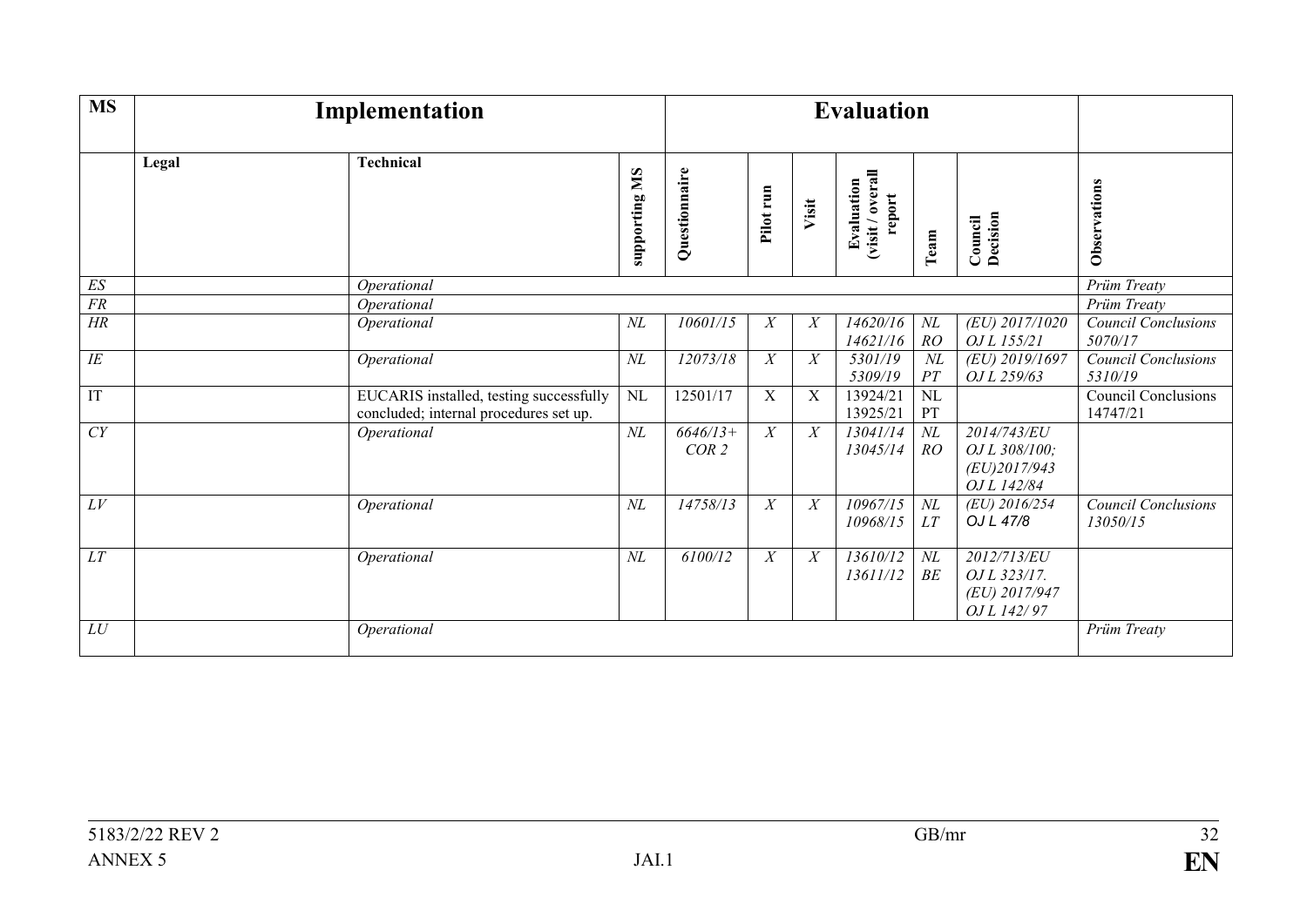| <b>MS</b>          |       | Implementation   |               |                       |                  |                  | <b>Evaluation</b>                        |                                 |                                                            |                                        |
|--------------------|-------|------------------|---------------|-----------------------|------------------|------------------|------------------------------------------|---------------------------------|------------------------------------------------------------|----------------------------------------|
|                    | Legal | <b>Technical</b> | supporting MS | Questionnaire         | Pilot run        | Visit            | Evaluation<br>(visit / overall<br>report | Team                            | Decision<br>Council                                        | Observations                           |
| ${\cal H}{\cal U}$ |       | Operational      | $N\!L$        | 13902/11              | $\boldsymbol{X}$ | X                | 6532/14<br>6533/14                       | $N\!L$<br>LT                    | 2014/264/EU<br>OJ L 137/7.<br>(EU) 2017/947<br>OJ L 142/97 |                                        |
| $\cal{M}T$         |       | Operational      | $N\!L$        | 11765/1/13            | $\overline{X}$   | X                | 7166/14<br>7168/14                       | $\cal NL$<br>BE                 | 2014/731/EU<br>OJ L 302/56;<br>(EU)2017/943<br>OJ L 142/84 |                                        |
| $N\!L$             |       | Operational      |               |                       |                  |                  |                                          |                                 |                                                            | Prüm Treaty                            |
| $\overline{AT}$    |       | Operational      |               |                       |                  |                  |                                          |                                 |                                                            | <b>Prüm Treaty</b>                     |
| $\overline{PL}$    |       | Operational      | $N\!L$        | 7728/11<br>$+ COR1$   | X                | $\boldsymbol{X}$ | 7270/12<br>7464/12                       | $N\!L$<br>BE                    | 2012/236/EU<br>OJ L 118/8;<br>(EU) 2017/947<br>OJ L 142/97 |                                        |
| PT                 |       | Operational      | $N\!L$        | 7314/17               | $\overline{X}$   | X                | 11262/17<br>11263/17                     | $N\!L$<br>S K<br>$E\mathcal{S}$ | (EU) 2018/397<br>OJ L 71/38                                | <b>Council Conclusions</b><br>13196/17 |
| RO                 |       | Operational      | $N\!L$        | 14007/10              | $\overline{X}$   | X                | 8738/11<br>$+ ADD I$<br>12367/11         | $N\!L$<br>BE                    | 2011/547/EU<br>OJ L 242/8;<br>(EU) 2017/947<br>OJ L 142/97 |                                        |
| $\cal SI$          |       | Operational      | $N\!L$        | 11712/1/10<br>9931/11 | X                | $\boldsymbol{X}$ | 8740/11<br>9955/11                       | $N\!L$<br>BE                    | 2011/387/EU<br>OJ L 173/9;<br>(EU) 2017/947<br>OJ L 142/97 |                                        |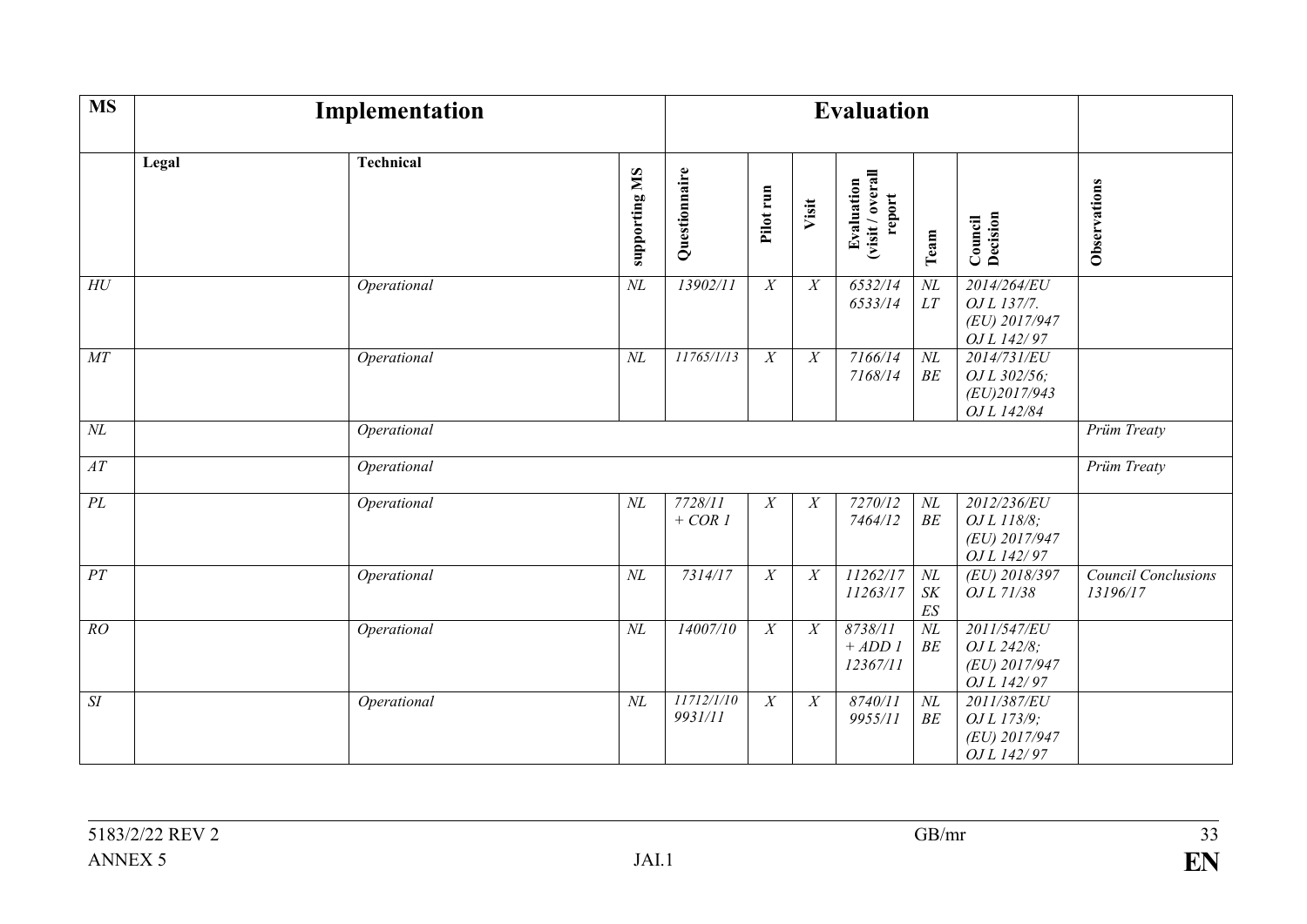| <b>MS</b>       |       | Implementation                                                                                        |                      |               |                  |                  | <b>Evaluation</b>                        |                 |                                                             |                                              |
|-----------------|-------|-------------------------------------------------------------------------------------------------------|----------------------|---------------|------------------|------------------|------------------------------------------|-----------------|-------------------------------------------------------------|----------------------------------------------|
|                 | Legal | Technical                                                                                             | <b>Supporting MS</b> | Questionnaire | Pilot run        | Visit            | Evaluation<br>(visit / overall<br>report | Team            | <b>Council</b><br><b>Decision</b>                           | Observations                                 |
| $\overline{SK}$ |       | Operational                                                                                           | $N\!L$               | 11261/13      | $\boldsymbol{X}$ | $\boldsymbol{X}$ | 14130/13<br>14153/1/13                   | $\cal NL$<br>BE | 2013/692/EU<br>OJ L 319/7;<br>(EU) 2017/947<br>OJ L 142/97  |                                              |
| FI              |       | Operational                                                                                           | $N\!L$               | 6677/10       | X                | X                | 9032/10<br>9916/10                       | $\cal NL$<br>BE | 2010/559/EU<br>OJ L 245/34;<br>(EU) 2017/947<br>OJ L 142/97 | VRD update 2017<br>14686/17<br>14687/17      |
| $\overline{SE}$ |       | Operational                                                                                           | $N\!L$               | 16490/11      | $\overline{X}$   | X                | 11349/12<br>11350/12                     | $N\!L$<br>BE    | 2012/664/EU<br>OJ L 299/44;<br>(EU) 2017/947<br>OJ L 142/97 |                                              |
| UK              |       |                                                                                                       |                      |               |                  |                  |                                          |                 |                                                             |                                              |
| CH              |       |                                                                                                       |                      |               |                  |                  |                                          |                 |                                                             |                                              |
| FL              |       |                                                                                                       |                      |               |                  |                  |                                          |                 |                                                             | 9044/21                                      |
| $\overline{NO}$ |       | EUCARIS in production/testing at the<br>Road authorities. No client integration<br>in the Police yet. |                      |               |                  |                  |                                          |                 |                                                             | 'Prüm Agreement' in<br>force since 1/12/2020 |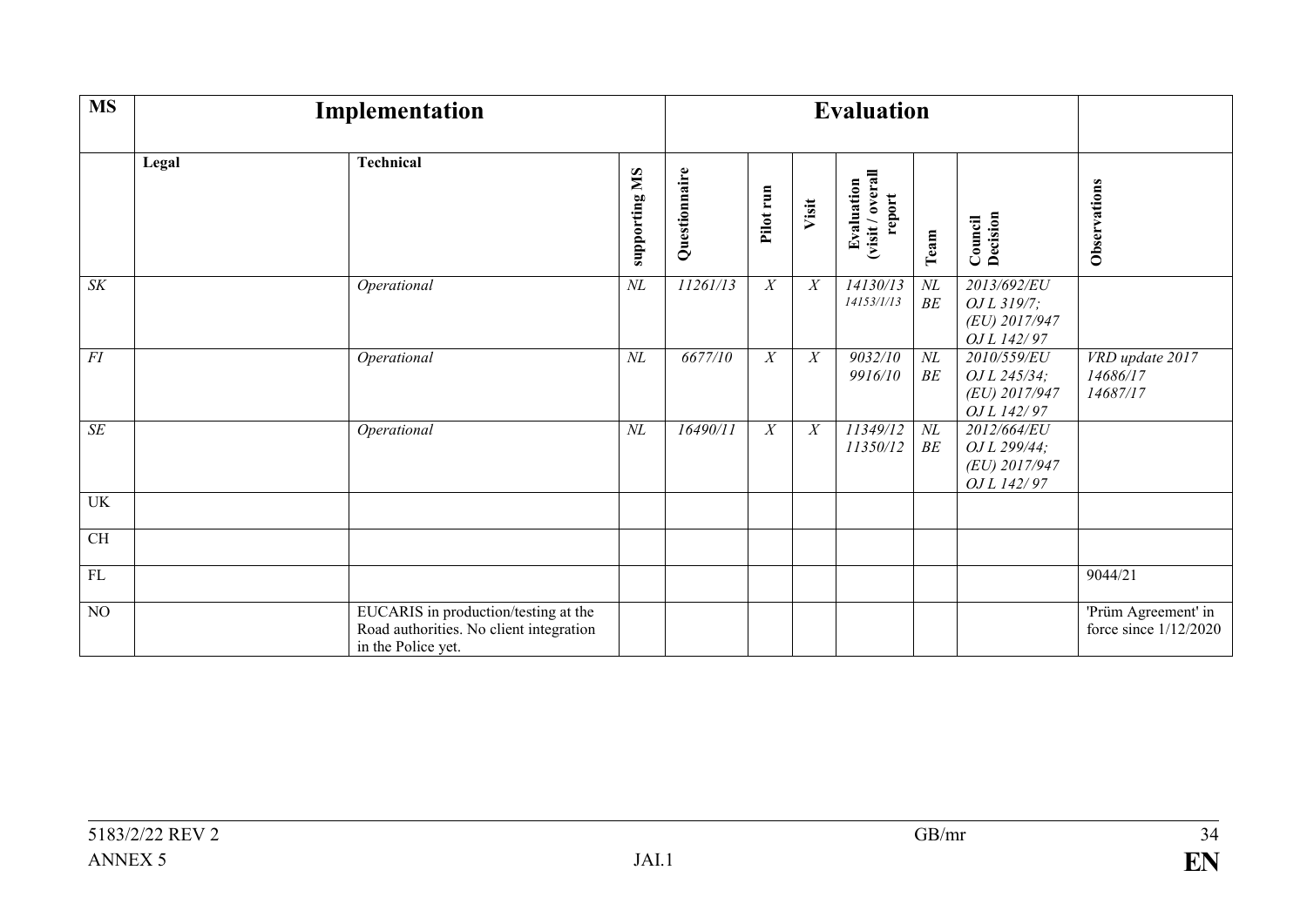|                                   |             |             |             | VRD operational data exchange |              |                 |             |             |             |             |                |              |             |             |             |             |             |             |             |             |             |             |             |             |             |             |             |           |                |
|-----------------------------------|-------------|-------------|-------------|-------------------------------|--------------|-----------------|-------------|-------------|-------------|-------------|----------------|--------------|-------------|-------------|-------------|-------------|-------------|-------------|-------------|-------------|-------------|-------------|-------------|-------------|-------------|-------------|-------------|-----------|----------------|
|                                   | <b>BE</b>   | BG          | CZ          | DK                            | DE           | EE <sup>1</sup> | EL          | <b>ES</b>   | FR          | HR          | $\overline{E}$ | $\mathbf{I}$ | CY          | LV          | LT          | LU          | HU          | <b>MT</b>   | NL          | <b>AT</b>   | PL          | PT          | RO          | SI          | SK          | $\bf{FI}$   | <b>SE</b>   | <b>UK</b> | N <sub>0</sub> |
| BE                                | $\mathbf X$ |             |             |                               |              |                 |             |             |             |             |                |              |             |             |             |             |             |             |             |             |             |             |             |             |             |             |             |           |                |
| BG                                |             | $\mathbf X$ |             |                               |              |                 |             |             |             |             |                |              |             |             |             |             |             |             |             |             |             |             |             |             |             |             |             |           |                |
| CZ                                |             |             | $\mathbf X$ |                               |              |                 |             |             |             |             |                |              |             |             |             |             |             |             |             |             |             |             |             |             |             |             |             |           |                |
| $\overline{\mathbf{D}\mathbf{K}}$ |             |             |             | $\overline{X}$                |              |                 |             |             |             |             |                |              |             |             |             |             |             |             |             |             |             |             |             |             |             |             |             |           |                |
| DE                                |             |             |             |                               | $\mathbf{X}$ |                 |             |             |             |             |                |              |             |             |             |             |             |             |             |             |             |             |             |             |             |             |             |           |                |
| EE                                |             |             |             |                               |              | $\mathbf X$     |             |             |             |             |                |              |             |             |             |             |             |             |             |             |             |             |             |             |             |             |             |           |                |
| EL                                |             |             |             |                               |              |                 | $\mathbf X$ |             |             |             |                |              |             |             |             |             |             |             |             |             |             |             |             |             |             |             |             |           |                |
| <b>ES</b>                         |             |             |             |                               |              |                 |             | $\mathbf X$ |             |             |                |              |             |             |             |             |             |             |             |             |             |             |             |             |             |             |             |           |                |
| ${\bf FR}$                        |             |             |             |                               |              |                 |             |             | $\mathbf X$ |             |                |              |             |             |             |             |             |             |             |             |             |             |             |             |             |             |             |           |                |
| HR                                |             |             |             |                               |              |                 |             |             |             | $\mathbf X$ |                |              |             |             |             |             |             |             |             |             |             |             |             |             |             |             |             |           |                |
| $\overline{\rm IE}$               |             |             |             |                               |              |                 |             |             |             |             | $\mathbf X$    |              |             |             |             |             |             |             |             |             |             |             |             |             |             |             |             |           |                |
| IT                                |             |             |             |                               |              |                 |             |             |             |             |                | $\mathbf X$  |             |             |             |             |             |             |             |             |             |             |             |             |             |             |             |           |                |
| CY                                |             |             |             |                               |              |                 |             |             |             |             |                |              | $\mathbf X$ |             |             |             |             |             |             |             |             |             |             |             |             |             |             |           |                |
| LV                                |             |             |             |                               |              |                 |             |             |             |             |                |              |             | $\mathbf X$ |             |             |             |             |             |             |             |             |             |             |             |             |             |           |                |
| LT                                |             |             |             |                               |              |                 |             |             |             |             |                |              |             |             | $\mathbf X$ |             |             |             |             |             |             |             |             |             |             |             |             |           |                |
| LU                                |             |             |             |                               |              |                 |             |             |             |             |                |              |             |             |             | $\mathbf X$ |             |             |             |             |             |             |             |             |             |             |             |           |                |
| $H$ U                             |             |             |             |                               |              |                 |             |             |             |             |                |              |             |             |             |             | $\mathbf X$ |             |             |             |             |             |             |             |             |             |             |           |                |
| MT                                |             |             |             |                               |              |                 |             |             |             |             |                |              |             |             |             |             |             | $\mathbf X$ |             |             |             |             |             |             |             |             |             |           |                |
| $\mathbf{NL}$                     |             |             |             |                               |              |                 |             |             |             |             |                |              |             |             |             |             |             |             | $\mathbf X$ |             |             |             |             |             |             |             |             |           |                |
| AT                                |             |             |             |                               |              |                 |             |             |             |             |                |              |             |             |             |             |             |             |             | $\mathbf X$ |             |             |             |             |             |             |             |           |                |
| PL                                |             |             |             |                               |              |                 |             |             |             |             |                |              |             |             |             |             |             |             |             |             | $\mathbf X$ |             |             |             |             |             |             |           |                |
| PT                                |             |             |             |                               |              |                 |             |             |             |             |                |              |             |             |             |             |             |             |             |             |             | $\mathbf X$ |             |             |             |             |             |           |                |
| RO                                |             |             |             |                               |              |                 |             |             |             |             |                |              |             |             |             |             |             |             |             |             |             |             | $\mathbf X$ |             |             |             |             |           |                |
| $\overline{\mathbf{S}}$           |             |             |             |                               |              |                 |             |             |             |             |                |              |             |             |             |             |             |             |             |             |             |             |             | $\mathbf X$ |             |             |             |           |                |
| SK                                |             |             |             |                               |              |                 |             |             |             |             |                |              |             |             |             |             |             |             |             |             |             |             |             |             | $\mathbf X$ |             |             |           |                |
| $\overline{\bf H}$                |             |             |             |                               |              |                 |             |             |             |             |                |              |             |             |             |             |             |             |             |             |             |             |             |             |             | $\mathbf X$ |             |           |                |
| SE                                |             |             |             |                               |              |                 |             |             |             |             |                |              |             |             |             |             |             |             |             |             |             |             |             |             |             |             | $\mathbf X$ |           |                |
| $\overline{\text{UK}}$            |             |             |             |                               |              |                 |             |             |             |             |                |              |             |             |             |             |             |             |             |             |             |             |             |             |             |             |             |           |                |
| $\overline{NO}$                   |             |             |             |                               |              |                 |             |             |             |             |                |              |             |             |             |             |             |             |             |             |             |             |             |             |             |             |             |           |                |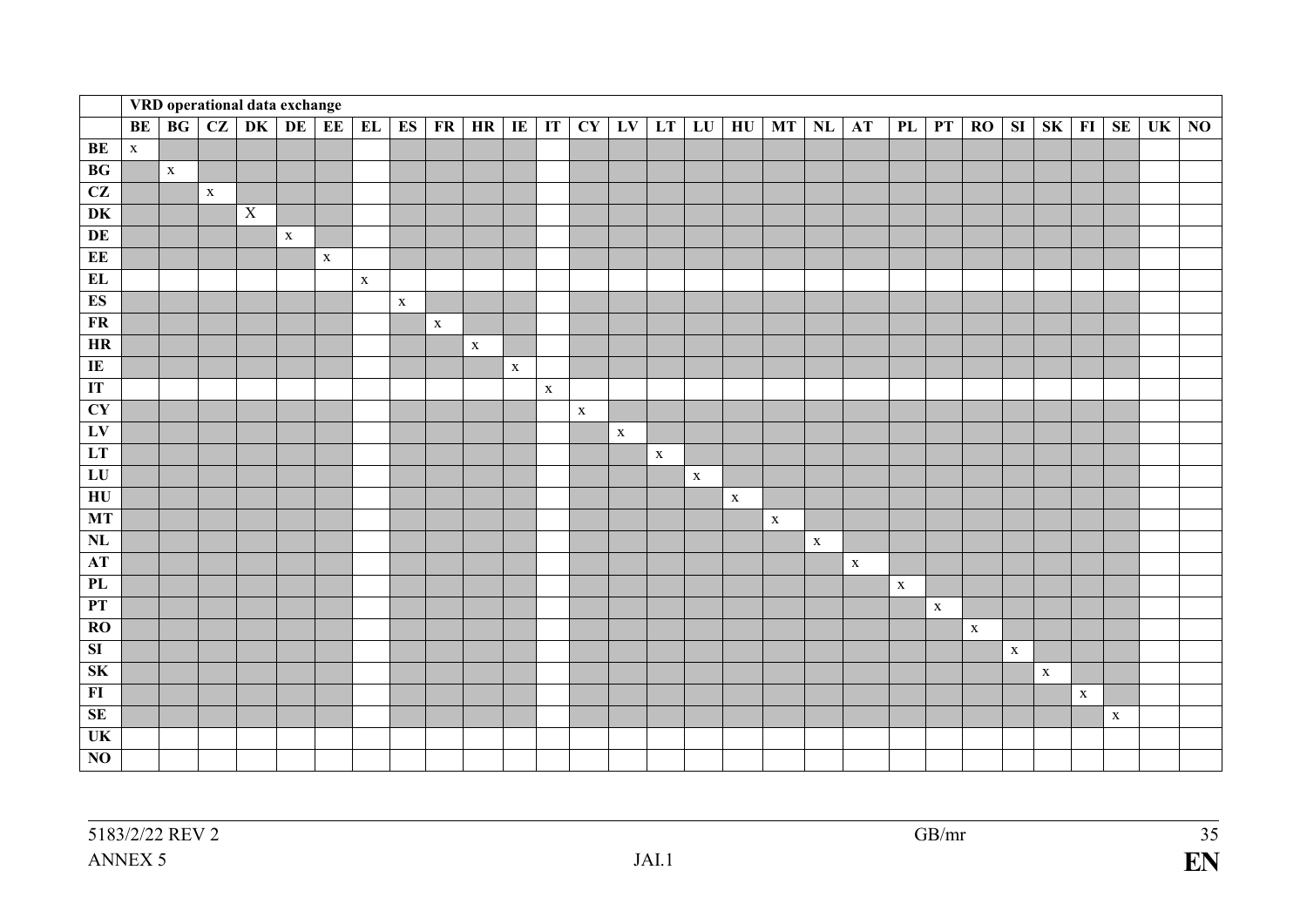#### **ANNEX 5 bis**

#### **License plates/vehicle type for which the Member State will made VRD available for in the framework of Council Decision 2008/615/JHA**

|                                |                     | <b>REGULAR</b>                                  |            |                   |                                               |                               |                   |            |                                                             |                          | <b>SPECIAL</b>    |                   |                   |                                                  |                                             |                        |                                    | <b>TEMPORARY</b> |                                              |
|--------------------------------|---------------------|-------------------------------------------------|------------|-------------------|-----------------------------------------------|-------------------------------|-------------------|------------|-------------------------------------------------------------|--------------------------|-------------------|-------------------|-------------------|--------------------------------------------------|---------------------------------------------|------------------------|------------------------------------|------------------|----------------------------------------------|
| <b>MEMBER</b><br><b>STATES</b> | MOTORCYCLES<br>CARS | <b>AND</b><br><b>MICROCARS</b><br><b>MOPEDS</b> | TRUCK, BUS | <b>TRAILERS</b>   | AND<br><b>AGRICULTURAL</b><br><b>FORESTRY</b> | NUMBER PLATES<br>PERSONALISED | <b>MILITARY</b>   | DIPLOMATIC | INTERNATIONAL AND<br><b>ATES</b><br>圖<br><b>NUMBER</b><br>B | <b>OWNERS</b><br>FOREIGN | POLICE            | TAXI              | <b>HISTORICAL</b> | FOR<br><b>NUMBER PLATES</b><br><b>COMMERCIAL</b> | PROBE/CONSTRUCTO<br><b>R LICENSE PLATES</b> | PRELIMINARY<br>VEHICLE | <b>TRANSFER</b><br><b>TRANSIT/</b> | EXPORT/IMPORT    | further specified or other<br>TEMPORARY (not |
| BE                             |                     |                                                 |            |                   |                                               |                               | $\mathbf{x}^{12}$ |            |                                                             |                          |                   | $\mathbf{x}^{13}$ |                   |                                                  | $\mathbf x$                                 |                        |                                    |                  |                                              |
| <b>BG</b>                      |                     |                                                 |            | $\mathbf{x}^{14}$ |                                               | X                             |                   |            | $\mathbf{x}^{15}$                                           | $\mathbf{x}^{16}$        | $\mathbf{x}^{17}$ |                   |                   |                                                  | $\mathbf x$                                 |                        | X                                  |                  |                                              |
| CZ                             |                     |                                                 | X          |                   | $\mathbf{x}^{18}$                             | $*19$                         |                   |            |                                                             |                          | $\mathbf x$       |                   | $\mathbf{x}$      |                                                  | $\mathbf{x}$                                | $\mathbf{x}$           |                                    |                  |                                              |
| DK                             |                     | $\boldsymbol{\mathrm{X}}$                       |            |                   | x                                             | $\boldsymbol{\mathrm{X}}$     |                   | x          |                                                             |                          | x                 | $\mathbf x$       | x                 |                                                  |                                             |                        |                                    |                  |                                              |

 $11$ <sup>11</sup> With some exception for some protected license plates; only special message, no holder-information<br><sup>12</sup> Equipmentional and EU institutions in Belgium

<sup>&</sup>lt;sup>12</sup> For international and EU-institutions in Belgium<sup>13</sup> No vehicle data only holder

<sup>&</sup>lt;sup>13</sup> No vehicle data, only holder<br><sup>14</sup> In Pulsaria these plates are r

**<sup>14</sup>** In Bulgaria these plates are registered as regular plates

<sup>&</sup>lt;sup>15</sup> In Bulgaria these plates are registered as regular plates<br><sup>16</sup> In Bulgaria these plates are registered as regular plates

<sup>&</sup>lt;sup>16</sup> In Bulgaria these plates are registered as regular plates<br><sup>17</sup> In Bulgaria these plates are registered as regular plates

<sup>&</sup>lt;sup>17</sup> In Bulgaria these plates are registered as regular plates<br><sup>18</sup> Issued and registered in a special register of the CZ Mi

<sup>&</sup>lt;sup>18</sup> Issued and registered in a special register of the CZ Ministry of Defence.<br><sup>19</sup> The diplomatic register kent concretely edministered by the CZ Ministry

**<sup>19</sup>** The diplomatic register, kept separately, administered by the CZ Ministry of Transport, may be available after discussion with the CZ Ministry of Foreign Affairs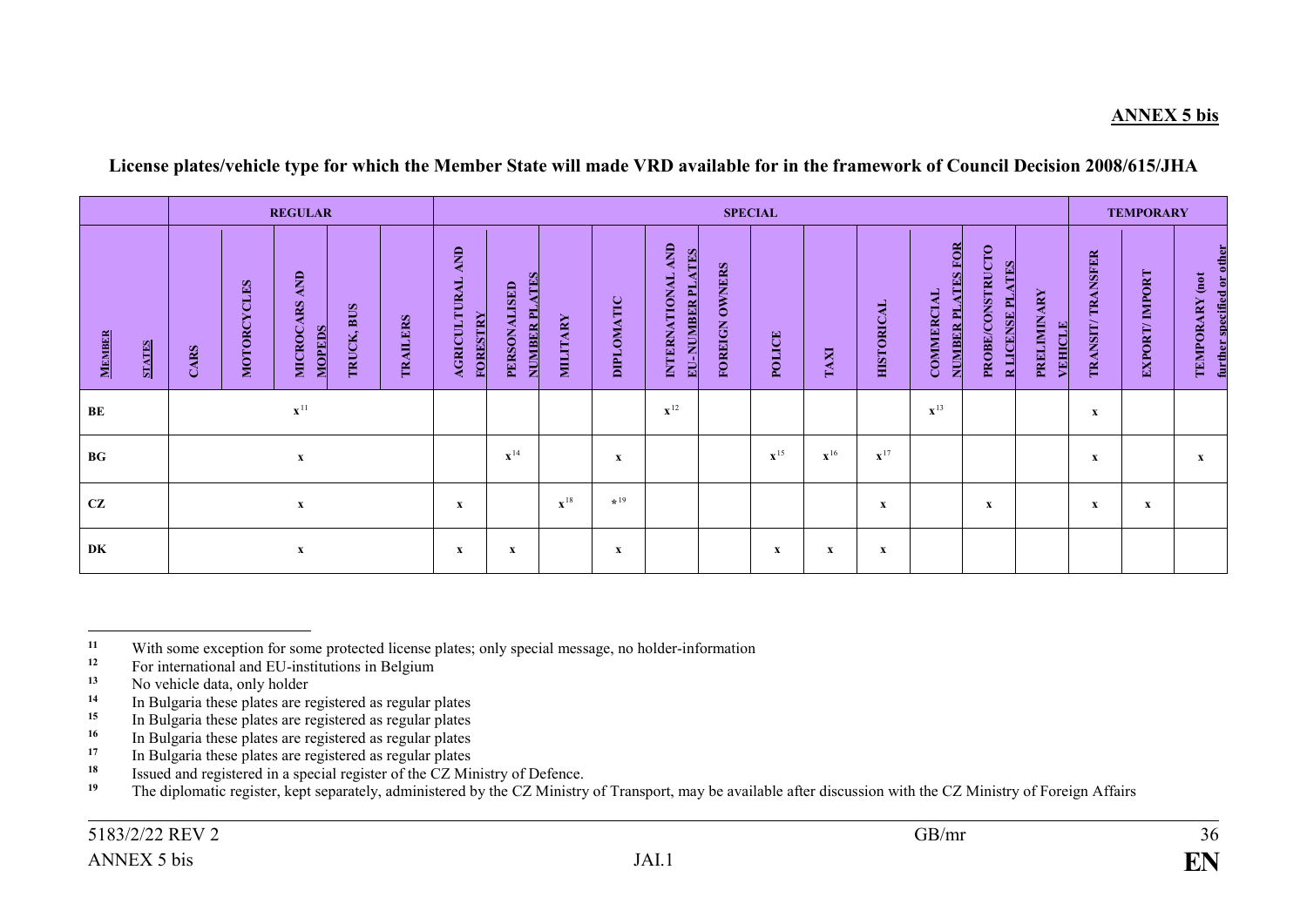|                        |               |              |              | <b>REGULAR</b>                 |              |              |                                     |                               |                   |                           |                                              |                | <b>SPECIAL</b>    |                   |                   |                                        |                                             |                               |                  | <b>TEMPORARY</b>          |                                              |
|------------------------|---------------|--------------|--------------|--------------------------------|--------------|--------------|-------------------------------------|-------------------------------|-------------------|---------------------------|----------------------------------------------|----------------|-------------------|-------------------|-------------------|----------------------------------------|---------------------------------------------|-------------------------------|------------------|---------------------------|----------------------------------------------|
| <b>MEMBER</b>          | <b>STATES</b> | CARS         | MOTORCYCLES  | MICROCARS AND<br><b>MOPEDS</b> | TRUCK, BUS   | TRAILERS     | AGRICULTURAL AND<br><b>FORESTRY</b> | NUMBER PLATES<br>PERSONALISED | <b>MILITARY</b>   | DIPLOMATIC                | INTERNATIONAL AND<br><b>EU-NUMBER PLATES</b> | FOREIGN OWNERS | POLICE            | TAXI              | <b>HISTORICAL</b> | NUMBER PLATES FOR<br><b>COMMERCIAL</b> | PROBE/CONSTRUCTO<br><b>R LICENSE PLATES</b> | PRELIMINARY<br><b>VEHICLE</b> | TRANSIT/TRANSFER | <b>EXPORT/IMPORT</b>      | further specified or other<br>TEMPORARY (not |
| DE                     |               |              |              | ${\bf x}^{20}$                 |              |              | $\mathbf X$                         |                               |                   | $\boldsymbol{\mathrm{X}}$ |                                              |                |                   |                   | $\mathbf{x}^{21}$ | $\mathbf{x}^{22}$                      |                                             |                               |                  | $\mathbf X$               | $\mathbf{x}^{23}$                            |
| $\mathbf{E}\mathbf{E}$ |               |              |              | $\mathbf X$                    |              |              |                                     |                               |                   | $\boldsymbol{\mathrm{X}}$ |                                              |                |                   |                   |                   |                                        |                                             |                               | $\mathbf x$      | $\boldsymbol{\mathrm{X}}$ |                                              |
| ${\bf EL}$             |               |              |              |                                |              |              |                                     |                               |                   |                           |                                              |                |                   |                   |                   |                                        |                                             |                               |                  |                           |                                              |
| ES                     |               | $\mathbf{x}$ | $\mathbf{x}$ | $\mathbf x$                    | $\mathbf{x}$ | $\mathbf{x}$ | $\mathbf x$                         |                               |                   |                           |                                              | $\mathbf{x}$   | $\mathbf{x}$      |                   | $\mathbf{x}$      |                                        |                                             |                               |                  |                           | $\mathbf{x}^{24}$                            |
| $\mathbf{FR}^{25}$     |               |              |              | $\boldsymbol{\mathrm{X}}$      |              |              |                                     |                               |                   | $\boldsymbol{\mathrm{X}}$ |                                              |                |                   |                   |                   |                                        |                                             |                               |                  |                           | $\mathbf X$                                  |
| HR                     |               | $\mathbf{x}$ | $\mathbf{x}$ | $\mathbf{x}$                   | $\mathbf{x}$ | $\mathbf{x}$ | $\mathbf{x}$                        | $\mathbf{x}$                  |                   | $\mathbf{x}$              |                                              | $\mathbf{x}$   |                   |                   | $\mathbf{x}$      |                                        |                                             |                               |                  |                           |                                              |
| $\bf{I}$ <b>E</b>      |               | $\mathbf{x}$ | $\mathbf{x}$ | $\boldsymbol{\mathrm{X}}$      | $\mathbf{x}$ |              | $\mathbf X$                         |                               | $\mathbf{x}^{26}$ | $\mathbf{x}^{27}$         |                                              |                | $\mathbf{x}^{28}$ | $\mathbf{x}^{29}$ | $\mathbf{x}$      |                                        |                                             |                               |                  |                           |                                              |

 $20\,$ <sup>20</sup> Including seasonal and rotation license plates<br><sup>21</sup> Vintoge vehicles license plates

<sup>21</sup> Vintage vehicles license plates<br><sup>22</sup> Dealer/Professional license plat

<sup>22</sup> Dealer/Professional license plates (so called "red" license plates for special and recurrent use)<br><sup>23</sup> Temperary license plates for test or transportation drives. Validity limited up to 5 days

<sup>23</sup> Temporary license plates for test or transportation drives. Validity limited up to 5 days<br><sup>24</sup> Towist plates (as special case of temporary plates)

<sup>24</sup> Tourist plates (as special case of temporary plates)<br><sup>25</sup> Data relating to vehicles: chassis number (VIN) lie

Data relating to vehicles: chassis number (VIN), licence number, type of licence number (regular or provisional), make, commercial type of the vehicle, displacement, maximum net power of the vehicle, date of first registration, start date (actual) registration.

<sup>26</sup> In Ireland these plates are registered as regular plates<br><sup>27</sup> In Ireland these plates are registered as regular plates

**<sup>27</sup>** In Ireland these plates are registered as regular plates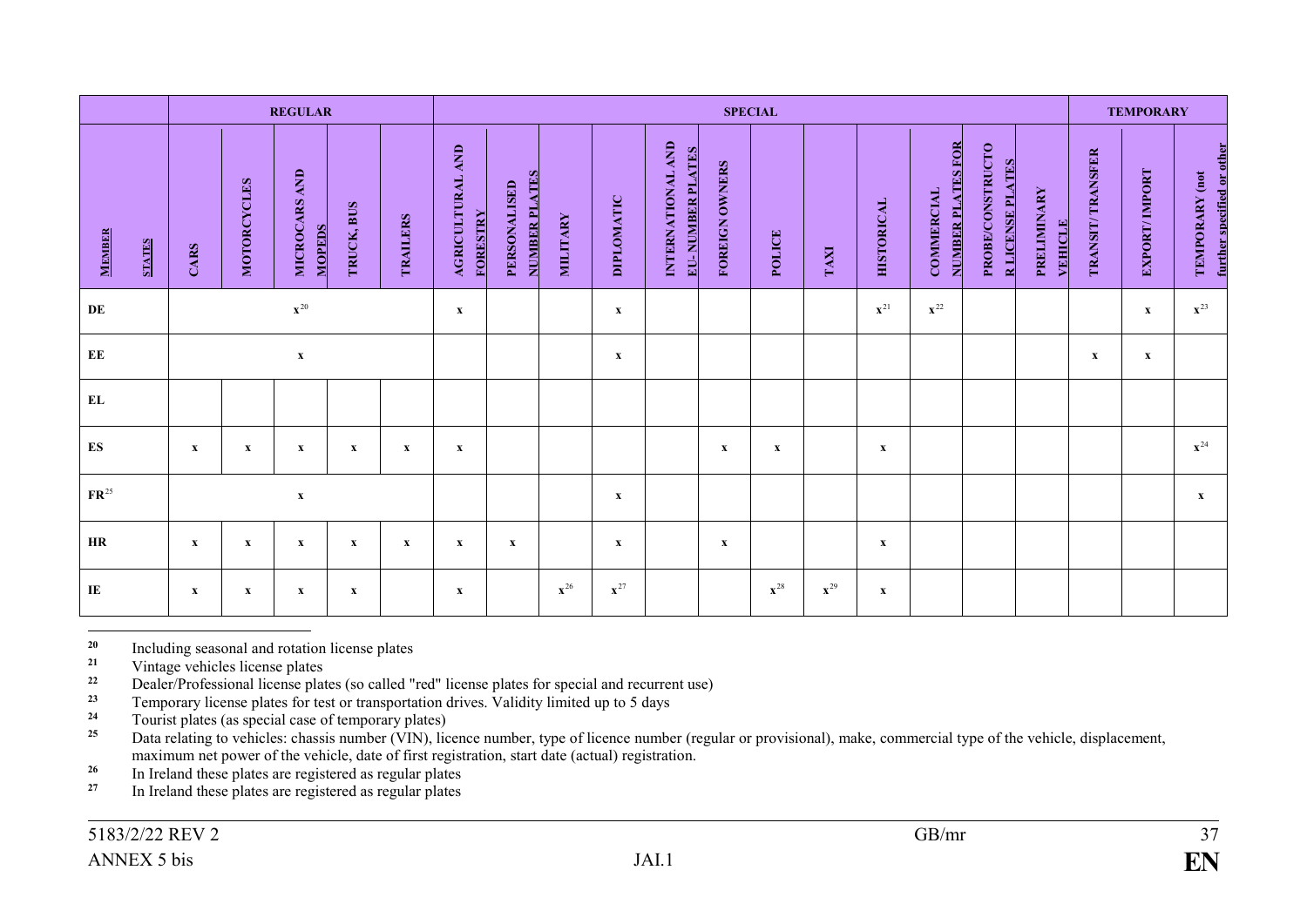|                                |             |                   | <b>REGULAR</b>                           |                      |                    |                                        |                                                     |          |                       |                                                               | <b>SPECIAL</b>                  |                   |                   |                   |                                                          |                                                              |                                    |                     | <b>TEMPORARY</b>         |                                                 |
|--------------------------------|-------------|-------------------|------------------------------------------|----------------------|--------------------|----------------------------------------|-----------------------------------------------------|----------|-----------------------|---------------------------------------------------------------|---------------------------------|-------------------|-------------------|-------------------|----------------------------------------------------------|--------------------------------------------------------------|------------------------------------|---------------------|--------------------------|-------------------------------------------------|
| <b>MEMBER</b><br><b>STATES</b> | CARS        | MOTORCYCLES       | AND<br><b>MICROCARS</b><br><b>MOPEDS</b> | <b>BUS</b><br>TRUCK, | <b>ERS</b><br>TRAI | AND<br><b>AGRICULTURAL</b><br>FORESTRY | <b>ATES</b><br>PERSONALISED<br>NUMBER <sub>PI</sub> | MILITARY | OMATIC<br><b>Taid</b> | AND<br><b>TES</b><br>INTERNATIONAL<br>革<br><b>JUMBER</b><br>ᆲ | <b>OWNERS</b><br><b>FOREIGN</b> | POLICE            | TAXI              | <b>HISTORICAL</b> | <b>ATES FOR</b><br><b>COMMERCIAL</b><br><b>NUMBER PL</b> | <b>PROBE/CONSTRUCTO</b><br><b>ATES</b><br><b>RLICENSE PL</b> | <b>PRELIMINARY</b><br><b>EHICL</b> | TRANSFER<br>TRANSIT | <b>IMPORT</b><br>EXPORT/ | further specified or other<br>(not<br>TEMPORARY |
| IT                             | $\mathbf x$ | x                 |                                          |                      | X                  |                                        |                                                     |          | X                     | $\mathbf X$                                                   | $\mathbf{x}^{30}$               |                   |                   |                   |                                                          |                                                              |                                    |                     |                          |                                                 |
| <b>CY</b>                      |             |                   | $\mathbf{x}$                             |                      | $\mathbf{x}^{31}$  | x                                      | n/a                                                 |          | $\mathbf{x}^{32}$     | n/a                                                           | $\mathbf{x}^{33}$               | $\mathbf{x}^{34}$ | $\mathbf{x}^{35}$ | $\mathbf{x}^{36}$ | $\mathbf{x}^{37}$                                        | n/a                                                          | n/a                                | n/a                 | n/a                      | n/a                                             |
| LV                             | $\mathbf x$ | $\mathbf{x}^{38}$ | x                                        | x                    | $\mathbf{x}^{39}$  |                                        | X                                                   |          | $\mathbf{x}^{40}$     |                                                               |                                 |                   | X                 |                   | $\mathbf{x}^{41}$                                        | $\mathbf{x}^{42}$                                            |                                    | $\mathbf{x}^{43}$   | X                        |                                                 |

28 <sup>28</sup> In Ireland these plates are registered as regular plates<br><sup>29</sup> In Ireland these plates are registered as regular plates

<sup>29</sup> In Ireland these plates are registered as regular plates<br><sup>30</sup> Eorgian towrists

<sup>30</sup> Foreign tourists<br><sup>31</sup> and semitralers:

and semitrailers; including vehicles for special transport (huge dimensions, extremely heavy cargo, etc.; vehicles, whose dimensions exceed legal limits but are by exception allowed on the public road)

<sup>32</sup> For diplomatic, consular or international organisation representations and for persons enjoying diplomatic or consular privileges or immunities; registered as normal cars but also assigned with a diplomatic registration number and a number plate as well to be used accordingly

<sup>33</sup> Foreign owners have the same registration as locals<br><sup>34</sup> Police vehicles have the same registration as any can

<sup>34</sup> Police vehicles have the same registration as any car<br><sup>35</sup> Toxis have the same registration as any car

<sup>35</sup> Taxis have the same registration as any car<br><sup>36</sup> Vintage vehicles license plate

<sup>36</sup> Vintage vehicles license plate<br><sup>37</sup> Commercial number plates for

**<sup>37</sup>** Commercial number plates for dealers are belonging to a different registry, are issued on the dealer and to be used temporarily on several vehicles for test/demonstration purposes

**<sup>38</sup>** motorcycles, tricycles, quadricycles

<sup>39</sup> and semitrailers

For the diplomatic, consular or international organisation representation and for the persons enjoying diplomatic or consular privileges or immunities<br><sup>41</sup> For vakials trade aggregations. Number alotse valid only in Lettis

<sup>41</sup> For vehicle trade organisations. Number plates valid only in Latvia (not available in EUCARIS)<br><sup>42</sup> Prove number plates, for new or rebuilt vehicles road tests. Valid only in Latvia

**42** Prove number plates, for new or rebuilt vehicles road-tests. Valid only in Latvia

**<sup>43</sup>** Registered vehicles export and vehicles crossing Latvia in transit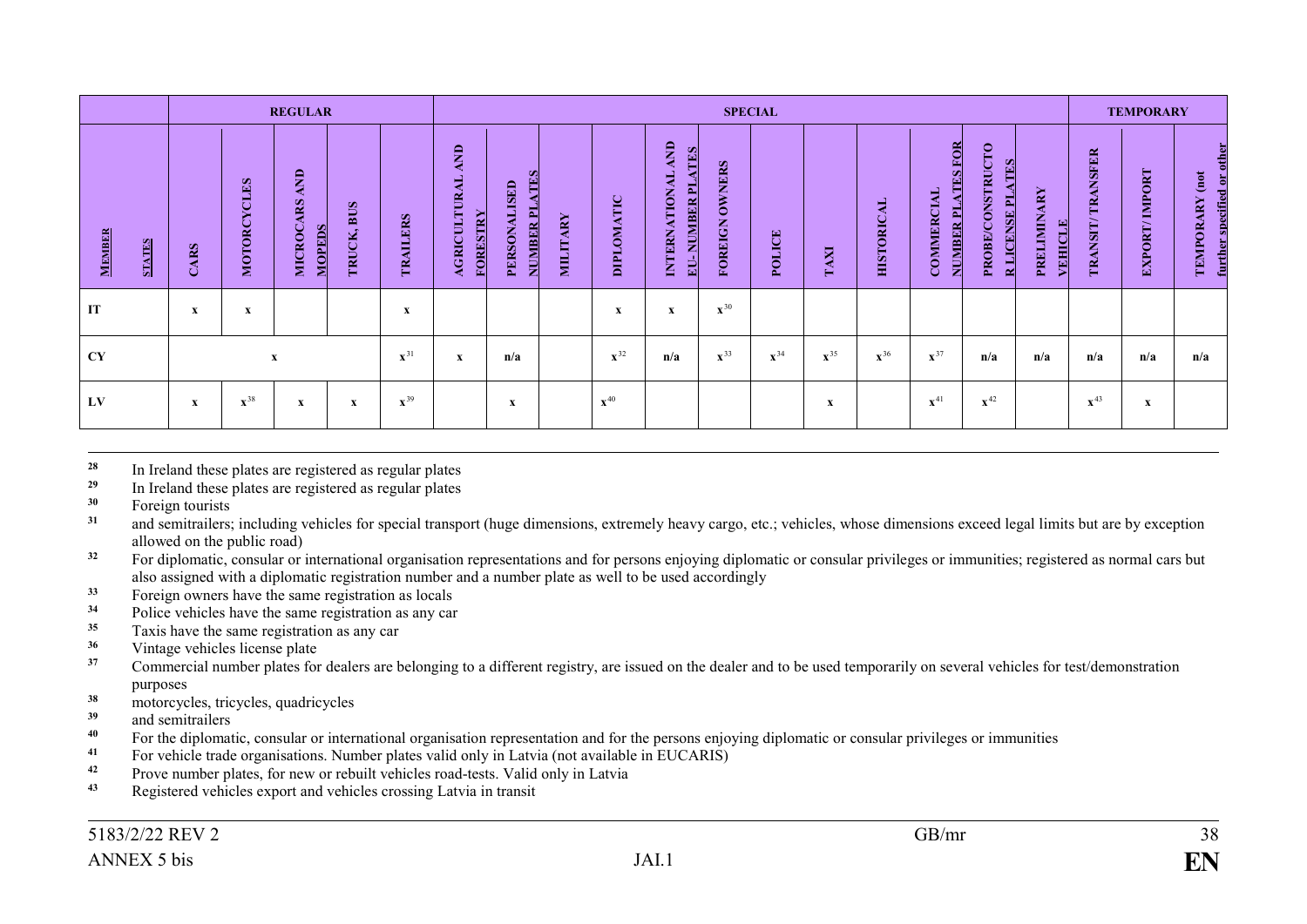|               |               |             |                           | <b>REGULAR</b>                           |              |                 |                                               |                               |                   |                   |                                                      |                                 | <b>SPECIAL</b>    |                   |                   |                                               |                                                    |                               |                  | <b>TEMPORARY</b> |                                              |
|---------------|---------------|-------------|---------------------------|------------------------------------------|--------------|-----------------|-----------------------------------------------|-------------------------------|-------------------|-------------------|------------------------------------------------------|---------------------------------|-------------------|-------------------|-------------------|-----------------------------------------------|----------------------------------------------------|-------------------------------|------------------|------------------|----------------------------------------------|
| <b>MEMBER</b> | <b>STATES</b> | CARS        | MOTORCYCLES               | AND<br><b>MICROCARS</b><br><b>MOPEDS</b> | TRUCK, BUS   | <b>TRAILERS</b> | AND<br><b>AGRICULTURAL</b><br><b>FORESTRY</b> | NUMBER PLATES<br>PERSONALISED | <b>MILITARY</b>   | DIPLOMATIC        | INTERNATIONAL AND<br><b>ATES</b><br>NUMBER PI<br>EU- | <b>OWNERS</b><br><b>FOREIGN</b> | POLICE            | <b>LVVL</b>       | <b>HISTORICAL</b> | <b>NUMBER PLATES FOR</b><br><b>COMMERCIAL</b> | <b>PROBE/CONSTRUCTO</b><br><b>R LICENSE PLATES</b> | <b>PRELIMINARY</b><br>VEHICLE | TRANSIT/TRANSFER | EXPORT/IMPORT    | further specified or other<br>TEMPORARY (not |
| LT            |               |             | $\boldsymbol{\mathrm{X}}$ |                                          |              |                 |                                               | X                             |                   | $\mathbf x$       |                                                      |                                 |                   | $\mathbf{x}$      |                   | $\mathbf{x}^{44}$                             |                                                    |                               | x                |                  | $\mathbf{x}^{45}$                            |
| LU            |               |             |                           | $\boldsymbol{\mathrm{X}}$                |              |                 |                                               |                               | x                 | $\mathbf x$       |                                                      |                                 |                   |                   |                   |                                               |                                                    |                               |                  | $\mathbf{x}$     |                                              |
| HU            |               |             |                           | $\boldsymbol{\mathrm{X}}$                |              |                 |                                               | $\mathbf{x}$                  | $\mathbf{x}^{46}$ | $\mathbf{x}^{47}$ | $\mathbf{x}^{48}$                                    | $\mathbf{x}^{49}$               | $\mathbf{x}^{50}$ | $x^{51}$          | $\mathbf{x}^{52}$ |                                               |                                                    |                               |                  |                  |                                              |
| MT            |               | $\mathbf x$ | x                         |                                          | $\mathbf{x}$ |                 | $\mathbf x$                                   | $\mathbf{x}$                  | x                 | X                 |                                                      |                                 | x                 | $\mathbf x$       | x                 |                                               |                                                    |                               |                  |                  |                                              |
| <b>NL</b>     |               |             |                           | $\mathbf{x}^{53}$                        |              |                 | $\mathbf{x}^{54}$                             |                               |                   | $\mathbf x$       | $\mathbf{x}^{55}$                                    |                                 |                   | $\mathbf{x}^{56}$ | $\mathbf{x}^{57}$ |                                               |                                                    | $\mathbf{x}^{58}$             | $\mathbf X$      |                  |                                              |

 $\overline{a}$ <sup>44</sup> No vehicle data, only owner (vehicle trader). Number plates now valid only in Lithuania.<br><sup>45</sup> The same licence plates are used for transit/transfer purposes.

<sup>45</sup> The same licence plates are used for transit/transfer purposes.<br><sup>46</sup> Hungarian Defence Forces

<sup>46</sup> Hungarian Defence Forces

<sup>47</sup> Vehicles of diplomatic missions, international organisations, their members and family members having exemptions based on International contracts<br><sup>48</sup> The above mentioned organisations' administrative, technical and a

- <sup>48</sup> The above mentioned organisations' administrative, technical and assistant attendants and their family, having no Hungarian citizenship
- <sup>49</sup> Vehicles of foreign owners operated permanently in Hungary<br><sup>50</sup> Vehicles of the Police and vehicles of the Hungarian Customs
- <sup>50</sup> Vehicles of the Police and vehicles of the Hungarian Customs and Finance Guard and the bodies of the law enforcement<br>51 Vehicle registered as regular plates, but ligance plate aclour is different from regular (velleus
- 51 Vehicle registered as regular plates, but license plate colour is different from regular (yellow plate, black characters)
- **<sup>52</sup>** Vehicle registered as museum objects
- Including vehicles for special transport (huge dimensions, extremely heavy cargo, etc.). Vehicle dimensions exceed legal limits, but vehicle is (by exception) allowed on the public road). Including high speed e-bikes, i.e. two wheeled vehicles with electric pedal, offering support up to 45 km/h

Tractors, mobile machinery and towed equipment, if used on the public road, with a construction speed of 6 km/h or more. Start license plate issue 1-1-2021, licensing mandatory per 1-1-2025.<br>
For NATO vehicles, issued on t

- **<sup>55</sup>** For NATO vehicles, issued on the NATO base in Brunssum
- **<sup>56</sup>** Are registered as regular plates, however, license plate colour is different from regular (blue plate, black characters).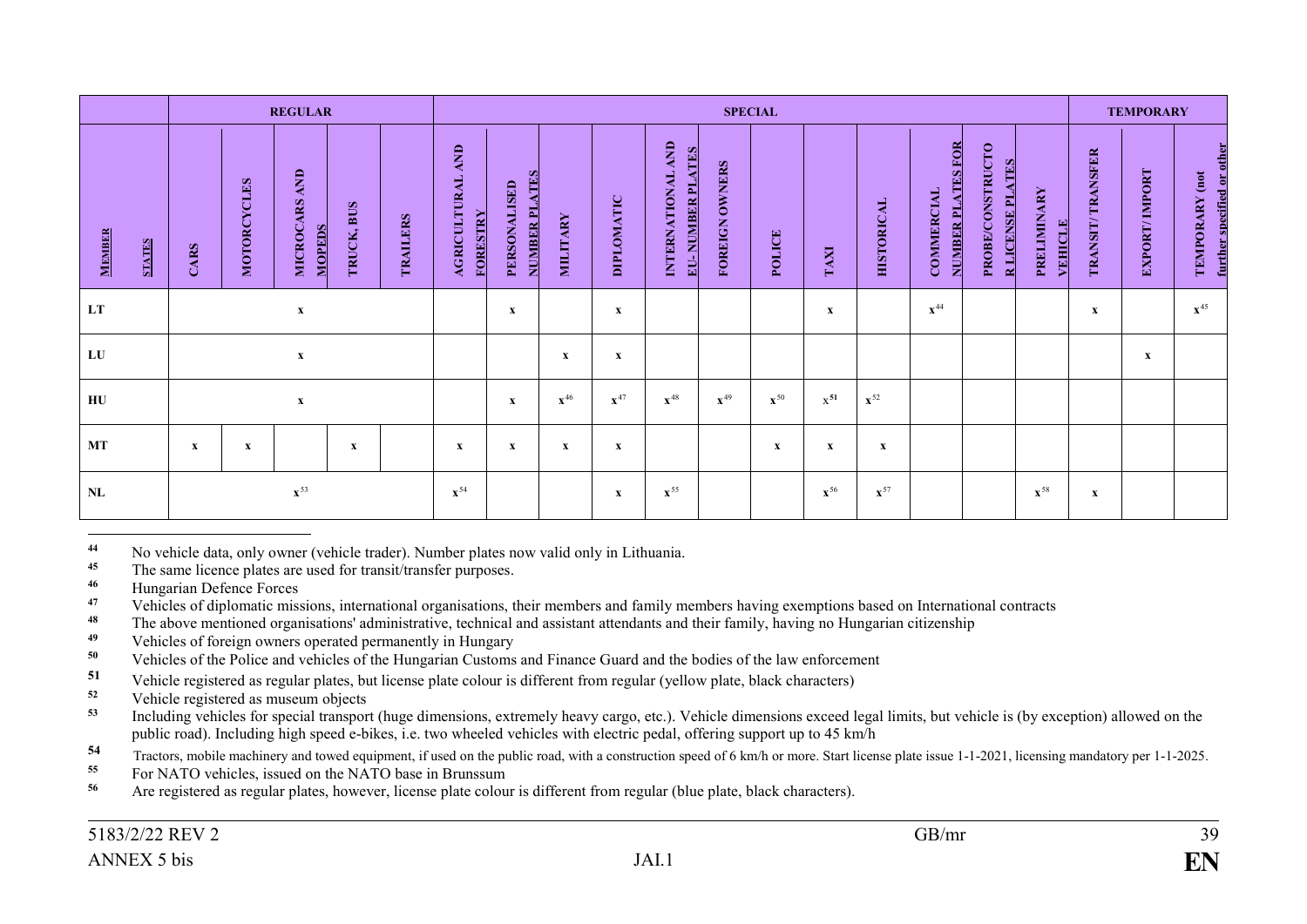|                         |             |                           | <b>REGULAR</b>                           |                      |                   |                                               |                               |                 |                           |                                                                             |                                 | <b>SPECIAL</b>    |                   |                   |                                               |                                                    |                        |                      | <b>TEMPORARY</b> |                                              |
|-------------------------|-------------|---------------------------|------------------------------------------|----------------------|-------------------|-----------------------------------------------|-------------------------------|-----------------|---------------------------|-----------------------------------------------------------------------------|---------------------------------|-------------------|-------------------|-------------------|-----------------------------------------------|----------------------------------------------------|------------------------|----------------------|------------------|----------------------------------------------|
| MEMBER<br><b>STATES</b> | CARS        | MOTORCYCLES               | AND<br><b>MICROCARS</b><br><b>MOPEDS</b> | <b>BUS</b><br>TRUCK, | TRAILERS          | AND<br><b>AGRICULTURAL</b><br><b>FORESTRY</b> | NUMBER PLATES<br>PERSONALISED | <b>MILITARY</b> | DIPLOMATIC                | INTERNATIONAL AND<br><b>ATES</b><br>$\mathbf{r}$<br>NUMBER<br>$\frac{1}{2}$ | <b>OWNERS</b><br><b>FOREIGN</b> | POLICE            | TAXI              | <b>HISTORICAL</b> | <b>NUMBER PLATES FOR</b><br><b>COMMERCIAL</b> | <b>PROBE/CONSTRUCTO</b><br><b>R LICENSE PLATES</b> | PRELIMINARY<br>VEHICLE | TRANSFER<br>TRANSIT/ | EXPORT/IMPORT    | further specified or other<br>TEMPORARY (not |
| $AT^{59}$               | $\mathbf x$ | $\boldsymbol{\mathrm{X}}$ | $\mathbf{x}$                             |                      | $\mathbf{x}^{60}$ |                                               |                               |                 | $\boldsymbol{\mathrm{X}}$ | $\mathbf x$                                                                 |                                 |                   |                   |                   | $\mathbf{x}^{61}$                             |                                                    |                        | $\mathbf{x}^{62}$    |                  | $\mathbf{x}^{63}$                            |
| PL                      | $\mathbf x$ | x                         | X                                        | X                    | X                 | $\mathbf{x}^{64}$                             | X                             |                 | X                         |                                                                             |                                 |                   | $\mathbf{x}^{65}$ | X                 |                                               | X                                                  |                        |                      |                  | $\mathbf{x}$                                 |
| <b>PT</b>               | $\mathbf x$ | $\boldsymbol{\mathrm{X}}$ | $\mathbf{x}$                             | $\mathbf x$          | X                 | $\mathbf{x}^{66}$                             |                               |                 |                           |                                                                             |                                 | $\mathbf{x}^{67}$ | $\mathbf{x}^{68}$ | $\mathbf{x}^{69}$ |                                               |                                                    |                        |                      |                  |                                              |
| <b>RO</b>               |             |                           | $\mathbf{x}^{70}$                        |                      |                   |                                               |                               |                 | $\mathbf x$               |                                                                             |                                 |                   |                   |                   |                                               | $\mathbf x$                                        |                        |                      | $\mathbf X$      | $\mathbf{x}$                                 |

57 57 Are registered as regular plates, with a specific syntax, e.g. plate number starts with 'DE'<br>58 Applicable to company care. As soon as a vabiole is approved for use on the public road

Applicable to company cars. As soon as a vehicle is approved for use on the public road, a preliminary license plate can be issued which grants permission to drive the vehicle immediately, before official registration. The vehicle holder is registered through the official registration process.

59 AT seems to be declaring the different plates that it has in general, not the ones for which it will make VRD available in the framework of 2008/615/JHA

- <sup>60</sup> including foreign trailers that are towed by an Austrian vehicle<br> **61** Vehicle traders and repairers
- <sup>61</sup> Vehicle traders and repairers<br><sup>62</sup> 1) Pegistrations of limited du
- **<sup>62</sup>** 1) Registrations of limited duration (transfer in foreign countries); 2)vehicle transfers

**<sup>63</sup>** Temporary registrations (registrations limited to a maximum of one year for individuals who have no permanent residence in Austria or companies that are not registered in Austria), they are equivalent to the "customs plates" issued in other countries.

- **<sup>64</sup>** Only tractors
- **<sup>65</sup>** Taxis have the same registration as any cars
- <sup>66</sup> Those vehicles have a license plate and they are registered with the same structure as regular registration vehicles.<br><sup>67</sup> The vehicles which belong to the Public Sequrity Police have a license plate and they are regi
- <sup>67</sup> The vehicles which belong to the Public Security Police have a license plate and they are registered with the same structure as regular registration vehicles.<br><sup>68</sup> Those vehicles have a license plate and they are regi
- <sup>68</sup> Those vehicles have a license plate and they are registered with the same structure as regular registration vehicles.<br><sup>69</sup> Those vehicles have a license plate and they are registered with the same structure as regular
- <sup>69</sup> Those vehicles have a license plate and they are registered with the same structure as regular registration vehicles.
- **<sup>70</sup>** Microcars and mopeds are not being registered